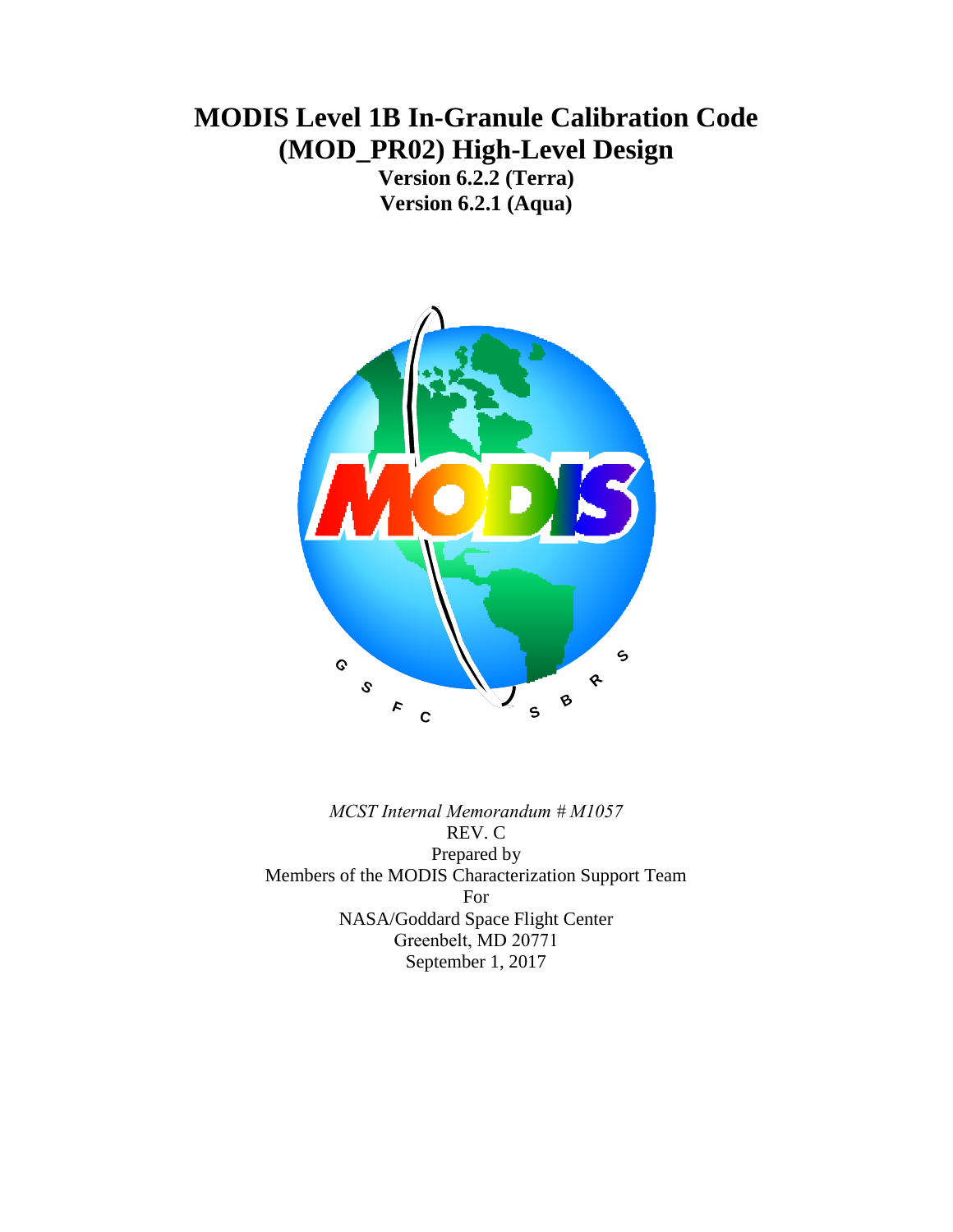# **Version History**

| Terra/Aqua                   | Written by:                   | Date       |
|------------------------------|-------------------------------|------------|
| Version                      |                               |            |
| Original                     | <b>MCST</b>                   | 12/01/2003 |
| V4.3.0/4.3.1                 |                               |            |
| M1037                        |                               |            |
| $\overline{U}$ pdate for L1B | <b>MCST</b>                   | 08/16/2006 |
| Version 5                    |                               |            |
| V5.0.6/5.0.7                 |                               |            |
| M1057                        |                               |            |
| Update for                   | <b>MCST</b>                   | 02/27/2009 |
| L1B version 6:               |                               |            |
| V6.1.0/V6.1.1                |                               |            |
| M1057 REV. A                 |                               |            |
| Revised to                   | <b>MCST</b>                   | 08/31/2012 |
| V6.1.14 (Terra)              |                               |            |
| and V6.1.17                  |                               |            |
| (Aqua), REV B                |                               |            |
| Revised to                   | <b>MCST</b>                   | 09/01/2017 |
| $V6.2.2$ (Terra)             |                               |            |
| and $V6.2.1$                 |                               |            |
| (Aqua). REV C                |                               |            |
|                              | Approved by:                  |            |
|                              | Dr. Jack Xiong                |            |
|                              | <b>MCST Project Scientist</b> |            |
|                              |                               | 09/01/2017 |
|                              |                               |            |
|                              |                               |            |
|                              |                               |            |
|                              |                               |            |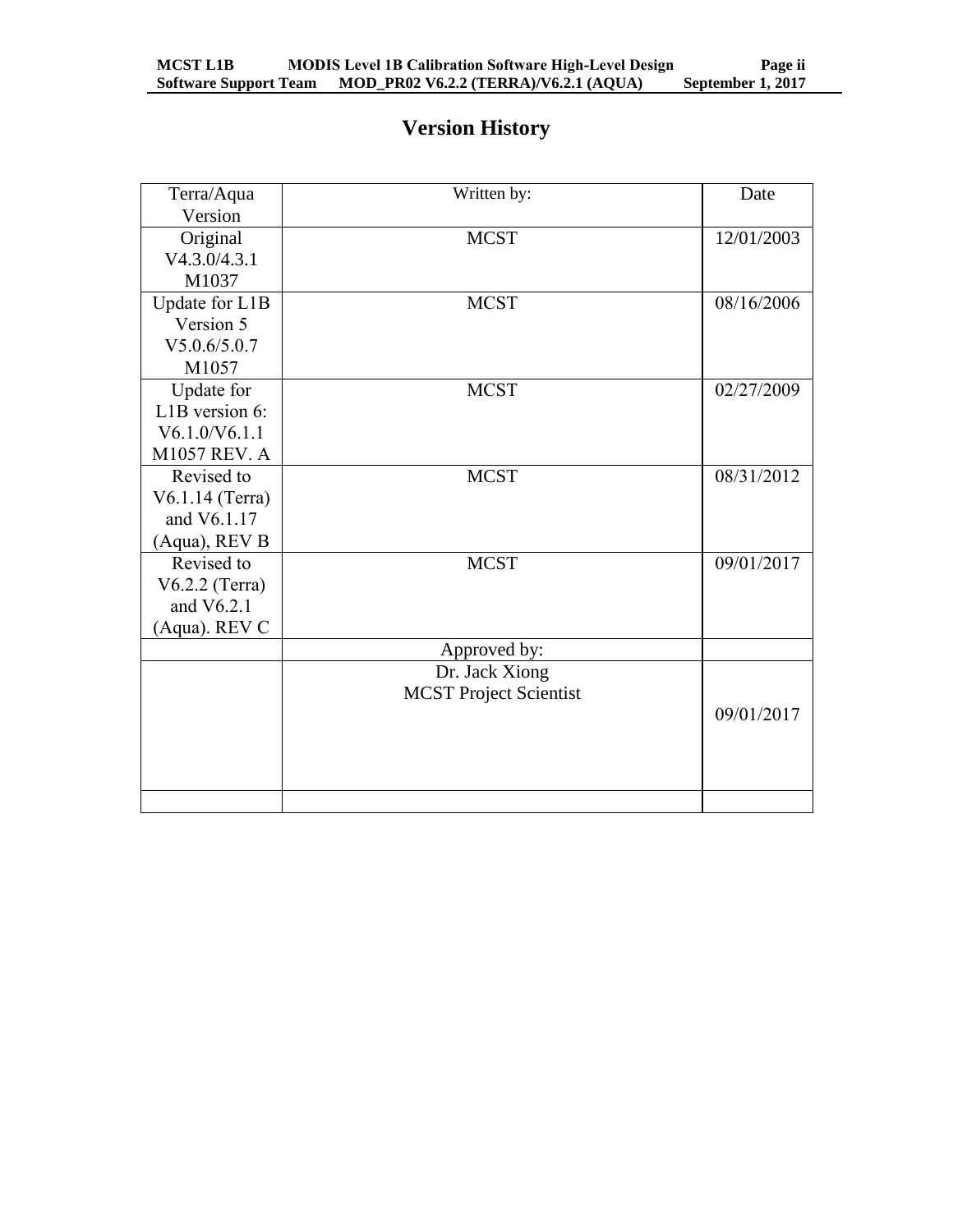# **Table of Contents**

| 1.1              |                                                                          |    |
|------------------|--------------------------------------------------------------------------|----|
| 1.2              |                                                                          |    |
| 1.3              |                                                                          |    |
| <b>Section 2</b> |                                                                          |    |
| 2.1              |                                                                          |    |
| $2.2\,$          |                                                                          |    |
| 2.2.1            |                                                                          |    |
| 2.2.2            |                                                                          |    |
| 2.2.3<br>2.2.4   |                                                                          |    |
| 2.2.5            |                                                                          |    |
| 2.2.6            |                                                                          |    |
| 2.3              | Code Language and Library Usage<br>14                                    |    |
| 2.4              |                                                                          |    |
| 2.5              |                                                                          |    |
| <b>Section 3</b> |                                                                          |    |
| 3.1              | Short Descriptions of "main" and its Immediate Child Functions ______ 17 |    |
| 3.2              | Flow charts or PDL for "main" and Important Child Functions ________ 21  |    |
| <b>Section 4</b> |                                                                          |    |
| <b>Section 5</b> |                                                                          |    |
| 5.1              | Variance and Standard Deviation Formulas Used in Level 1B ________ 32    |    |
| 5.2              |                                                                          |    |
| 5.3              |                                                                          |    |
| 5.4              | <b>Detector Order Conventions</b>                                        | 34 |
| 5.5              | Impact of Missing MOD01 Scan Data 2012 2020 10:00:00 35                  |    |
| 5.6              |                                                                          | 35 |
| Section 6        | $Acoronyms$ 37                                                           |    |
| <b>Section 7</b> |                                                                          |    |
| 7.1              |                                                                          | 39 |
| 7.2              |                                                                          | 39 |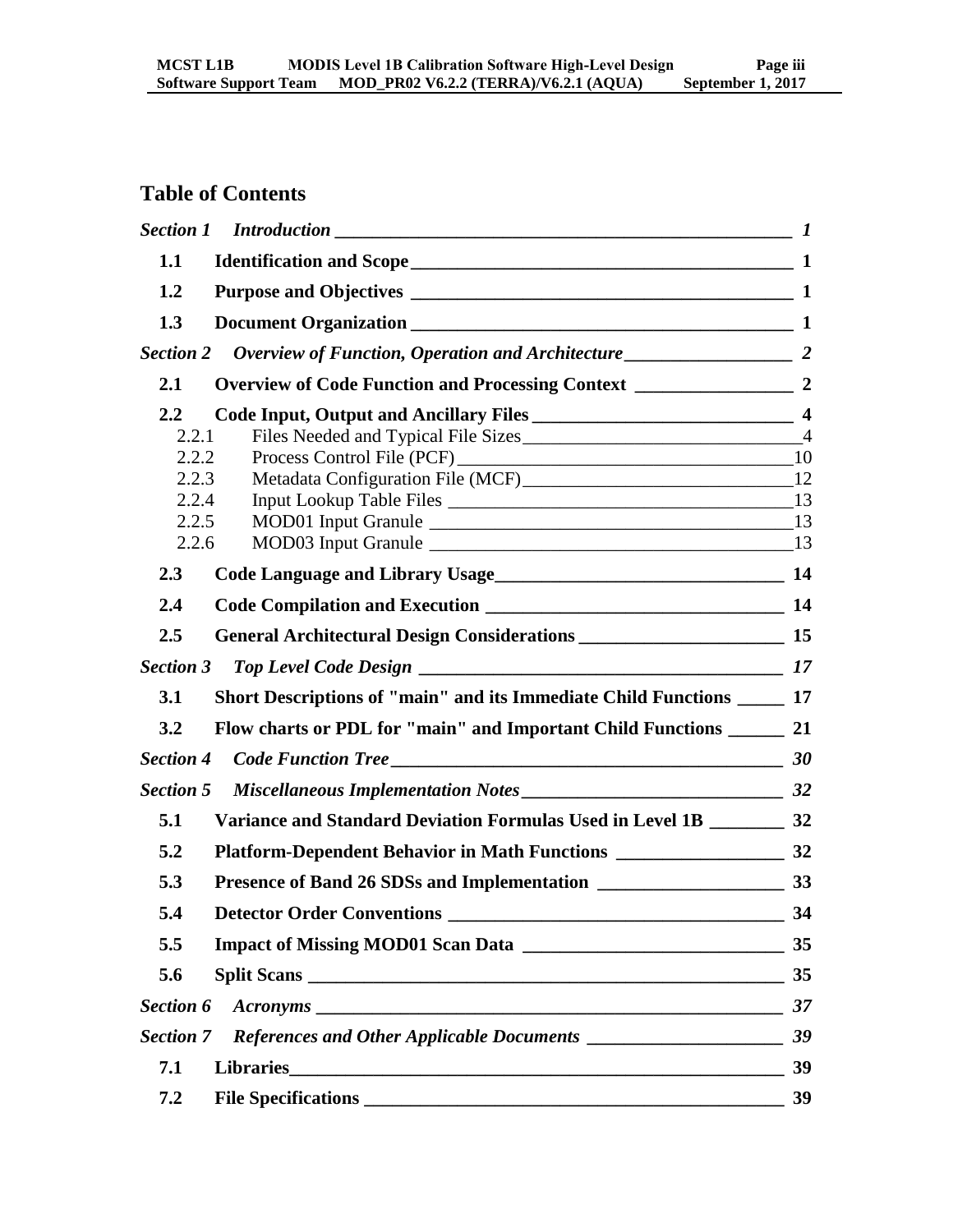| 7.3 | <b>Algorithm Documents</b>        | 39 |
|-----|-----------------------------------|----|
| 7.4 | <b>Other documents</b>            |    |
| 7.5 | <b>Standards and Requirements</b> |    |

# **FIGURES**

| Figure 2.1 Processing Context of the Level 1B code (MOD_PR02) |  |
|---------------------------------------------------------------|--|
| Figure 2.2 Illustration of principal input and output files   |  |

# **TABLES**

| Table 2.1         | <b>MOD_PR02 Input-Related Files</b>                                  | 5  |
|-------------------|----------------------------------------------------------------------|----|
| Table 2.2         | Output generated by MOD_PR02                                         | 6  |
| Table 2.3         | <b>Typical File Sizes of MOD_PR02 Input and Output Related Files</b> | 6  |
| Table 2.4         | Data Volume Breakdown in MOD01 granule (any number of scans) 7       |    |
| Table 2.5         | Approximate Data Volume in 203-Scan L1B 250m EV product              |    |
|                   | (MOD02QKM)                                                           | 7  |
| Table 2.6         | Approximate Data Volume in 203-Scan L1B 500m EV product              |    |
|                   | (MOD02HKM)                                                           | 7  |
| Table 2.7         | Approximate Data Volume in 203-Scan L1B 1km EV product               |    |
|                   | (MOD021KM)                                                           | 8  |
| Table 2.8         | Data Volume Breakdown in 203-scan L1B On-Board Calibrator            |    |
|                   | product (MOD02OBC)                                                   | 8  |
| Table 2.9         | <b>Significant Process Control File (PCF) Logical Units Used by</b>  |    |
|                   | <b>MOD PR02</b>                                                      | 11 |
| <b>Table 2.10</b> | <b>MOD_PR02 Source Files</b>                                         | 15 |
| Table 5.1         | <b>Summary of Detector Order Convention in Files related to</b>      |    |
|                   | <b>MOD PR02</b>                                                      | 34 |
|                   |                                                                      |    |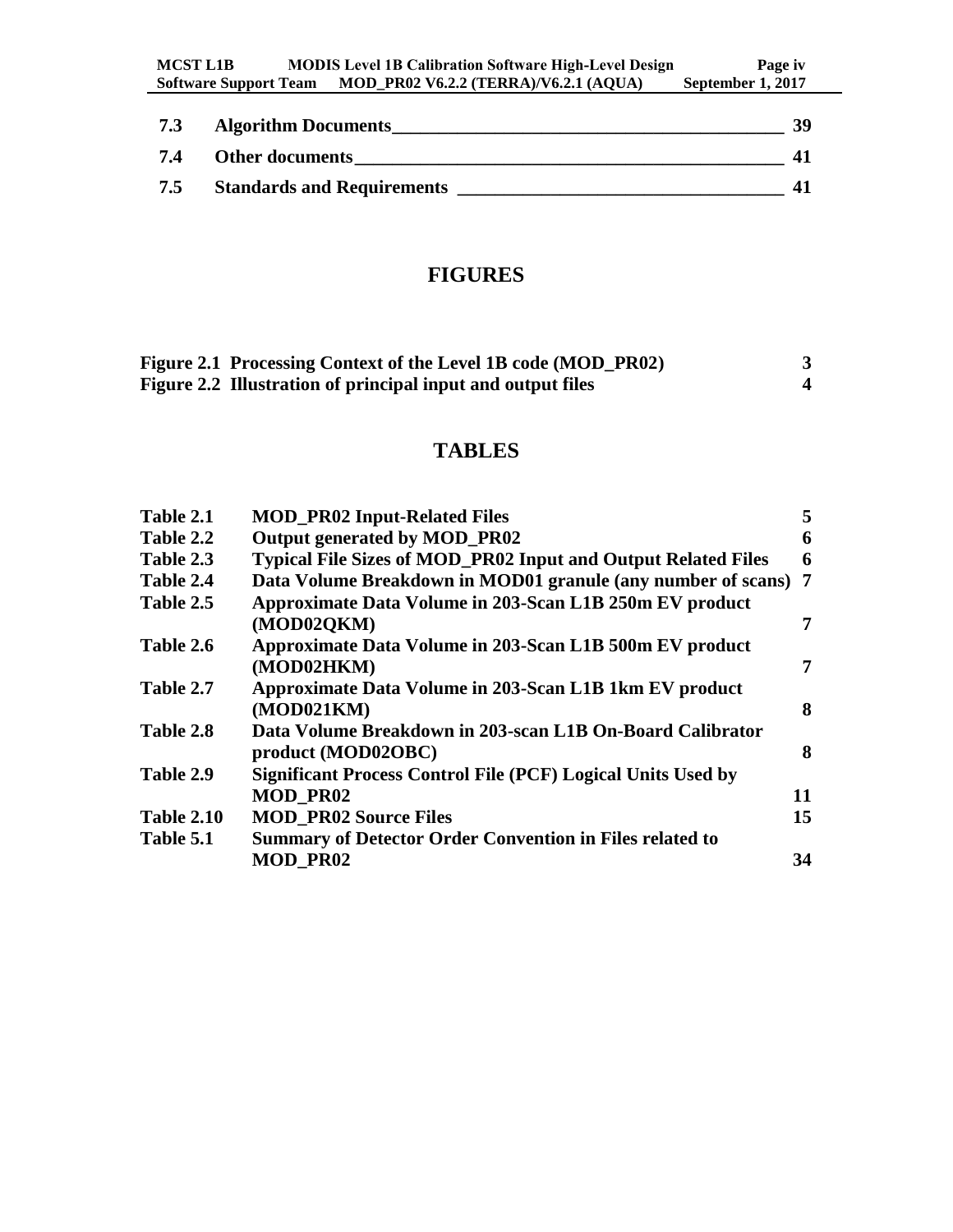# <span id="page-4-1"></span><span id="page-4-0"></span>*Section 1 Introduction*

# **1.1 Identification and Scope**

This document describes the high-level design of the Level 1B in-granule calibration code designated as MOD\_PR02 which is used in the processing of MODIS data from both the Terra (PFM) and Aqua (FM1) platforms. The MODIS Characterization Support Team (MCST) is responsible for development of the Level 1B calibration algorithms and the implementation of those algorithms in MOD\_PR02.

MOD\_PR02 is run by the NASA Goddard Space Flight Center MODIS Adaptive Processing System (MODAPS) and generates the calibrated Earth view products archived at ECS and available to users. Also run by MODAPS but not within the scope of this document is the Level 1B QA code, MOD\_PR02QA, which copies metadata from the Earth view products to relatively small, ASCII file products. Other parts of the Level 1B calibration system, such as the cross-granule Solar diffuser processing code, are run at MCST and generate internal products used to support MCST data analysis, lookup table generation and validation. These other parts are also not included within the scope of this document.

Separate platform-specific versions of the code exist for use (Version 6.1.14 for the Terra/PFM platform and Version 6.1.17 for the Aqua/FM1 platform), but the number of differences between the code versions is small. Differences between Terra and Aqua implementations, when they exist, are clearly marked in this document.

# <span id="page-4-2"></span>**1.2 Purpose and Objectives**

<span id="page-4-3"></span>The main objective of this document is to record high-level design information about the current architecture of MOD PR02. Included are descriptions of the processing context of the code, code inputs and outputs and code execution.

# **1.3 Document Organization**

The major sections of the document are as follows:

- Section 1 Introduction (this section)
- Section 2 Overview of the Function, Operation and Architecture
- Section 3 References and Other Applicable Documents
- Section 4 Top-Level Code Design
- Section 5 Code Function Tree
- Section 6 Miscellaneous implementation notes
- Section 7 Acronyms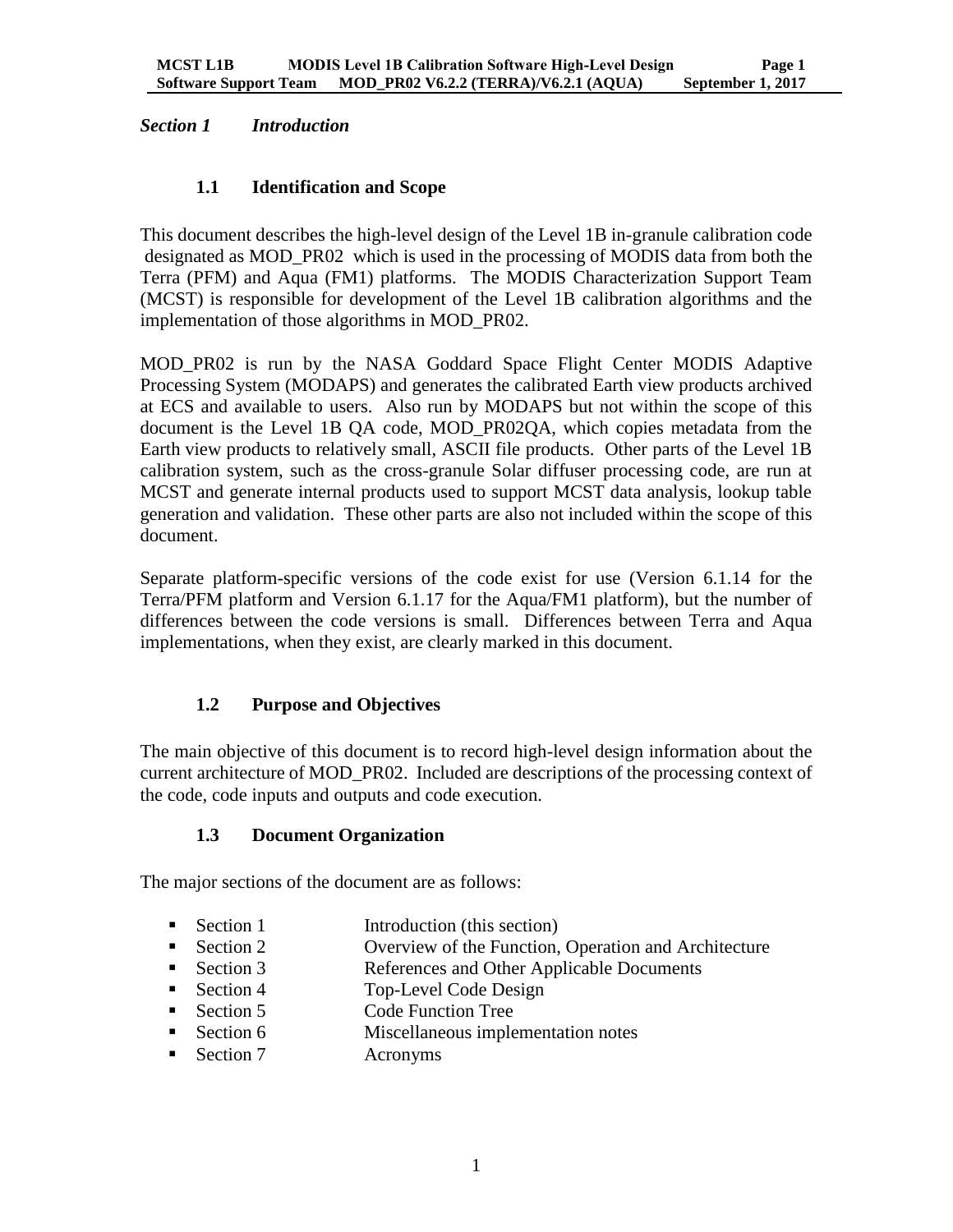#### <span id="page-5-0"></span>**Section** *2 Overview of Function, Operation and Architecture*

In this section we describe:

- an overview of the code function and processing context,
- code input, output and ancillary files used.
- how the code is executed,
- $\blacksquare$  the code language (C) and library usage, and
- <span id="page-5-1"></span>**EXECUTE:** See architectural design considerations.

# **2.1 Overview of Code Function and Processing Context**

Figure 2.1 illustrates the general flow of data products through MOD\_PR02. The function of the Level 1A code (MOD\_PR01) is to decommutate the telemetry packets in the binary Level 0 file, containing approximately 2 hours of raw MODIS data, into a set of Hierarchical Data Format (HDF) files, each containing 5 minutes of MODIS data. The geolocation code (MOD\_PR03) calculates geolocation parameters, adds data to the intermediate L1A granule (producing the final L1A granule) and writes the geolocation granule. MOD\_PR01 and MOD\_PR03 are run together by MODAPS within PGE01.

The function of MOD PR02 is to apply calibration algorithms to the data in one L1A granule to produce three Earth view (EV) HDF product files and one on-board calibrator (OBC) HDF product file. Downstream Level 2 processes use the EV products. The OBC product is used by MCST to support analysis and generation of lookup tables (input parameters). The Level 1B QA code, MOD\_PR02QA, copies ECS and other metadata from the 1km EV product into a separate ASCII file. MOD\_PR02QA was derived from a similar code used by the LAND team, and will not be discussed further in this document.

Not shown in Figure 2.1 is the fact that MOD\_PR02 may use data from the leading and following (in time) L1A files. This is explained later in this document. The ASCII ".met" files generated along with each HDF file are also not shown. These ASCII metadata files contain a copy of the ECS core and archive metadata that are present in the associated HDF file. These metadata files are inserted into the ECS database.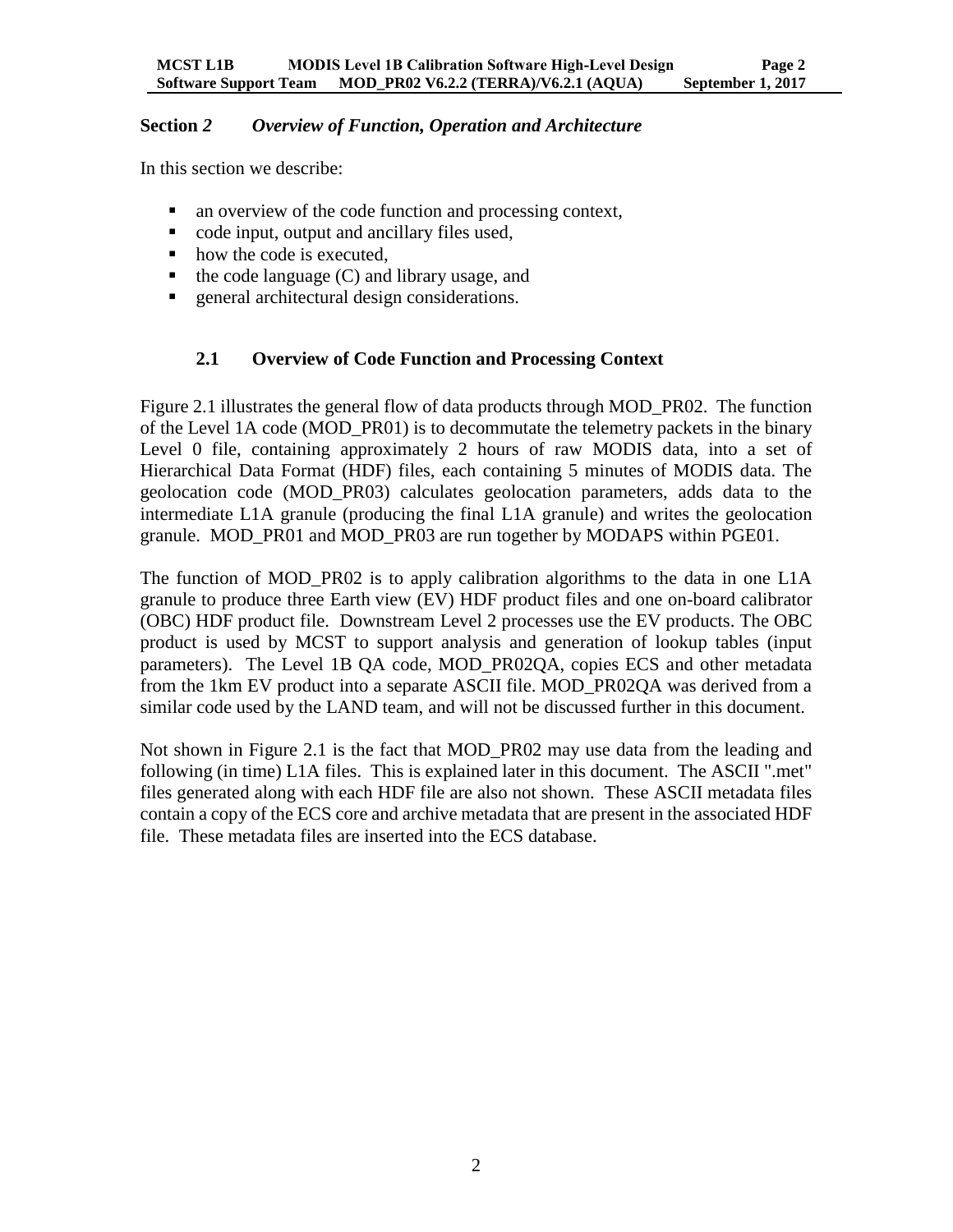

<span id="page-6-0"></span>**Figure 2.1 Processing Context of the Level 1B code (MOD\_PR02).** Diagram does not show that three consecutive L1A granules may be input to MOD\_PR02 and that the cross-granule code may require several successive OBC files.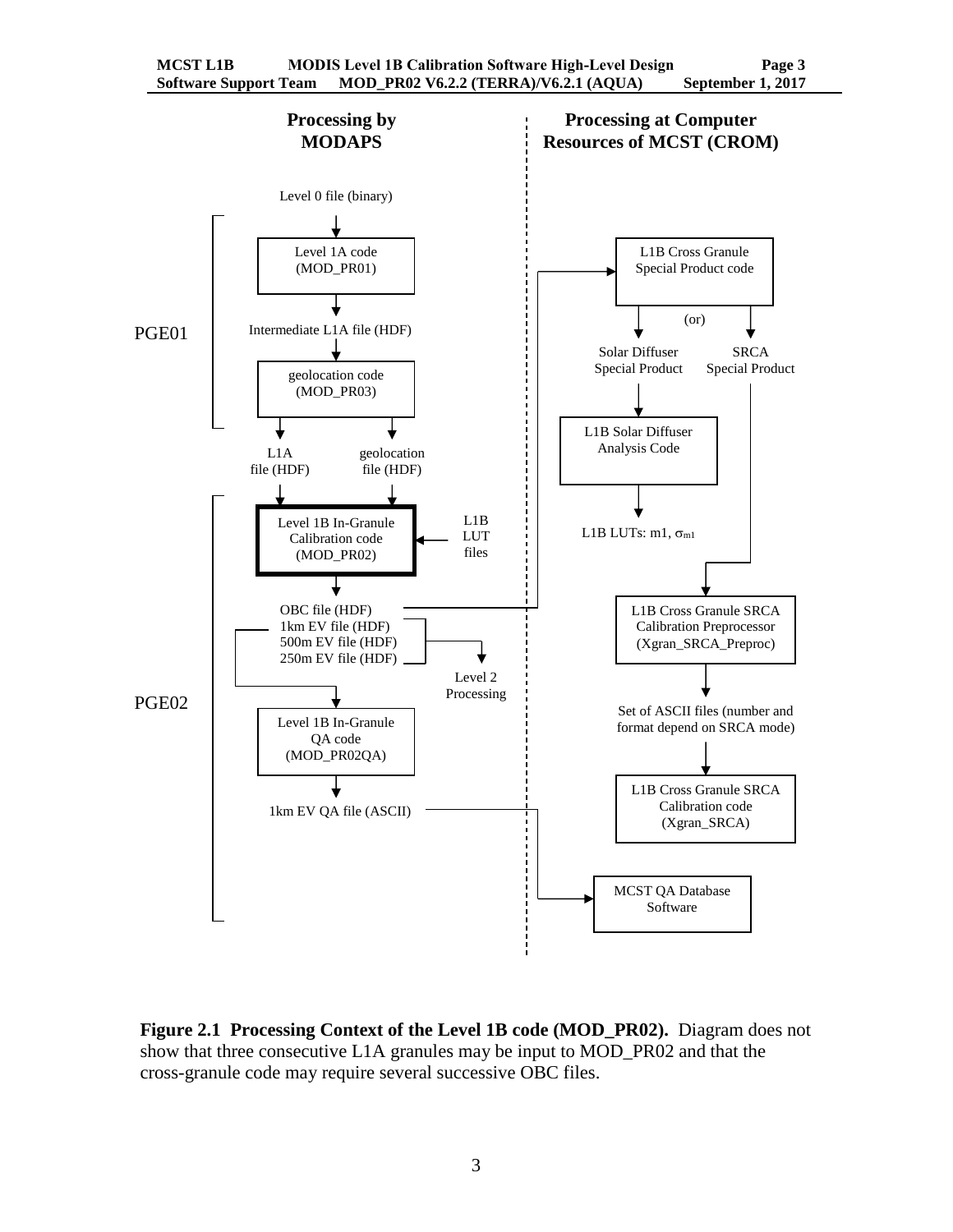# <span id="page-7-0"></span>**2.2 Code Input, Output and Ancillary Files**

#### 2.2.1 Files Needed and Typical File Sizes

<span id="page-7-1"></span>Figure 2.2, below, summarizes the inputs and outputs for MOD\_PR02 when run with Terra data. Inputs include three MOD01 granules, one MOD03 granule, three lookup table files and four metadata configuration files. The previous and following MOD01 granules are optional. Outputs include four product files, each accompanied by an associated metadata file. (Production of 500m and 250m resolution output files may be turned off for "night mode" data through the Process Control File or PCF. For details, see below.) For Aqua data processing, replace "MOD" with "MYD" on all input and output data, LUT files and MCF files. (For the remainder of this document, file names will be described in terms of the Terra file names.)

#### **Data from MOD\_PR01 and MOD\_PR03:**



<span id="page-7-2"></span>**Figure 2.2 Illustration of principal input and output files** for one execution of MOD\_PR02 on Terra data (for Aqua data processing, replace "MOD" with "MYD" for all input data, output data, LUT, and MCF file names).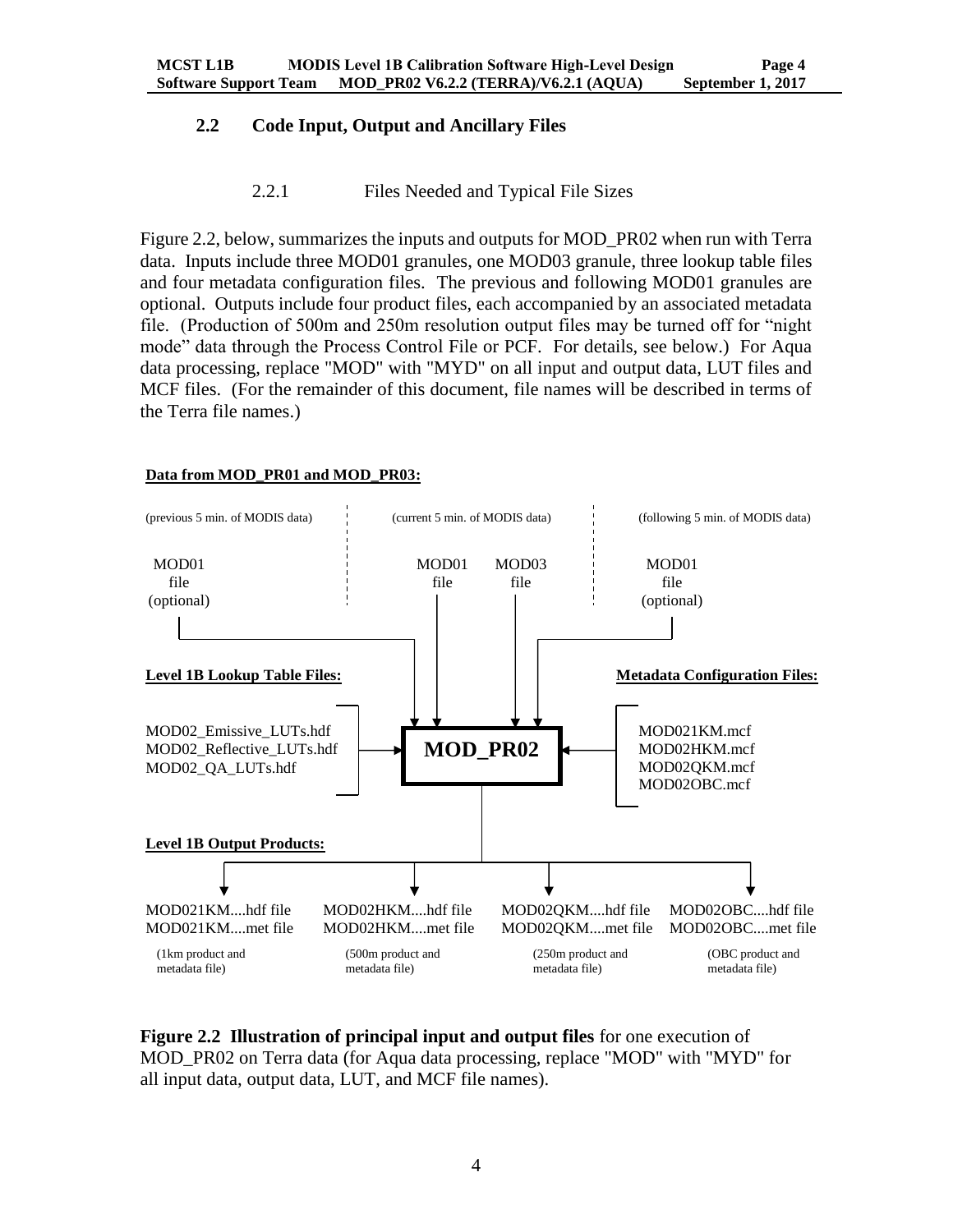Not illustrated in Figure 2.2 are the process control file (PCF) and the message log files. The PCF contains the names of all input and output files. The log files post library and error messages.

Tables 2.1 and 2.2 summarize the file format, origin and meaning of each of the MOD\_PR02 input and output related files. Subsequent subsections will provide more information about the input-related files. Output files are described by the file specifications.

| File                           | Format       | <b>Source</b>              | <b>Meaning</b>                           |
|--------------------------------|--------------|----------------------------|------------------------------------------|
| Process control file (PCF)     | <b>ASCII</b> | hand edit or automatically | Contains names of all files and other    |
| $[LIB-3]$                      |              | generate from template     | items needed for the process.            |
| 250m product metadata          | <b>ASCII</b> | approved version supplied  | Defines fields for ECS core and archive  |
| configuration file (MCF)       |              | by ECS                     | metadata for the 250m product.           |
| $[LIB-3]$                      |              |                            |                                          |
| 500m product MCF [LIB-3]       | <b>ASCII</b> | approved version supplied  | Defines fields for ECS core and archive  |
|                                |              | by ECS                     | metadata for the 500m product.           |
| 1km product MCF [LIB-3]        | <b>ASCII</b> | approved version supplied  | Defines fields for ECS core and archive  |
|                                |              | by ECS                     | metadata for the 1 km product.           |
| OBC product MCF [LIB-3]        | <b>ASCII</b> | approved version supplied  | Defines fields for ECS core and archive  |
|                                |              | by ECS                     | metadata for the OBC product.            |
| Emissive LUTs file [FS-7]      | <b>HDF</b>   | generated at MCST and      | Contains input parameters related to     |
|                                |              | delivered to operations    | calibration of emissive bands.           |
| Reflective LUTs file [FS-7]    | <b>HDF</b>   | generated at MCST and      | Contains input parameters related to     |
|                                |              | delivered to operations    | calibration of reflective solar bands.   |
| QA LUTs file [FS-7]            | <b>HDF</b>   | generated at MCST and      | Contains input parameters related to     |
|                                |              | delivered to operations    | quality assurance (QA) calculations.     |
| MOD01                          | <b>HDF</b>   | $MOD PR01 +$               | The 5-minute granule of MODIS data that  |
| Previous Level 1A file [FS-1]  |              | MOD_PR03                   | precedes the granule being calibrated    |
| MOD <sub>01</sub>              | <b>HDF</b>   | $MOD PR01 +$               | Contains MODIS data being calibrated by  |
| Current Level 1A file [FS-1]   |              | MOD_PR03                   | this execution of MOD PR02               |
| MOD01                          | <b>HDF</b>   | $MOD$ PR01 +               | The 5-minute granule of MODIS data that  |
| Following Level 1A file [FS-1] |              | MOD_PR03                   | follows the granule being calibrated     |
| MOD <sub>03</sub>              | <b>HDF</b>   | MOD PR03                   | Contains refined geolocation data        |
| Geolocation file [FS-2]        |              |                            | corresponding to the current MOD01 file. |

#### <span id="page-8-0"></span>**Table 2.1 MOD\_PR02 Input-Related Files**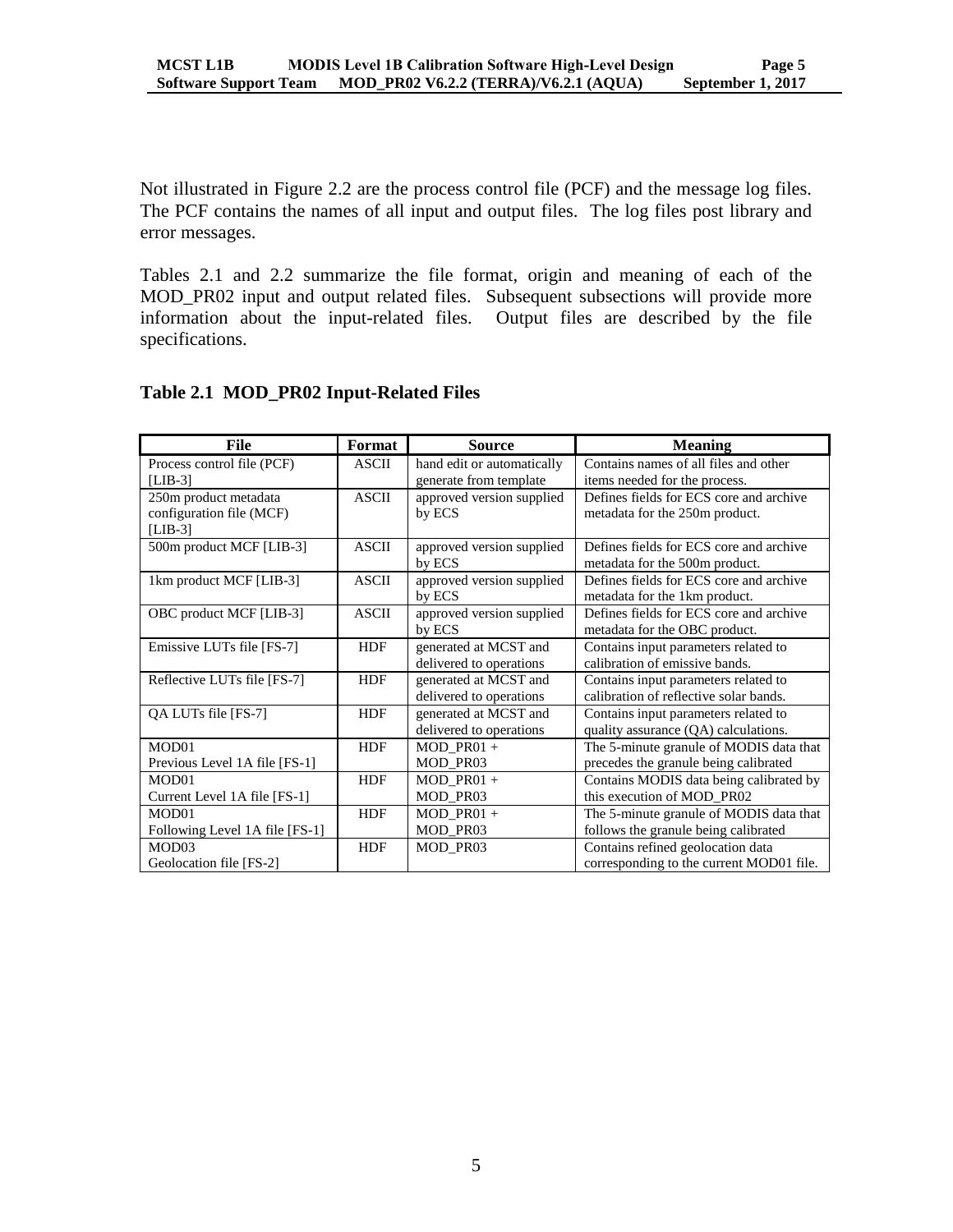| File                    | Format       | <b>Meaning</b>                                                             |
|-------------------------|--------------|----------------------------------------------------------------------------|
| MOD02OKM                | <b>HDF</b>   | Earth view calibrated product for 250m resolution bands.                   |
| $250m$ EV file [FS-3]   |              |                                                                            |
| MOD02HKM                | <b>HDF</b>   | Earth view calibrated product for 500m resolution bands (includes 250m)    |
| $500m$ EV file [FS-4]   |              | bands aggregated to appear at 500m resolution).                            |
| MOD021KM                | <b>HDF</b>   | Earth view calibrated product for 1 km resolution bands (includes 250m     |
| 1 km EV file [FS-5]     |              | and 500m bands aggregated to appear at 1 km resolution).                   |
| MOD02OBC                | <b>HDF</b>   | Engineering telemetry and raw digital numbers for the blackbody (BB),      |
| On-board-calibration    |              | space-view (SV), spectroradiometric calibration assembly (SRCA) and        |
| $(OBC)$ product [FS-6]  |              | Solar diffuser (SD).                                                       |
| [250m EV file name].met | ASCII        | Copy of ECS core and archive metadata from 250m HDF file.                  |
| [500m EV file name].met | <b>ASCII</b> | Copy of ECS core and archive metadata from 500m HDF file.                  |
| [1 km EV file name].met | ASCII        | Copy of ECS core and archive metadata from 1 km HDF file.                  |
| [OBC file name].met     | <b>ASCII</b> | Copy of ECS core and archive metadata from OBC HDF file.                   |
| LogReport, LogStatus,   | ASCII        | Files that support the Status message facility (SMF). The LogStatus and    |
| LogUser                 |              | LogReport files contain error messages written explicitly by the code (the |
|                         |              | same message is written to both files). Other messages (such as toolkit    |
|                         |              | version and local time) are written to these files by the SDP toolkit.     |

# <span id="page-9-0"></span>**Table 2.2 Output generated by MOD\_PR02**

Some of the MOD\_PR02 input and output files are large in volume and have a significant impact on the design of the code. Table 2.3 displays typical file sizes for the types of files listed in Tables 2.1 and 2.2. When commanded to operate in "night-mode", the Terra and Aqua satellites only transmit MODIS Band 20 through 36 data. The mechanism causing this is discussed later in this section.

<span id="page-9-1"></span>

|  |  |  |  | Table 2.3 Typical File Sizes of MOD_PR02 Input and Output Related Files |
|--|--|--|--|-------------------------------------------------------------------------|
|--|--|--|--|-------------------------------------------------------------------------|

| <b>File or File Type</b>                                                                                                                                                                                             | Format       | Day mode<br>(MB) | Night mode (MB)<br>(if different) |  |
|----------------------------------------------------------------------------------------------------------------------------------------------------------------------------------------------------------------------|--------------|------------------|-----------------------------------|--|
| Input-related                                                                                                                                                                                                        |              |                  |                                   |  |
| Process control file (PCF)                                                                                                                                                                                           | ASCII        | 0.03             |                                   |  |
| Any product MCF                                                                                                                                                                                                      | <b>ASCII</b> | 0.01             |                                   |  |
| Emissive Lookup Tables file                                                                                                                                                                                          | <b>HDF</b>   | 0.23             |                                   |  |
| Reflective Lookup Tables file                                                                                                                                                                                        | <b>HDF</b>   | 1.93             |                                   |  |
| QA Lookup Tables file                                                                                                                                                                                                | <b>HDF</b>   | 0.05             |                                   |  |
| MOD01 (203-scan)                                                                                                                                                                                                     | <b>HDF</b>   | 574.14           | 189.76                            |  |
| MOD03                                                                                                                                                                                                                | <b>HDF</b>   | 60.67            |                                   |  |
| Output-related                                                                                                                                                                                                       |              |                  |                                   |  |
| MOD02QKM                                                                                                                                                                                                             | <b>HDF</b>   | 286.05           | 22.19*                            |  |
| MOD02HKM                                                                                                                                                                                                             | <b>HDF</b>   | 275.06           | $22.19*$                          |  |
| MOD021KM                                                                                                                                                                                                             | <b>HDF</b>   | 343.36           | 142.71                            |  |
| MOD02OBC                                                                                                                                                                                                             | <b>HDF</b>   | 58.94            |                                   |  |
| Any ".met" file                                                                                                                                                                                                      | <b>ASCII</b> | 0.02             |                                   |  |
| Log files                                                                                                                                                                                                            | <b>ASCII</b> | $***$            |                                   |  |
| Are not produced in night mode if production of high resolution data in night mode is<br>$\ast$<br>turned off.                                                                                                       |              |                  |                                   |  |
| The file size of each "Log" file is very small assuming that the contents of previous<br>**<br>executions of MOD_PR02 are not retained. If the Log files are cumulative, they can<br>grow to be quite large in size. |              |                  |                                   |  |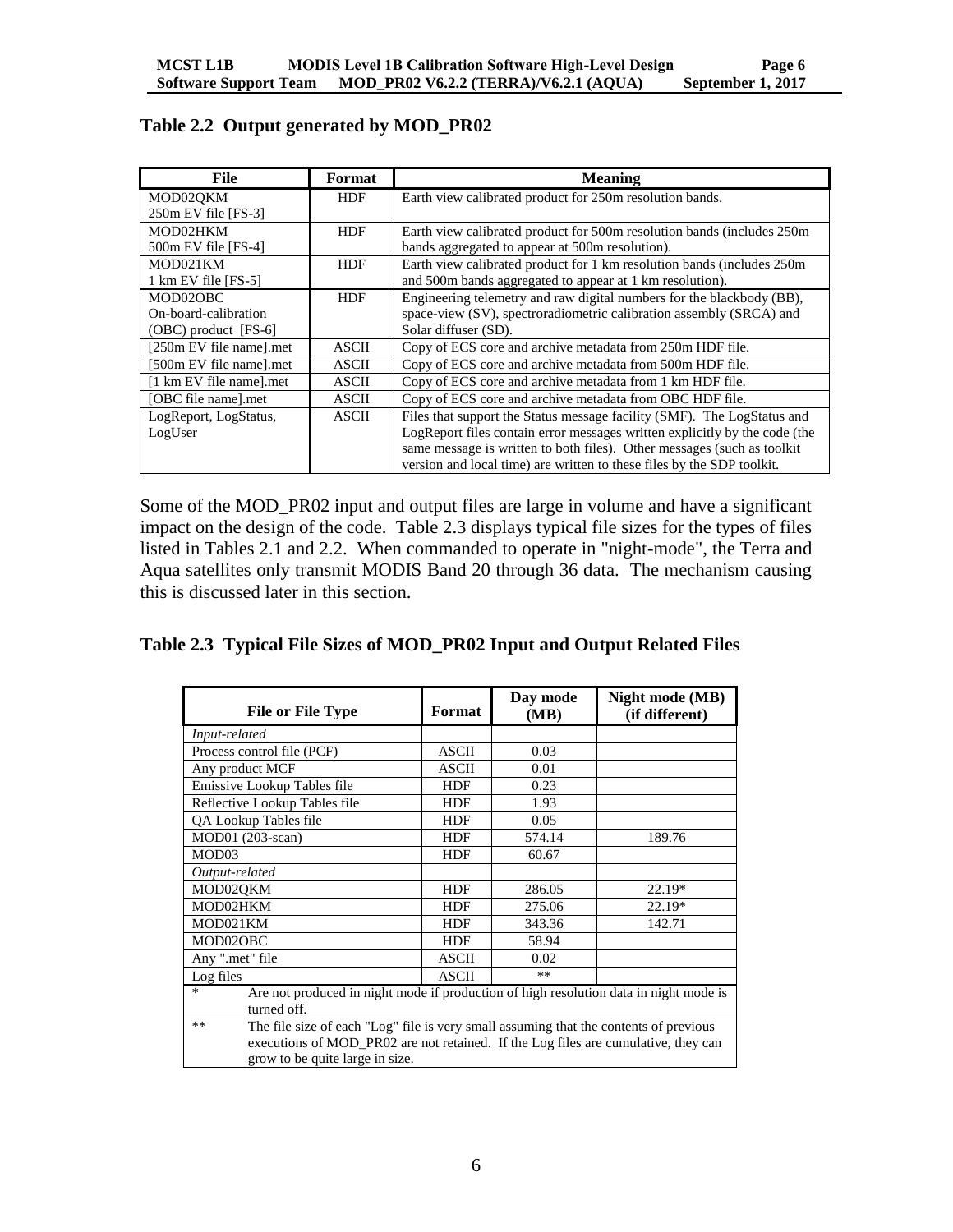Tables 2.4 through 2.8 summarize the major data sets within these files that contribute to their large sizes. Note that data set sizes in the MOD01 granule accommodate the maximum number of scans and are over-sized in terms of the number of frames. For the MOD02 granules, data set sizes are based on the actual number of scans and actual number of frames.

<span id="page-10-0"></span>

| Table 2.4 Data Volume Breakdown in MOD01 granule (any number of scans) |  |  |  |  |  |
|------------------------------------------------------------------------|--|--|--|--|--|
|------------------------------------------------------------------------|--|--|--|--|--|

| SDS Name (or other data description)                                               | Data<br><b>Type</b> | <b>Dimensions</b> | Day Size<br>(MB) | <b>Night Size</b><br>(MB) |
|------------------------------------------------------------------------------------|---------------------|-------------------|------------------|---------------------------|
| EV 250m                                                                            | int16               | [8160, 2, 5600]   | 174.32           | $\theta$                  |
| EV 500m                                                                            | int16               | [4080, 5, 2800]   | 108.95           | 0                         |
| EV 1km day                                                                         | int16               | [2040, 14, 1400]  | 76.26            | $\theta$                  |
| $EV_1$ km night                                                                    | int16               | [2040, 17, 1400]  | 92.61            | 92.61                     |
| (the next set are repeated for each OBC sector,<br>$[OBC] = SD$ , BB, SRCA and SV) |                     |                   |                  |                           |
| [OBC] 250m                                                                         | int16               | [8160, 2, 256]    | 7.97             | 7.97                      |
| [OBC] 500m                                                                         | int16               | [4080, 5, 128]    | 4.98             | 4.98                      |
| $[OBC]$ 1 km day                                                                   | int16               | [2040, 14, 64]    | 3.49             | 3.49                      |
| [OBC] 1km night                                                                    | int16               | [2040, 17, 64]    | 4.23             | 4.23                      |
| All other data (combined)                                                          |                     |                   | 3.01             | 3.01                      |
| Total granule size (includes all OBC sectors)                                      |                     |                   | 537.83           | 178.30                    |

#### <span id="page-10-1"></span>**Table 2.5 Approximate Data Volume in 203-Scan L1B 250m EV product (MOD02QKM)**

| SDS Name (or other data description) | Data<br><b>Type</b> | <b>Dimensions</b> | Day Size<br>(MB) | <b>Night Size</b><br>(MB) |
|--------------------------------------|---------------------|-------------------|------------------|---------------------------|
| EV 250 RefSB                         | uint16              | [2, 8120, 5416]   | 167.76           |                           |
| EV 250 RefSB Uncert Indexes          | uint <sub>8</sub>   | [2, 8120, 5416]   | 83.88            |                           |
| Latitude                             | float <sub>32</sub> | [2030, 1354]      | 10.49            | 10.49                     |
| Longitude                            | float $32$          | [2030, 1354]      | 10.49            | 10.49                     |
| all other data (combined)            |                     |                   | 0.22             | 0.22                      |
| Total granule size                   |                     |                   | 272.84           | 21.20                     |

# <span id="page-10-2"></span>**Table 2.6 Approximate Data Volume in 203-Scan L1B 500m EV product (MOD02HKM)**

| SDS Name (or other data description) | Data<br><b>Type</b> | <b>Dimensions</b> | Day Size<br>(MB) | <b>Night Size</b><br>(MB) |
|--------------------------------------|---------------------|-------------------|------------------|---------------------------|
| $EV_250$ Aggr $500$ RefSB            | uint16              | [2, 4060, 2708]   | 41.94            |                           |
| EV_250_Aggr500_RefSB_Uncert_Indexes  | uint <sub>8</sub>   | [2, 4060, 2708]   | 20.97            |                           |
| EV_250_Aggr500_RefSB_Samples_Used    | int8                | [2, 4060, 2708]   | 20.97            |                           |
| EV 500 RefSB                         | uint16              | [5, 4060, 2708]   | 104.85           | 0                         |
| EV_500 RefSB_Uncert_Indexes          | uint <sub>8</sub>   | [5, 4060, 2708]   | 52.43            |                           |
| Latitude                             | float <sub>32</sub> | [2030, 1354]      | 10.49            | 10.49                     |
| Longitude                            | float <sub>32</sub> | [2030, 1354]      | 10.49            | 10.49                     |
| all other data (combined)            |                     |                   | 0.22             | 0.22                      |
| <b>Total granule size</b>            |                     |                   | 262.36           | 21.20                     |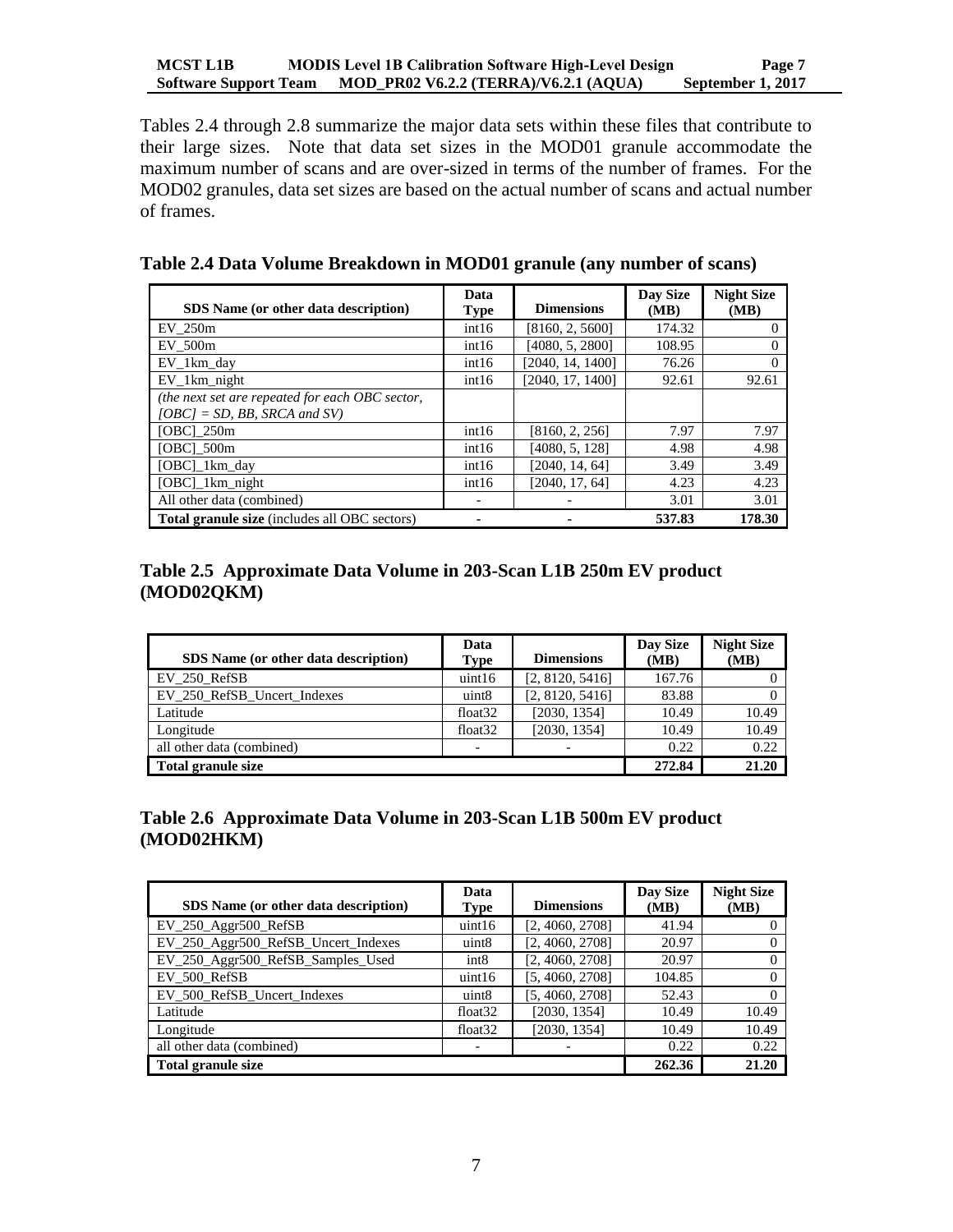<span id="page-11-0"></span>

|            | Table 2.7 Approximate Data Volume in 203-Scan L1B 1km EV product |  |  |  |
|------------|------------------------------------------------------------------|--|--|--|
| (MOD021KM) |                                                                  |  |  |  |

| SDS Name (or other data description) | Data<br><b>Type</b>      | <b>Dimensions</b> | Day Size<br>(MB) | <b>Night Size</b><br>(MB) |
|--------------------------------------|--------------------------|-------------------|------------------|---------------------------|
| EV_250_Aggr1km_RefSB                 | uint16                   | [2, 2030, 1354]   | 10.49            | $\theta$                  |
| EV_250_Aggr1km_RefSB_Uncert_Indexes  | uint <sub>8</sub>        | [2, 2030, 1354]   | 5.24             | $\Omega$                  |
| EV_250_Aggr1km_RefSB_Samples_Used    | int8                     | [2, 2030, 1354]   | 5.24             | $\Omega$                  |
| EV 500 Aggr1km RefSB                 | uint16                   | [5, 2030, 1354]   | 26.21            | $\Omega$                  |
| EV_500_Aggr1km_RefSB_Uncert_Indexes  | uint <sub>8</sub>        | [5, 2030, 1354]   | 13.11            | $\Omega$                  |
| EV_500_Aggr1km_RefSB_Samples_Used    | int8                     | [5, 2030, 1354]   | 13.11            | $\Omega$                  |
| EV_1KM_RefSB                         | uint16                   | [15, 2030, 1354]  | 78.64            | $\Omega$                  |
| EV 1KM RefSB Uncert Indexes          | uint <sub>8</sub>        | [15, 2030, 1354]  | 39.32            | $\Omega$                  |
| EV_1KM_Emissive                      | uint16                   | [16, 2030, 1354]  | 83.88            | 83.88                     |
| EV_1KM_Emissive_Uncert_Indexes       | uint <sub>8</sub>        | [16, 2030, 1354]  | 41.94            | 41.94                     |
| EV Band26                            | uint16                   | [2030, 1354]      | 5.24             | 5.24                      |
| EV Band26 Uncert Indexes             | uint <sub>8</sub>        | [2030, 1354]      | 2.62             | 2.62                      |
| all geolocation SDSs (combined)      | -                        | [406, 271] each   | 2.20             | 2.20                      |
| all other data (combined)            | $\overline{\phantom{a}}$ |                   | 0.22             | 0.22                      |
| Total granule size-                  |                          |                   | 327.46           | 136.10                    |

#### <span id="page-11-1"></span>**Table 2.8 Data Volume Breakdown in 203-scan L1B On-Board Calibrator product (MOD02OBC)**

| SDS Name (or other data description)                                   | Data        | Dimensions*    | <b>Size</b> |
|------------------------------------------------------------------------|-------------|----------------|-------------|
|                                                                        | <b>Type</b> |                | (MB)        |
| SRCA 250m                                                              | int16       | [8120, 2, 40]  | 1.24        |
| SRCA 500m                                                              | int16       | [4060, 5, 20]  | 0.77        |
| SRCA 1km day                                                           | int16       | [2030, 14, 10] | 0.54        |
| SRCA 1km night                                                         | int16       | [2030, 17, 10] | 0.66        |
| (the next set apply to BB, SD and SV sectors,                          |             |                |             |
| $[OBC] = SD$ , BB, or SV)                                              |             |                |             |
| [OBC] 250m                                                             | int16       | [8120, 2, 200] | 6.20        |
| [OBC] 500m                                                             | int16       | [4060, 5, 100] | 3.87        |
| [OBC] 1km day                                                          | int16       | [2030, 14, 50] | 2.71        |
| [OBC] 1km night                                                        | int16       | [2030, 17, 50] | 3.29        |
| all other data (combined)                                              |             |                | 4.99        |
| <b>Total granule size</b> (includes all OBC sectors)                   |             |                | 56.41       |
| There is no difference between day and night mode for OBC files sizes. |             |                |             |

The differences between the "day mode" and "night mode" file sizes are due to HDF support for "fill values". Each scientific data set (SDS) has a fill value, either chosen by the user or chosen by the HDF library as a default value. When the SDS is initially defined in the file, the name, dimensions, and fill value are actually written to the disk file, but individual elements (which occupy the bulk of the data volume) are not written. The SDS remains empty until the library is called to write actual data values. When one or more elements are actually written to the array on the disk, HDF library routines will go ahead and write the fill value to any elements not explicitly written, causing the disk file to include the full volume of the SDS. However, if no elements are written, the SDS remains empty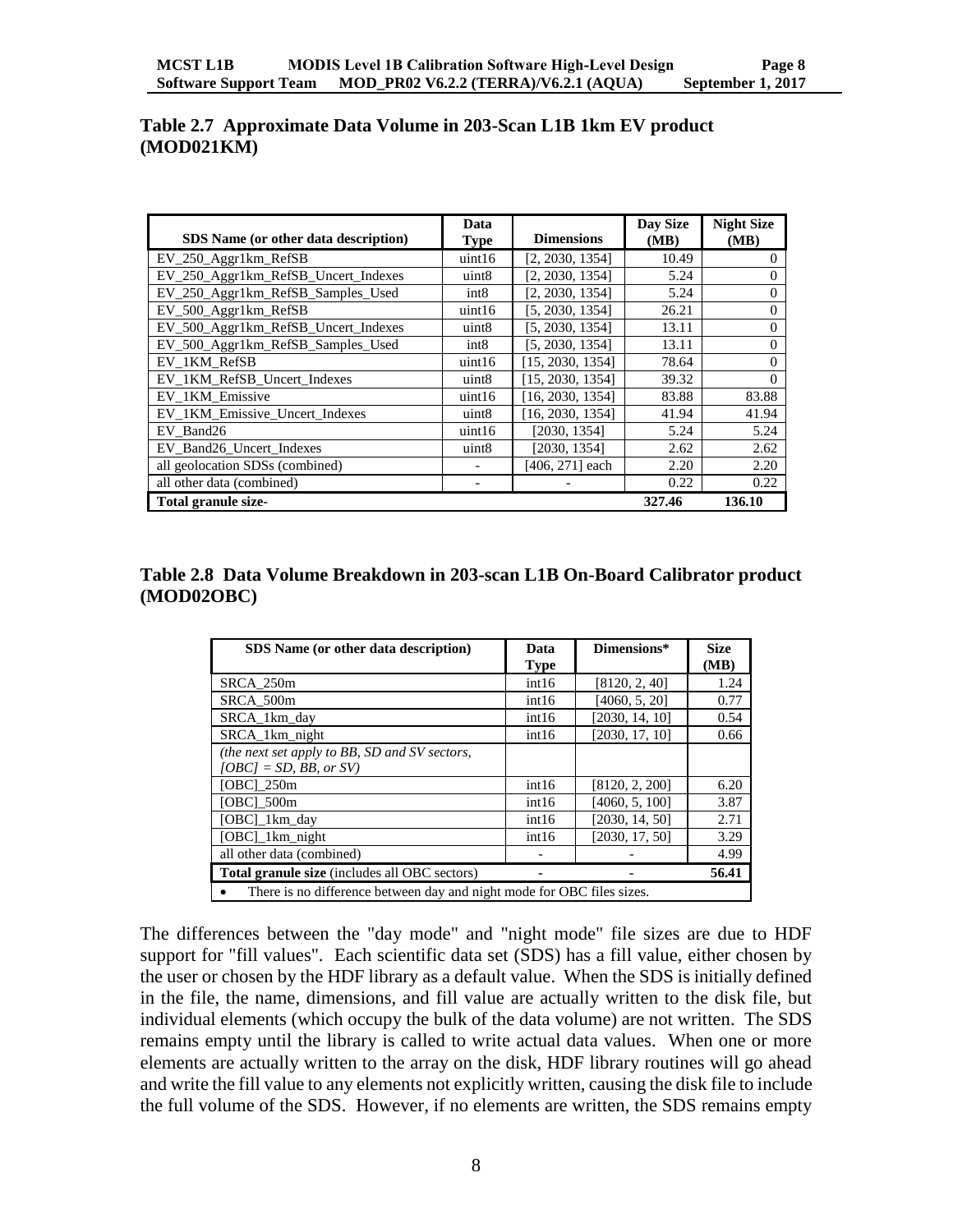and HDF library routines recognize this case and assume all the values of the SDS to be the designated fill value. In the case of MOD01 or MOD02 "night mode" SDSs, these SDSs are defined in the file for 250m and 500m resolution data but the arrays are never actually written. Hence, they occupy no significant disk space. The user also has the option to turn off production of "night mode" 250m and 500m resolution output files entirely, since no high resolution data are produced for "night mode" scans. See the discussion of the Process Control File (PCF) for specifics.

The large volumes in the Earth view data sets in the MOD01 input granules and the MOD02 output granules make it impractical to hold these data sets entirely in memory (either reading in the data sets or writing out the data sets). Thus, MOD\_PR02 is designed to loop through scans, accomplishing the processing one scan at a time. HDF library calls are used to read subsets of data from the MOD01 granule and write the corresponding subsets of data to the MOD02 output granules. In this way, the actual memory requirements for the code are greatly reduced from a design where an entire data set is held in memory. For both MODIS instruments, the algorithms that involve averaging of data over scan utilize data from either the OBC sectors or engineering telemetries (specifically, temperatures). Thus, these averaging-over-scan calculations can be done in memory.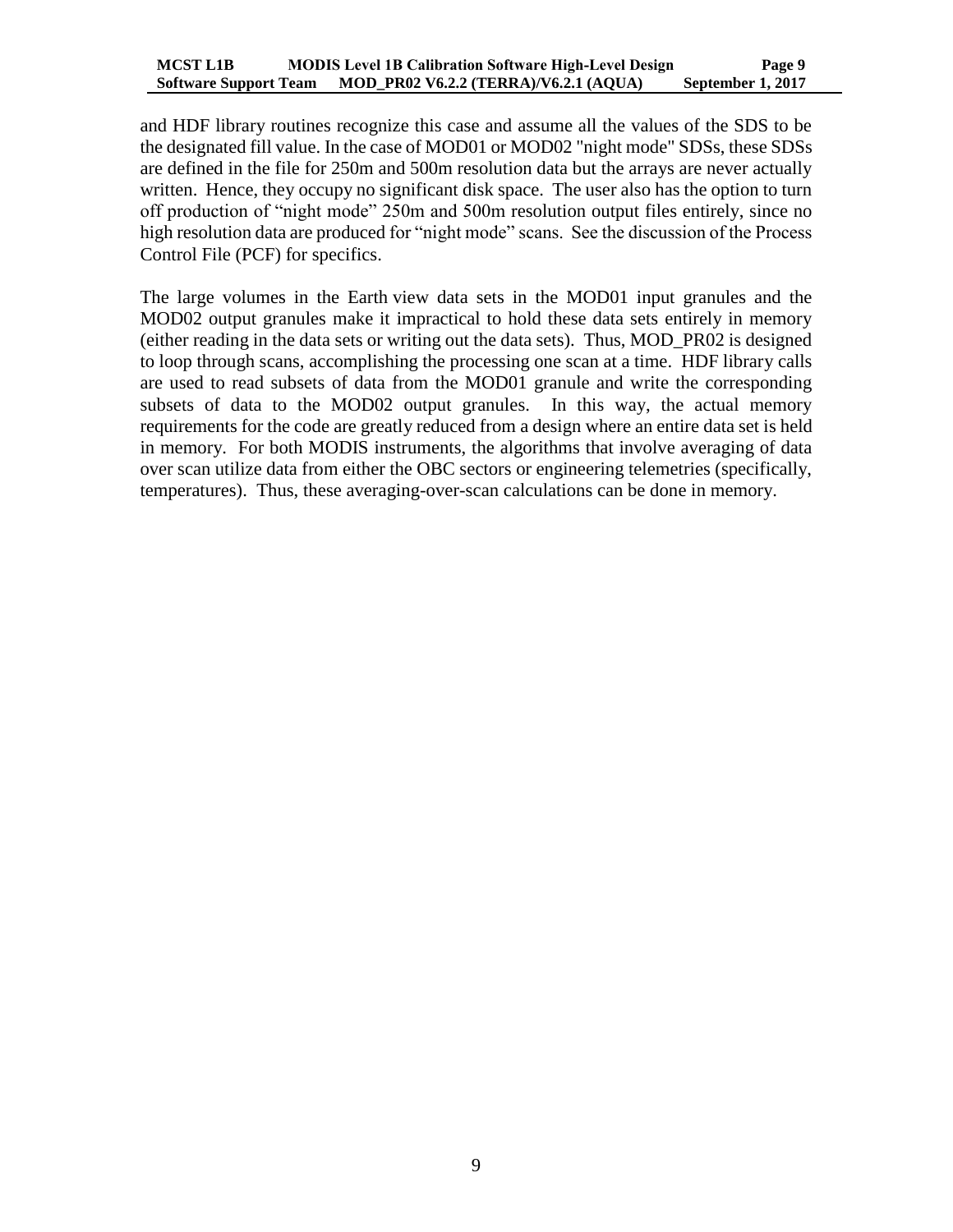#### 2.2.2 Process Control File (PCF)

<span id="page-13-0"></span>The process control file [Appendix C in LIB-3] is the single most important "input" file to MOD\_PR02. It contains the names of all other input and output files. The name of the PCF is supplied to the SDP Toolkit library by a UNIX environment variable. SDP toolkit library [LIB-3] functions are used to read data from the PCF. The format of the PCF comes from a template supplied by ECS in each new SDP toolkit version. Developers add information to the format (as described below) but may not remove items. Appendix C in reference [LIB-3] and Appendix H of [STD-2] provide examples of the PCF.

The directory locations and file names of all other input files, the four HDF output files and the three log files must be placed into the PCF file. In addition to the physical file names, the MOD01 input granules, MOD03 input granule and the lookup table (LUT) input files also need universal reference (UR) names entered in the PCF file. These URs are placed in the ECS core metadata (InputPointer and AncillaryInputPointer fields). Within the ECS database, the URs provide the means to trace back to the individual input granules.

The information for each file is placed on one line of the PCF, which begins with a logical identifier number. Developers cannot arbitrarily change the logical identifiers, even if the code will work on the development platform. When new information is added to the PCF, SDST is the single point of contact with ECS for defining the actual values of the new logical identifiers.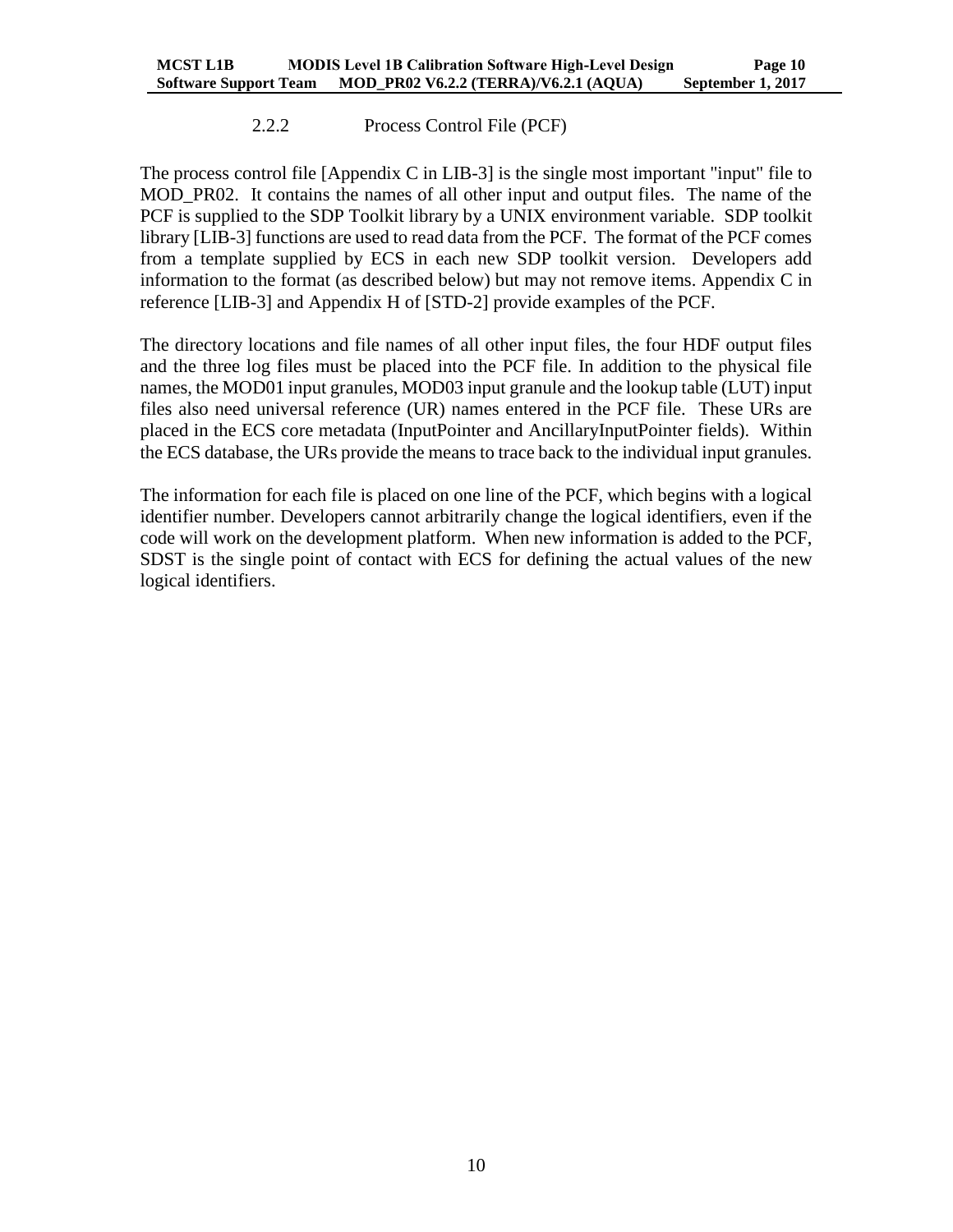# <span id="page-14-0"></span>**Table 2.9 Significant Process Control File (PCF) Logical Units Used by MOD\_PR02**

| <b>Input Data Files</b> |                                                                                                                                                        |                                     |  |
|-------------------------|--------------------------------------------------------------------------------------------------------------------------------------------------------|-------------------------------------|--|
| Logical Unit #          | <b>Example</b>                                                                                                                                         | <b>Remarks</b>                      |  |
| 500000                  | MOD01.A2002176.0625.003.2002176200522.hdf  /L1A  <br> UR_MOD01.A2002176.0625.003.2002176200522.hdf<br>IMOD01.A2002176.0625.003.2002176200522.hdf  1    | Optional Leading L1A Input Granule  |  |
| 500001                  | MOD01.A2002176.0630.003.2002176200906.hdf  /L1A  <br>IUR MOD01.A2002176.0630.003.2002176200906.hdf<br> MOD01.A2002176.0630.003.2002176200906.hdf  1    | L <sub>1</sub> A Input Granule      |  |
| 500002                  | MOD01.A2002176.0635.003.2002176201226.hdf  /L1A  <br>[UR_MOD01.A2002176.0635.003.2002176201226.hdf]<br>IMOD01.A2002176.0635.003.2002176201226.hdf  1   | Optional Trailing L1A Input Granule |  |
| 600000                  | MOD03.A2002176.0625.003.2002176200522.hdf  /L1AGEO  <br> UR_MOD03.A2002176.0625.003.2002176200522.hdf<br>IMOD03.A2002176.0625.003.2002176200522.hdf  1 | L1A Geolocation Input Granule       |  |

#### **Static Input files**

| Logical Unit # | <b>Example</b>                                                                          | <b>Remarks</b>                                              |
|----------------|-----------------------------------------------------------------------------------------|-------------------------------------------------------------|
| 700050         | MOD02 Reflective LUTs.hdf //SRCA/MOD PR02 TERRA  <br>[UR MOD02 Reflective LUTs.hdf    1 | Reflective Lookup Tables File                               |
| 700060         | MOD02 Emissive LUTs.hdf  /SRCA/MOD PR02 TERRA  <br> UR MOD02 Emissive LUTs.hdf    1     | Emissive Lookup Tables File                                 |
| 700070         | MOD02 QA LUTs.hdf  /SRCA/MOD PR02 TERRA  <br> UR MOD02 QA LUTs.hdf    1                 | <b>Ouality Assurance Lookup Tables File</b>                 |
| 700250         | MOD02QKM.mcf  /SRCA/MOD PR02 TERRA         1                                            | 250m resolution output metadata configuration file<br>(MCF) |
| 700251         | MOD02HKM.mcf  /SRCA/MOD PR02 TERRA         1                                            | 500m resolution output MCF                                  |
| 700252         | MOD021KM.mcf  /SRCA/MOD PR02 TERRA        1                                             | 1km resolution output MCF                                   |
| 700253         | MOD02OBC.mcf //SRCA/MOD PR02 TERRA         1                                            | On-board calibration data MCF                               |

#### **Output Files**

| Logical Unit # | <b>Example</b>                                                                                                               | <b>Remarks</b>                   |
|----------------|------------------------------------------------------------------------------------------------------------------------------|----------------------------------|
| 700000         | MOD02QKM.2002176.0630.4.1.1x.hdf  /V4.1.1x  <br> UR_MOD02QKM.2002176.0630.4.1.1x.hdf<br> MOD02QKM.2002176.0630.4.1.1x.hdf  1 | 250m resolution output file      |
| 700001         | MOD02HKM.2002176.0630.4.1.1x.hdf  /V4.1.1x  <br> UR_MOD02HKM.2002176.0630.4.1.1x.hdf<br> MOD02HKM.2002176.0630.4.1.1x.hdf  1 | 500m resolution output file      |
| 700002         | MOD021KM.2002176.0630.4.1.1x.hdf  /V4.1.1x  <br> UR_MOD021KM.2002176.0630.4.1.1x.hdf<br> MOD021KM.2002176.0630.4.1.1x.hdf  1 | 1 km resolution output file      |
| 700010         | MOD02OBC.2002176.0630.4.1.1x.hdf  /V4.1.1x  <br> UR_MOD02OBC.2002176.0630.4.1.1x.hdf<br>MOD02OBC.2002176.0630.4.1.1x.hdf  1  | On-board calibration output file |

#### **Other LUNs**

| Logical<br>Unit $#$ | <b>Name</b>                 | <b>Example</b>                   | <b>Remarks</b>                                                                                                                                                                                                                                        |
|---------------------|-----------------------------|----------------------------------|-------------------------------------------------------------------------------------------------------------------------------------------------------------------------------------------------------------------------------------------------------|
| 800510              | <b>Satellite</b>            | AM1M                             | AM1M=Terra, PM1M=Aqua                                                                                                                                                                                                                                 |
| 800600              | ReprocessingPlanned         | further update is<br>anticipated | Set by MCST management                                                                                                                                                                                                                                |
| 800605              | ReprocessingActual          | processed once                   | Set by MCST management                                                                                                                                                                                                                                |
| 800610              | <b>MCSTLUTVersion</b>       | 3.1.0.1 Terra                    | The MCST Version number, which is checked against<br>the LUT version number in the LUT HDF files.                                                                                                                                                     |
| 800615              | Write Night Mode HiRes Data | $\Omega$                         | This parameter determines whether the 250m and 500m<br>data sets are created when all scans in a granule are<br>NIGHT mode. $1 =$ Create night mode High Resolution<br>data; $0 =$ Creation disabled. Typically set to 0 in<br>production processing. |
| 800620              | ProcessingCenter            | <b>MODAPS</b>                    | Set by data processing location.                                                                                                                                                                                                                      |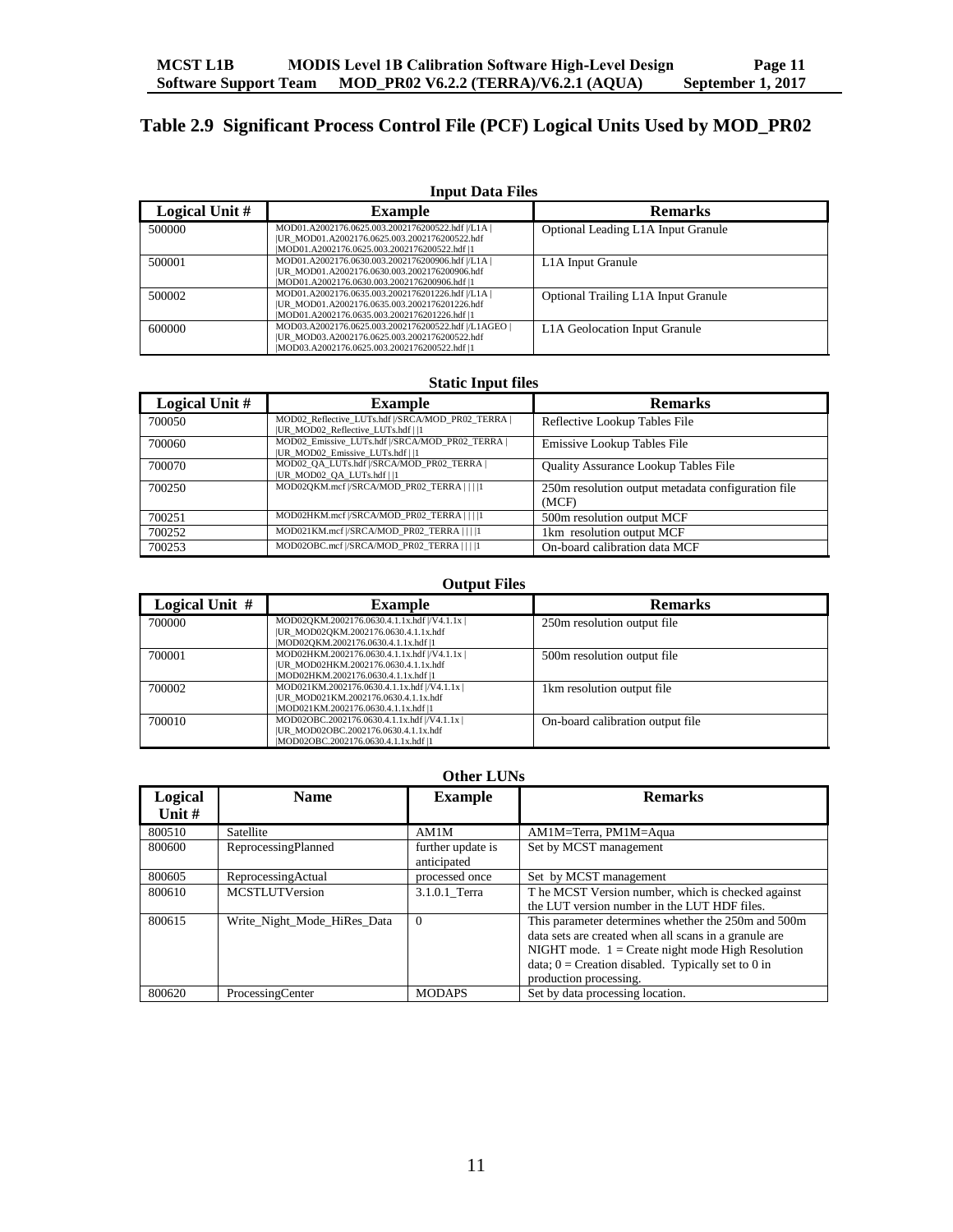#### 2.2.3 Metadata Configuration File (MCF)

<span id="page-15-0"></span>The metadata configuration file (MCF) is an ASCII file with an easily identifiable format. There is one MCF for each output product of MOD\_PR02. Each MCF identifies all mandatory and optional fields in the ECS core and archive metadata for the associated product. The difference between core and archive metadata is that the fields of the core metadata are (in principle) searchable by users through the LADS web site. Archive metadata are not searchable. Each field in either core or archive metadata is registered in the ECS data base and developers cannot arbitrarily add or delete fields or the product will be rejected (it will not insert into the data base). SDST is the point of contact for adding or deleting fields from either core or archive metadata. Because of the need to promote stability in the ECS system, additions or deletions to the metadata will be made only infrequently.

If additions or deletions from the metadata are required, the developer can hand-edit the MCF for testing purposes. However, ultimately, all changes have to be approved by ECS. When approved, ECS will deliver (to SDST) new MCFs to be used with the code. The developer should then re-test the code with these official MCFs and deliver these with the code for any future code deliveries.

In the MCF, the "Data Location" identifies who is responsible for supplying the data to the core or archive metadata. For the developers of MOD\_PR02, those fields with Data Location  $=$  "PGE" must be explicitly assigned within the code. Any field that has Mandatory  $=$  "True" in the MCF must appear in the product or it will not insert into the ECS database when run in MODAPS. Fields with Mandatory = "False" may be optionally assigned.

The MCF is read within the call to the SDP toolkit function PGS\_MET\_Init (where the appropriate logical identifier is passed into the function). When this occurs, any value that is defined in the MCF (has a "Value = ..." included) becomes initialized and will be written to the product metadata without any explicit code statements. Examples of this feature in MOD\_PR02, are the ECS core metadata fields "ShortName" and "VersionID".

The SDP toolkit functions treat the ECS core metadata as one block of text containing textual representations of all field values. Similarly, the archive metadata is treated as one block of text. When metadata are determined within the code itself, they must be placed in strings and then "inserted" into the core or archive metadata using calls to SDP toolkit functions. When the ECS core and archive metadata appear in the HDF product files, they each are implemented as one file attribute (of type char8), where all field values of the appropriate metadata are lumped together in the attribute.

In addition to [LIB-3], see the SDST MODIS Science Computing Facility Software Delivery Guide [STD-2] for more information about ECS metadata in the MODIS products and the toolkit functions used. This document contains formats for some of the metadata values, such as the LocalGranuleID (naming convention for the product files).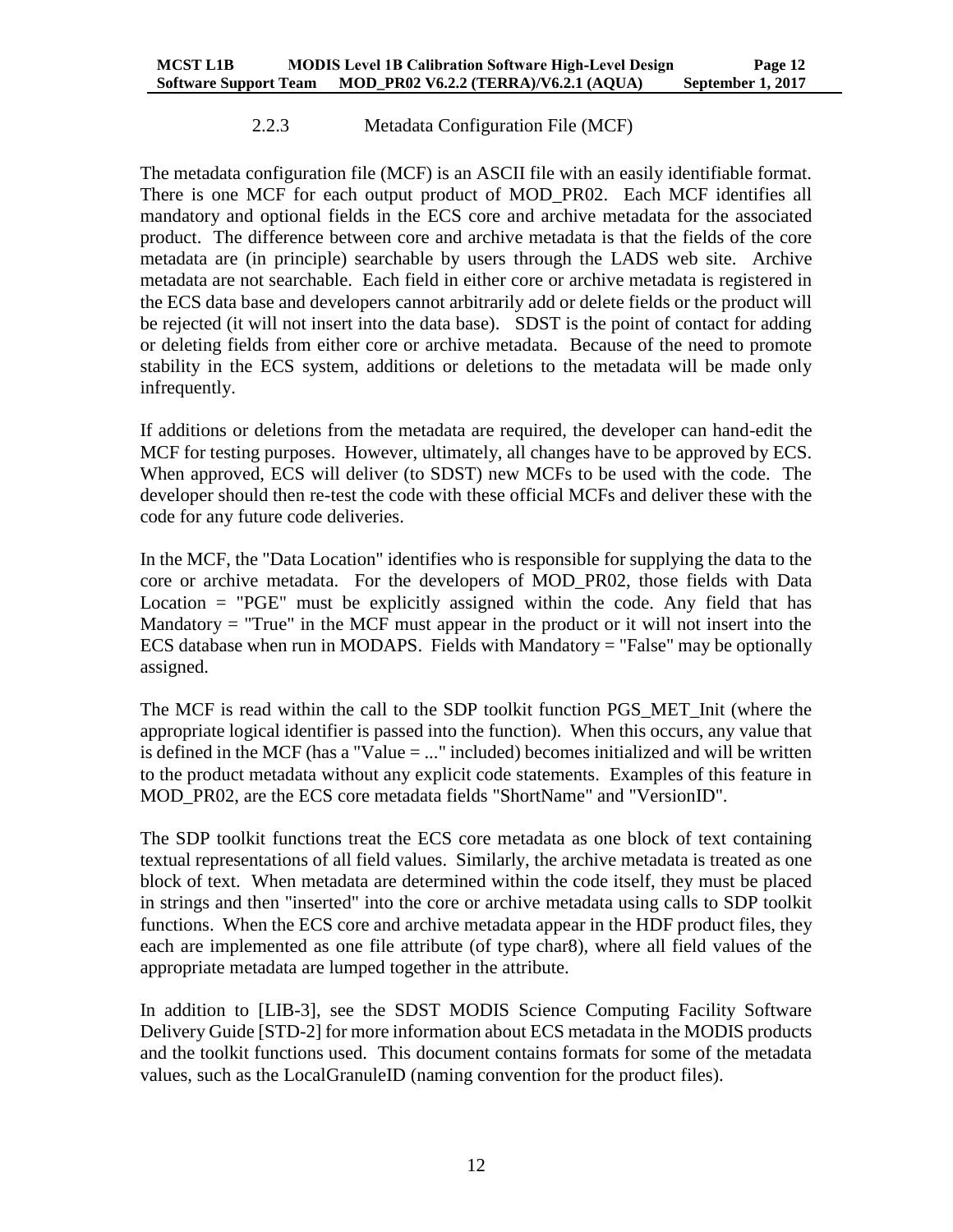# 2.2.4 Input Lookup Table Files

<span id="page-16-0"></span>The MOD\_PR02 lookup table (LUT) files contain input parameters that affect the calibration algorithms or affect values that are written to the output products. The three lookup table files are standard HDF-4 files and are described in reference [FS-7]. The information that defines each LUT is placed in the MOD\_PR02 source files: L1B\_Tables.c and .h. The LUT files are generated by MCST using the utility program "generate\_luts", which also links to certain MOD\_PR02 source files.

# 2.2.5 MOD01 Input Granule

<span id="page-16-1"></span>Normally, there are three MOD01 input granules defined in the PCF file for MOD\_PR02. These three granules represent successive 5-minute chunks of MODIS data. A MOD PR02 execution has the purpose of calibrating the raw data input from the "middle" or "current" MOD01 granule. The reason that the previous and following granules are supplied as input to MOD PR02 is that the emissive bands calibration algorithm refreshes the linear calibration coefficients on each scan through a moving average of OBC blackbody measurements. Data from the previous and following granules, if available, are used to supply the full baseline in calculating these averages.

MOD\_PR02 checks the data collection times of the previous and following granules against the collection time of the input granule. If the previous/following granule does not have a collection time immediately preceding/following (respectively) that of the input granule, it is treated as a missing granule and not used for emissive calibration. If there are up to 5 scans dropped between the previous/following granule and the middle granule, the previous/following granule may still be used for emissive calibration.

# 2.2.6 MOD03 Input Granule

<span id="page-16-2"></span>The main purpose of ingesting the MOD03 granule that coincides with the current MOD01 granule is to supply subsets of geolocation information to the MOD\_PR02 output files. Additionally, two algorithms in MOD\_PR02 utilize information from the MOD03 granule:

- Determining if the moon is in the space-view port (uses the Moon Vector)
- Determining if day mode bands are telemetered at night (uses SD Sun azimuth and zenith)

The only consistency checks that are made in MOD\_PR02 between the input MOD03 granule and the current MOD01 granule are that the number of scans must be the same in each and that the satellite must be the same. Thus, for some local testing purposes, the MOD PR02 developer can use any geolocation file that has the correct number of scans and the correct satellite platform. For generation of delivery comparison files, however, the geolocation file must match the current MOD01 file.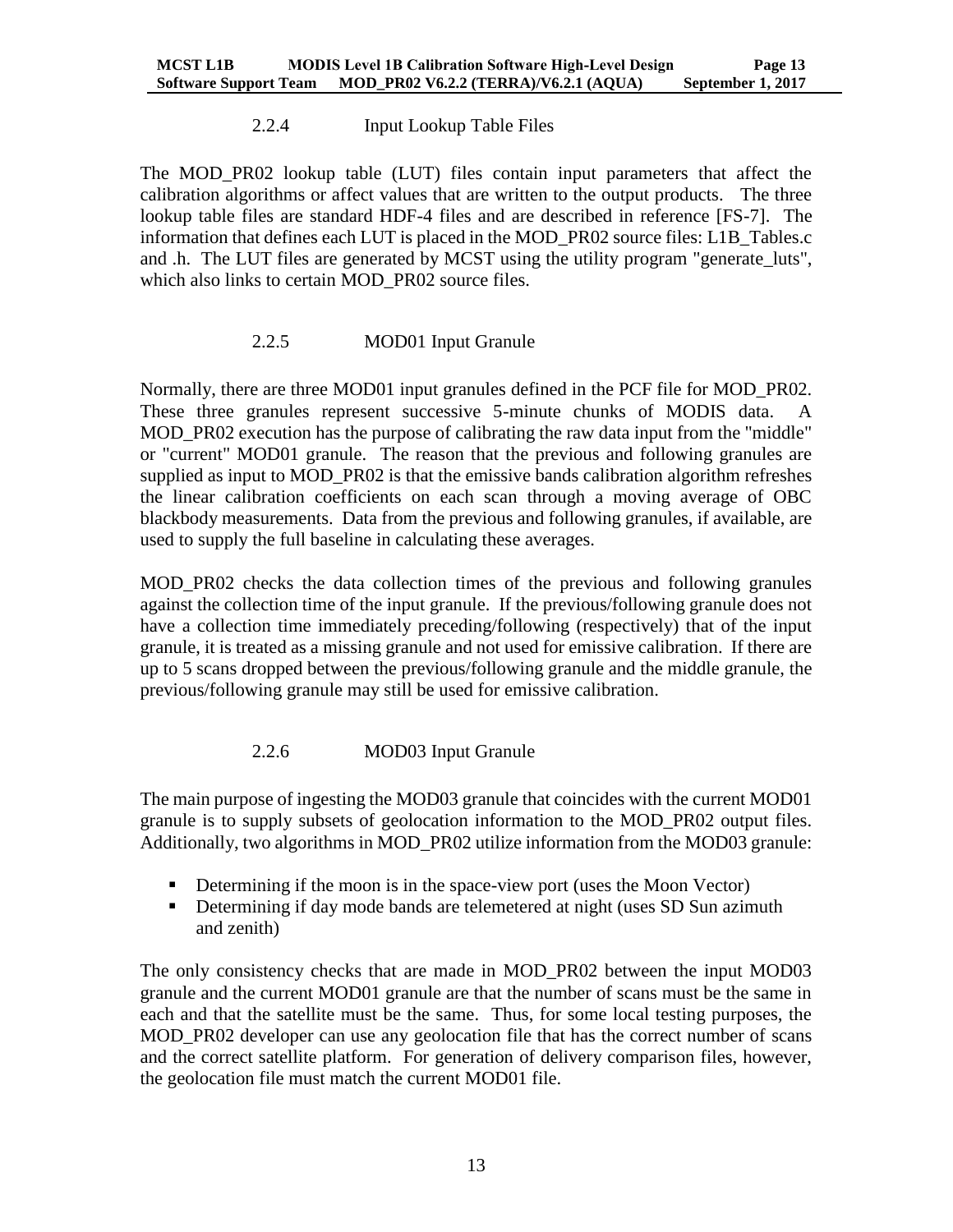# **2.3 Code Language and Library Usage**

<span id="page-17-0"></span>The MOD\_PR02 code is written in ANSI C and uses the HDF [LIB-1], HDF-EOS [LIB-2] and the SDP Toolkit [LIB-3] libraries.

The developer cannot use the full complement of the C language and must conform to certain in-code documentation standards specified by ECS. In general, all file access (opening, closing, reading, and writing) must be accomplished using calls to the three libraries defined above. The developer cannot use the standard I/O C library (stdio.h). The MODIS Software Development Standards and Guidelines document [STD-1] describes the proper format for prologs to functions and include files, prohibited functions and other general restrictions. Additionally, prohibited functions cannot be made legal by putting them inside preprocessor statements [STD-3].

Although not prohibited, the use of "malloc" to dynamically allocate memory in-line has been discouraged by SDST to maximize robustness when running in the ECS operations environment. Consequently, "malloc" is rarely used in MOD\_PR02 and is not used for any substantial memory allocation. Rather, all variables requiring appreciable random access memory are created using explicitly defined arrays -- either individually or as structure members. These arrays become allocated as automatic variables when functions are invoked. According to SDST staff, when a UNIX process requests more memory through automatic-variable allocation, the process will automatically go into a "wait" mode if the memory is not immediately available. When memory becomes available, then the process can latch onto the memory and continue running. On the other hand, if memory is not available when malloc is invoked, the code developer must either:

- **terminate the code with an "out of memory" error message, or**
- write additional code, which accomplishes the "waiting" function, thereby attempting the re-allocation at a later time.

The problem with simply killing a major process like MOD\_PR02 in a production environment is that the following-on processes which need the outputs of the process that is killed will also die. Consequently, processing halts and the restart of the chain of processes may be difficult.

# <span id="page-17-1"></span>**2.4 Code Compilation and Execution**

In order to compile and execute MOD\_PR02, various environment variables need to be defined (these are related to the HDF, HDF-EOS and SDP libraries). Within a UNIX "C" shell (csh), the user needs to "source" two files which contain these environment variables (NOTE: path names may be machine dependent):

source /usr/local/SDPTK/TOOLKIT/bin/dec/pgs-dev-env.csh source /usr/local/SDPTK/TOOLKIT/hdfeos/bin/dec/hdfeos\_env.csh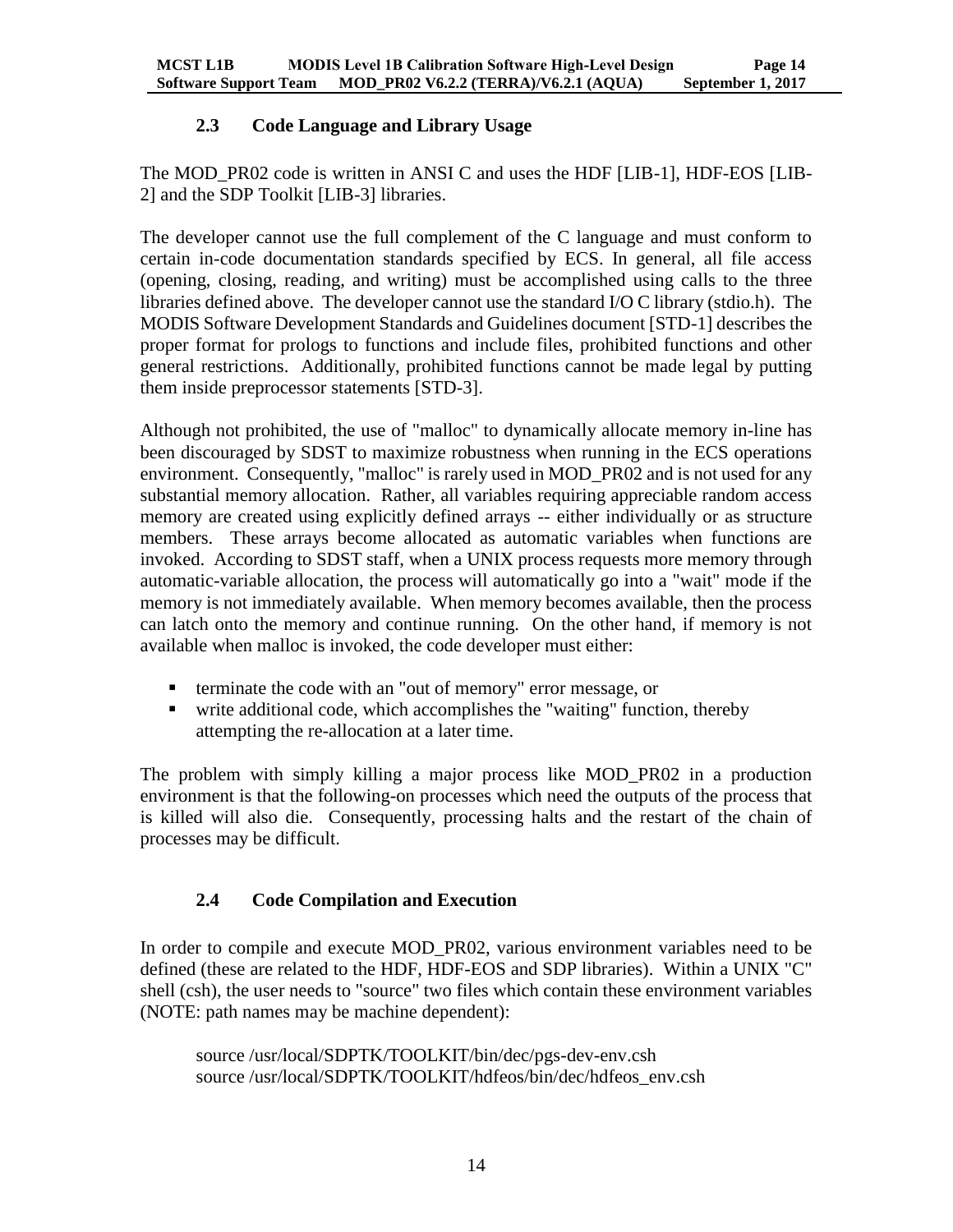Examples of the compilation-related environment variables that become defined are:

CC -- defines the platform C compiler CFLAGS -- defines compilation flags for the platform HDFINC -- defines location of HDF include files HDFLIB -- defines location of HDF libraries

There are also environment variables for the HDF-EOS and SDP Toolkit libraries. The compilation-related environment variables are used within the makefile that accompanies the source code.

Prior to executing the code, the user must develop a process control file (PCF), as described earlier in this section. The name of the PCF is supplied to the code through the environment variable "PGS\_PC\_INFO\_FILE". Names of all other files are contained in the PCF.

After creating the PCF and defining the PGS\_PC\_INFO\_FILE environment variable, the user simply enters the name of the code executable on the command line to actually execute the code.

Within MCST, MOD PR02 has been successfully compiled and executed on SGI, Linux, and DEC ALPHA machines. Execution times on a single processor are on the order of 15 to 20 minutes of CPU (20 to 30 minutes of clock time because of intensive I/O operations). RAM requirements are on the order of 70 MB.

If a fatal error occurs when executing MOD\_PR02, any files that have been generated should be discarded. This is due to the fact that open HDF accesses and files are not closed in a fatal error termination. Thus, files that may have been created could appear to be empty or defective and may occupy a large volume on the disk.

# <span id="page-18-0"></span>**2.5 General Architectural Design Considerations**

MOD PR02 is designed and coded as a top-down, sequential processing code. There are no substantial object-oriented design features.

The MOD\_PR02 code is organized into modules that roughly subdivide the functional requirements of the calibration process. Table 2.10 summarizes the source files in terms of the intended functionality.

| Module                    | Purpose                                             |
|---------------------------|-----------------------------------------------------|
| L1B.c                     | Contains "main", controls overall flow in the code. |
| L1B Tables.c              | Read all lookup tables into arrays held in memory.  |
| L <sub>1</sub> B Tables.h |                                                     |

#### <span id="page-18-1"></span>**Table 2.10 MOD\_PR02 Source Files**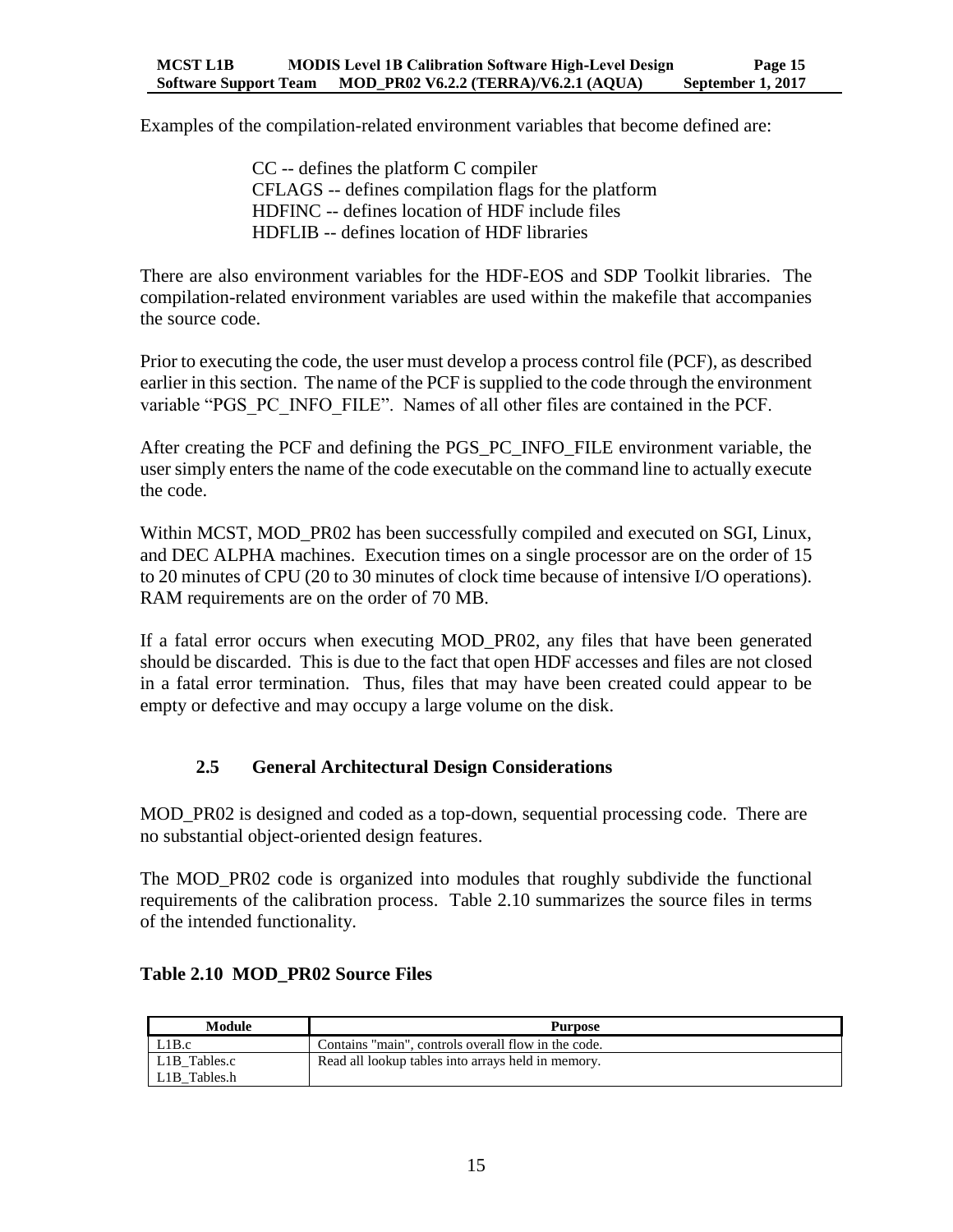#### **MCST L1B MODIS Level 1B Calibration Software High-Level Design Page 16 Software Support Team MOD\_PR02 V6.2.2 (TERRA)/V6.2.1 (AQUA) September 1, 2017**

| Preprocess.c      | Opens the MOD01 middle granule (for duration of code) and reads essential data.              |
|-------------------|----------------------------------------------------------------------------------------------|
| Preprocess.h      | Accomplish pre-calibration calculations for emissive and or reflective processing; write the |
| PreprocessP.h     | bulk of the OBC file.                                                                        |
| L1B_Setup.c       | Open output EV granules, set up HDF-EOS swaths, calculate some metadata, and initialize      |
| L1B_Setup.h       | arrays used in calculating some QA statistics.                                               |
| $L1B$ SetupP.h    |                                                                                              |
| Emissive Cal.c    | Calibrate one scan of EV pixels for thermal emissive bands                                   |
| Emissive_Cal.h    |                                                                                              |
| Reflective Cal.c  | Calibrate one scan of EV pixels for reflective solar bands. Includes applying SWIR out of    |
| Reflective Cal.h  | band correction for SWIR bands (5, 6, 7, 26).                                                |
| Reflective CalP.h |                                                                                              |
| Granule.c         | Contains functions to read a scan of MOD01 EV sector data, write a scan of MOD02             |
| Granule.h         | science data to output granules, post error message, close granules                          |
| GranuleP.h        |                                                                                              |
| Metadata.c        | Accomplish granule-level metadata calculations. Write the ECS core and archive metadata      |
| Metadata.h        |                                                                                              |
| MetadataP.h       |                                                                                              |
| HDF Lib.c         | General purpose functions for reading and writing HDF-4 objects.                             |
| HDF Lib.h         |                                                                                              |
| Fnames.h          | Define Logical Identifier Numbers (logical identifiers) used in the PCF                      |
| PGS Error Codes.h | Define macros for error codes that are used with the PGS error reporting system.             |
| PGS MODIS 36100.h |                                                                                              |

The header files named "[module\_name].h" contain macros and other declarations that are used in other modules. The header files named "[module\_name]P.h" contain macros and declarations that are used only in the file "[module\_name].c". This organization helps to separate out those data that are used only within a given module.

Despite the seemingly logical organization indicated above, there is a significant amount of intertwining of the modules. For example, input and output files are often opened in one part of the code and closed in a different, unrelated part of the code. Thus, changes to MOD\_PR02 generally need to be designed by looking globally throughout the code. Ramifications of a change in one part of the code to other parts of the code must always be thoroughly examined.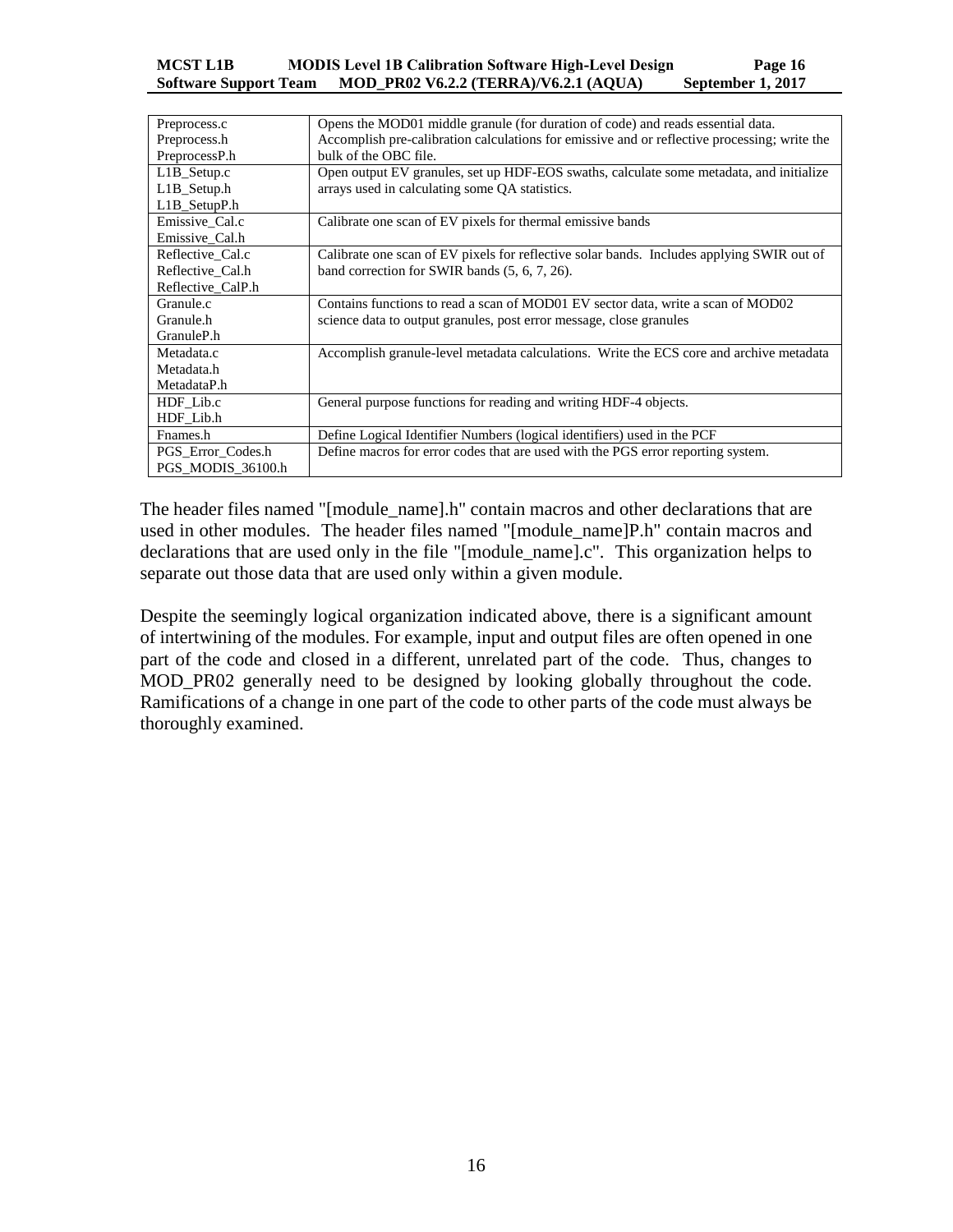# <span id="page-20-0"></span>*Section 3 Top Level Code Design*

This section will describe details of the design for a few of the top-level MOD\_PR02 functions. Specifically, "main" and its immediate child functions are described:

*main*

- Open\_and\_Read\_L1A
- Read\_L1B\_Tables
- Determine Other Missing Scans
- Preprocess L1A Data
- L1B Setup
- Read L1A EV Scan
- Emissive\_Cal
- Reflective Cal
- Aggregate\_L1B
- Band 26 Crosstalk Correction
- Copy\_Band\_26\_Data
- Write\_L1B\_EV\_Scan
- Write L1B ScanMeta
- Gran Meta Cal
- Write Gran Metadata
- Close L1A Granule
- Close\_L1B\_Granule

The next subsection will give brief descriptions of each of the above. Following that subsection, flow charts or program design language (PDL) are provided for some of the above.

# <span id="page-20-1"></span>**3.1 Short Descriptions of "main" and its Immediate Child Functions**

#### *main*

Controls the entire flow of calculations within MOD\_PR02.

# *Open\_and\_Read\_L1A*

This function opens the L1A granule to be processed and reads in data for all members of the L1A\_granule\_t structure. The file remains open (both SD and Vdata) upon function exit.

# *Read\_L1B\_Tables*

Read all lookup tables (LUTs) into arrays held in memory. These include emissive, reflective and QA LUTs. In a few cases, additional values are calculated from the LUT values read and assigned to arrays for later processing.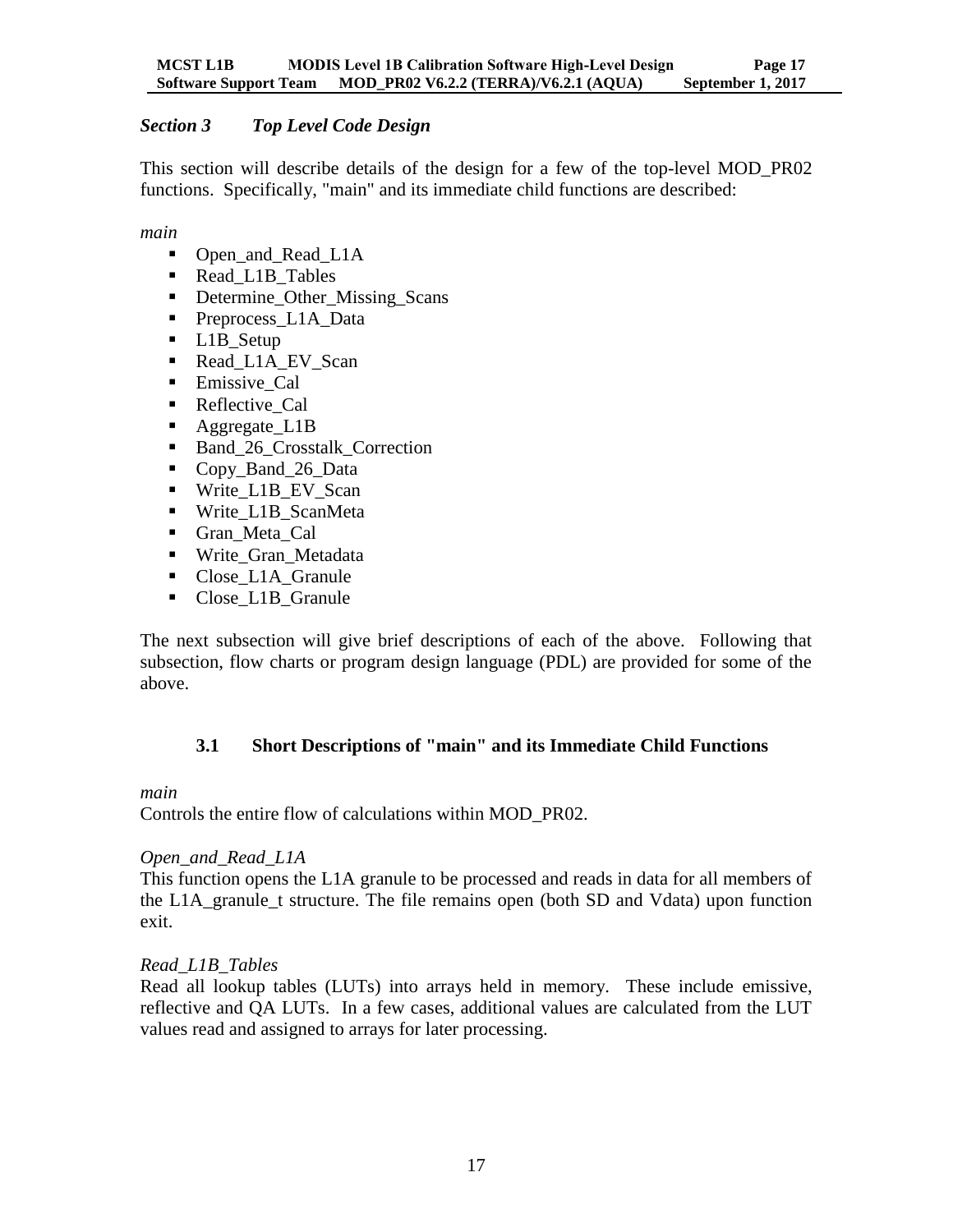#### *Determine\_Other\_Missing\_Scans*

This function examines validity of certain L1A data and, based on options defined in the LUTs, determines additional scans to be treated as completely missing (meaning that data will not be calibrated for any band of the scan).

#### *Preprocess\_L1A\_Data*

This routine performs a number of functions:

- Calculates the Response *vs*. Scan Angle (RVS) correction parameters for use in both emissive and reflective calibration.
- Reads OBC and engineering data from the MOD01 files, and make cross-talk correction to data from Black-body (BB) sector for Terra MODIS (PFM) PC bands  $(32 - 36)$  depending on the switch value in the lookup table as well as PV LWIR bands  $(27 – 30)$ .
- Computes emissive band parameters with a sliding average over scan (necessitating the use of the previous and following MOD01 granules, if available).
- Computes temperature quantities in engineering units
- Calculates frame averaged SV counts and standard deviation with outlier rejection for all bands
- Writes the bulk of the OBC file (ECS and other metadata are added later). The OBC file is created within this function and closed upon exit. Other functions will re-open the OBC file to add additional data.
- Opens, reads calibration information from, and closes the previous and following MOD01 granules (if present).

# *L1B\_Setup*

This routine performs a variety of functions in preparation for EV calibration:

- Opens SDS access to each of the four MOD01 file EV SDSs (which remain open after function exit)
- Calculates radiance and reflectance coefficients used in Reflective\_Cal
- Sets the radiance, reflectance and emissive scales and offsets for the L1B data products
- Creates HDFEOS Swaths and data fields for each MOD\_PR02 output file (file pointers remain open after function exit)
- Creates band-subsetting SDSs
- Opens SDS access for each of the EV SDSs in the MOD\_PR02 EV files and create attributes for all (accesses remain open after function exit)
- **Reads subsampled SDSs from geolocation file and writes those data and their** attributes into the 1km file
- Assigns nadir-frame latitude and longitude to members of L1B\_Scan\_Meta to be written later in Write\_L1B\_ScanMeta
- Assigns members of the L1B\_Scan\_Meta to be written to the L1B EV files later in Write\_L1B\_ScanMeta
- Initializes the QA values of total number of pixels, number of valid pixels, number of saturated pixels, number of missing pixels, pixels representing negative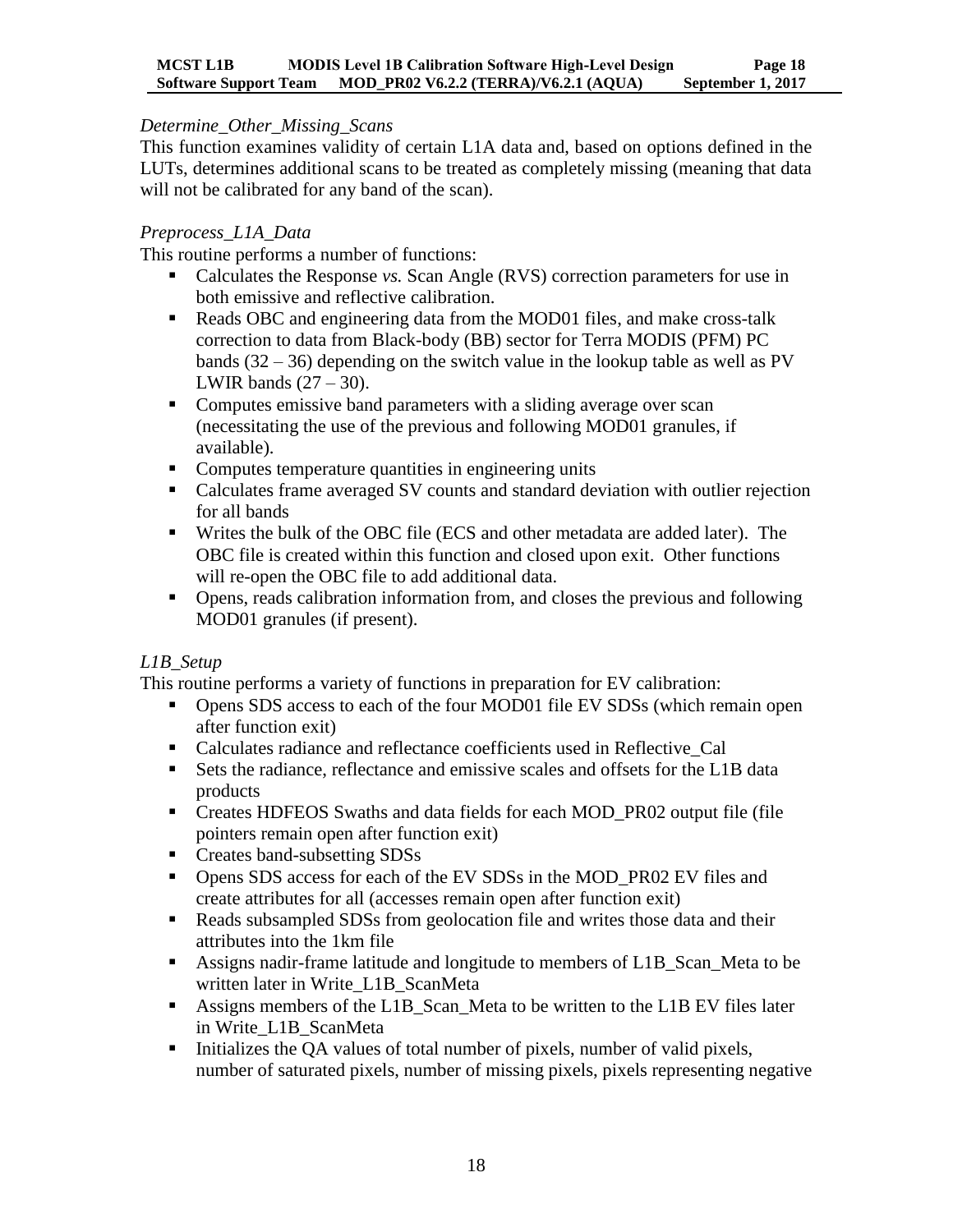values below noise, and pixels for which Emissive calibration coefficients cannot be computed.

#### *Read\_L1A\_EV\_Scan*

For the input scan index, S, corresponding to a "Day" mode, this routine reads Earth view (EV) data from the current MOD01 granule for that scan from each of the four L1A EV SDSs: EV\_250m, EV\_500m, EV\_1km\_day, EV\_1km\_night. If the scan is not a "Day" mode scan, then only the data from the EV\_1km\_night SDS is read.

#### *Emissive\_Cal*

This routine accomplishes the calibration of one scan of EV pixels for Emissive bands. Corrections to the digital numbers are applied for electronic background and for the angular dependence of the response of the scan mirror (RVS). For the MODIS/Terra instrument (PFM), a cross-talk correction is applied to PV LWIR bands (27-30), and a different crosstalk correction may also be applied for PC bands (the leak from band 31 to band 32, 33, 34, 35, and 36) depending on the switch value in the lookup table. The radiance is computed after the corrections. If the radiance can be computed and is in a valid range, it is converted to a scaled integer in the range of [0-32767]. If a valid value cannot be computed, the scaled integer is set to a value in the range of [32768-65535]. Specific values in the range of [32768-65535] are used to denote why a valid value could not be obtained (a list of these is in the L1B file specifications). This routine also computes the uncertainty in the radiance product for every pixel, and converts the uncertainty to a 4-bit uncertainty index, stored in the 4 least significant bits of an 8-bit unsigned integer. Computed values for this scan are stored in memory and are written to the L1B product files in the function Write\_L1B\_EV\_Scan.

#### *Reflective\_Cal*

This routine accomplishes the calibration of one scan of EV pixels for Reflective Solar Bands. Raw digital signals, DN, are corrected for known instrumental effects to produce corrected digital signals, dn\* for every scan, frame, subframe, band and detector. Corrections are applied for the effect of instrument and focal plane temperature on detector responsivity, for the electronic background, for the angular dependence of the response of the scan mirror, for non-linearities in the Analog to Digital Converters, and for the effect of an out-of-band spectral leak in the SWIR bands 5, 6 and 7. Detectors within each spectral band are placed on a common scale by scaling dn\* by relative calibration coefficients of the detectors in each band, to produce dn\*\*. Each final dn\*\* value, if valid, is scaled to an integer in the range of [0-32767] and placed in an unsigned, 16-bit integer variable (which has a full range of [0-65535]). If a valid value cannot be computed, the scaled integer is set to a value in the range of [32768-65535]. Specific values in the range of [32768-65535] are used to denote why a valid value could not be obtained (a list of these is in the L1B file specifications). This routine also computes the uncertainty in the reflectance product for every pixel, and converts the uncertainty to a 4-bit uncertainty index, stored in the 4 least significant bits of an 8-bit unsigned integer. Computed values for this scan are stored in memory and are written to the L1B product files in the function Write\_L1B\_EV\_Scan.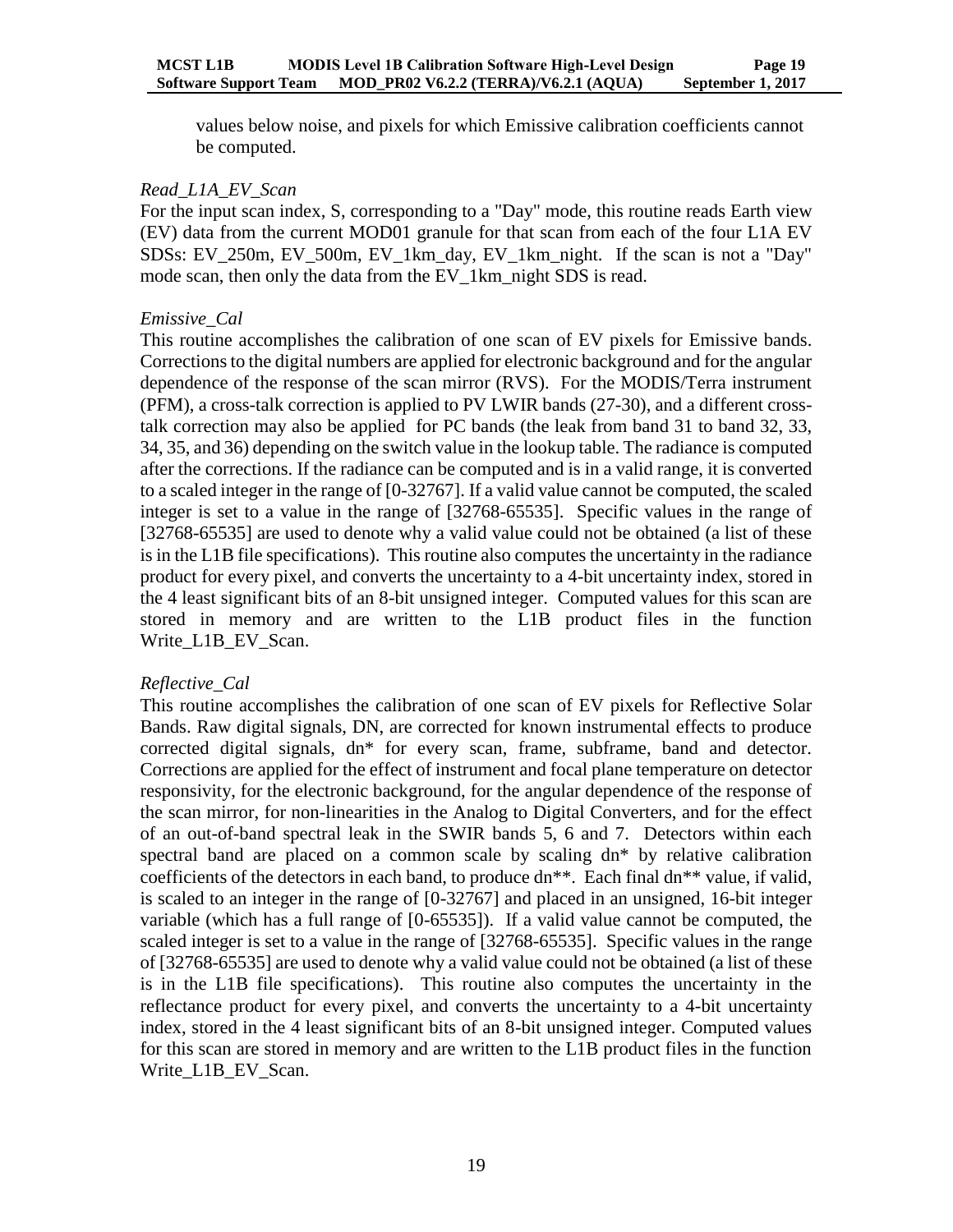#### *Aggregate\_L1B*

For one "Day" mode scan of calibrated Earth view data, this routine performs spatial integration (or aggregation) of each of the higher resolution bands (250m or 500m) to the lower resolution appropriate for the 500m or 1km L1B granule products. In addition to aggregating the scaled integer and uncertainty index values, the number of samples used in the aggregation is saved for later writing to the L1B products. Computed values for this scan are stored in memory and are written to the L1B product files in the function Write\_L1B\_EV\_Scan.

#### *Band\_26\_Crosstalk\_Correction*

This function corrects Band 26 data. For one "Day" mode scan of calibrated Earth view data, a crosstalk correction is applied to the Band 26 data using the values of the aggregated Band 5 scaled integers and correction terms derived from a lookup table.

#### *Copy\_Band\_26\_Data*

This function copies band 26 data from the EV\_1km\_RefSB structure member of L1B\_Scan to the appropriate Band\_26 structure member. The values are written to the 1km product file in function Write\_L1B\_EV\_Scan. (See the implementation note on Band 26 SDS in Section 6)

#### *Write\_L1B\_EV\_Scan*

This routine writes one scan of L1B EV data, including scaled integers, uncertainty indices and samples used, as appropriate. For a day-mode scan, all resolutions are written. For a night mode scan, only data for the emissive bands and for the band 26 SDS are written.

#### *Write\_L1B\_ScanMeta*

This routine writes Level 1B scan metadata into the three Earth view (EV) L1B product files. The Level 1B scan metadata are implemented in the lone Vdata "Level 1B Swath Metadata" in the EV files. This routine also writes the "Bit QA Flags" into OBC file as an SDS. The OBC file is re-opened and subsequently closed for this operation.

#### *Gran\_Meta\_Cal*

This routine computes various statistics such as percent of missing data that are written to the MOD\_PR02 product files. Also, many values previously calculated are copied from different structures into the L1B\_Gran\_Meta structure.

#### *Write\_Gran\_Metadata*

This function writes many individual HDF file attributes of metadata to the MOD\_PR02 output products and also writes the ECS core and archive metadata. Many of the values for the ECS metadata are copied from in the current MOD01 granule within this function. Some values come from previous calculations within MOD\_PR02.

#### *Close\_L1A\_Granule*

This routine ends access to all L1A SDSs and ends the SD and Vdata interfaces to the current MOD01 granule file, closing the file.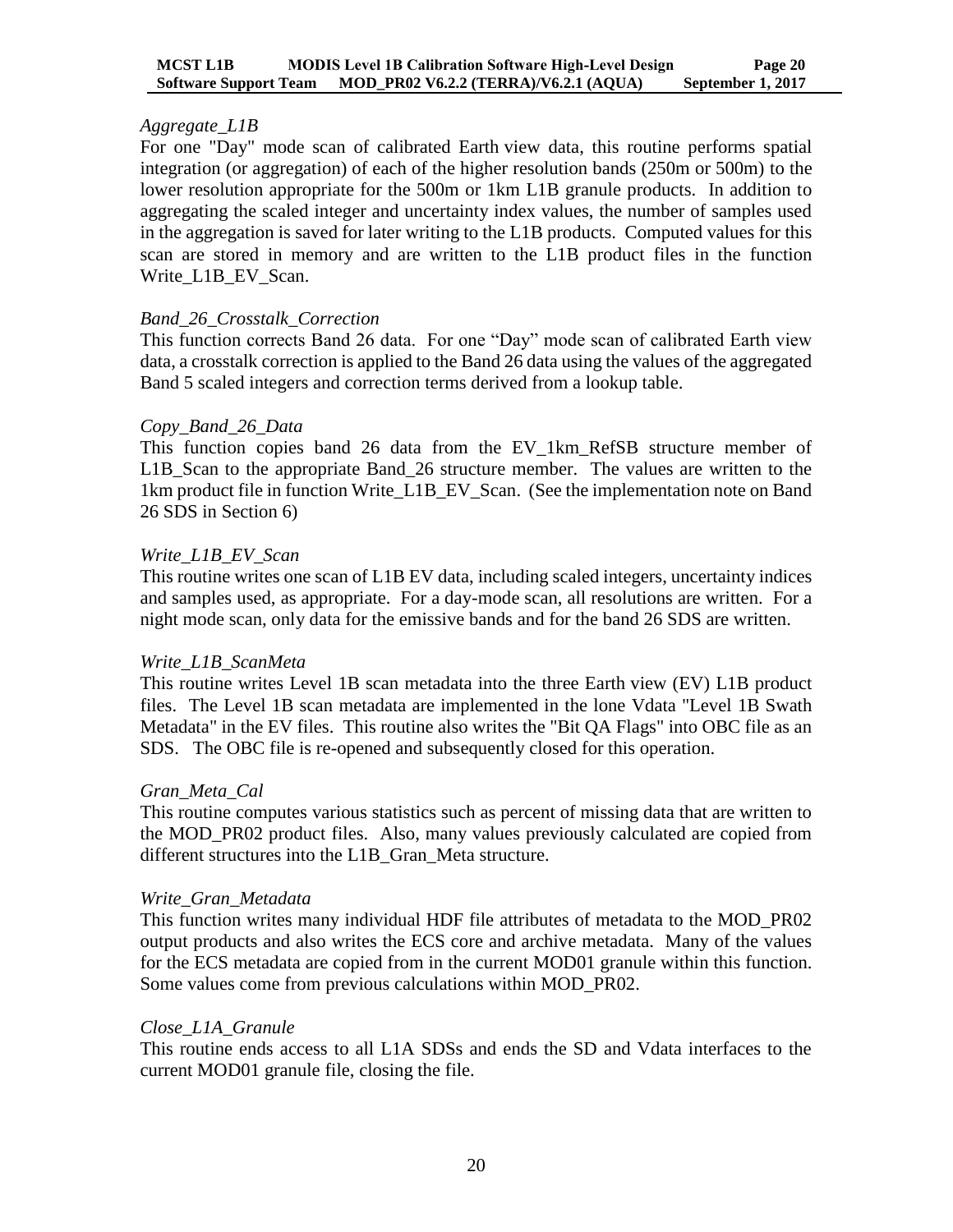*Close\_L1B\_Granule*

This routine ends SDS access to all open MOD02 EV SDSs and ends swath interface to all MOD02 EV granule files.

# <span id="page-24-0"></span>**3.2 Flow charts or PDL for "main" and Important Child Functions**

The following pages contain flow charts or PDL for "main" and some of the immediate child functions of "main". The function tree in the next section indicates the full scope of MOD\_PR02 functions.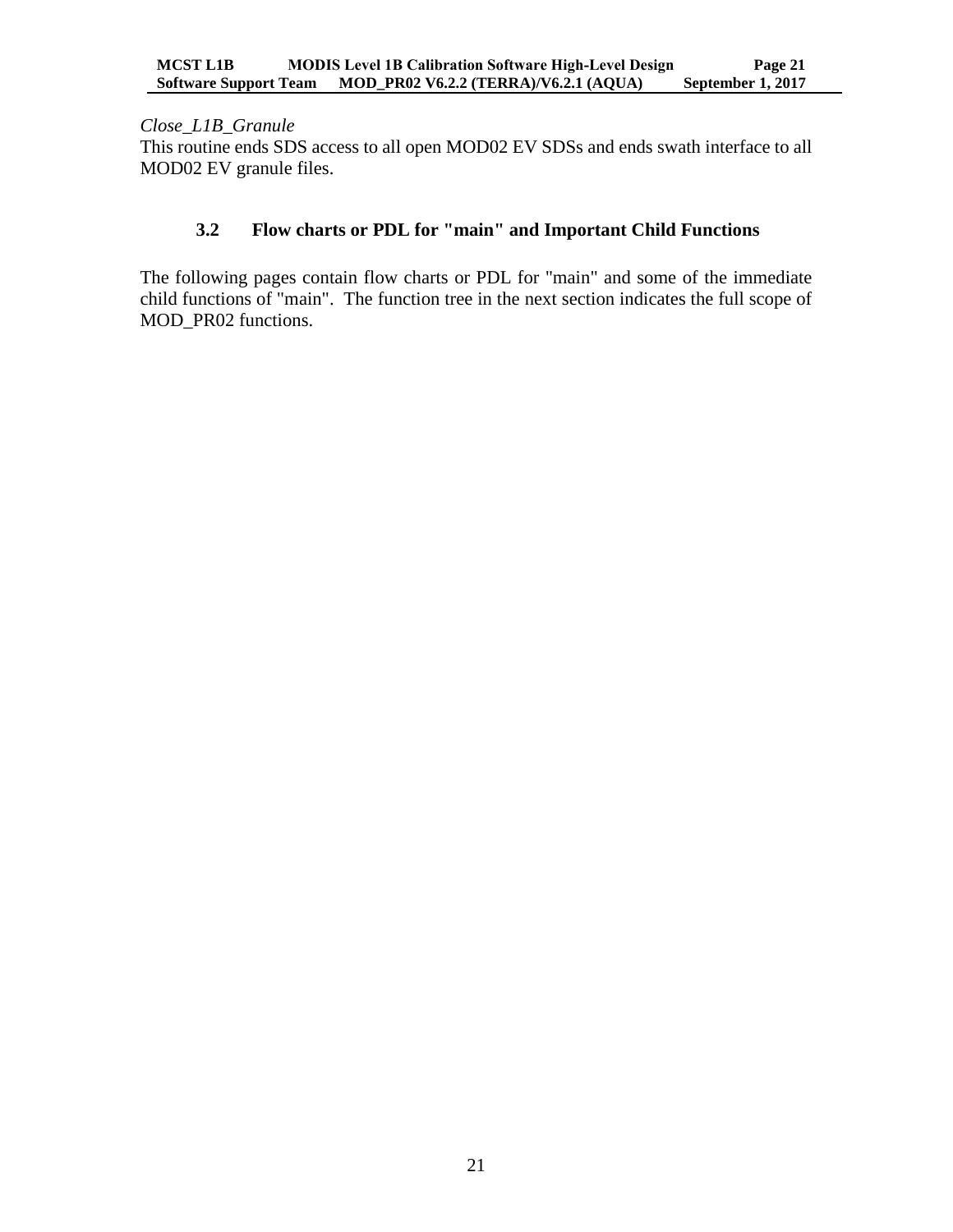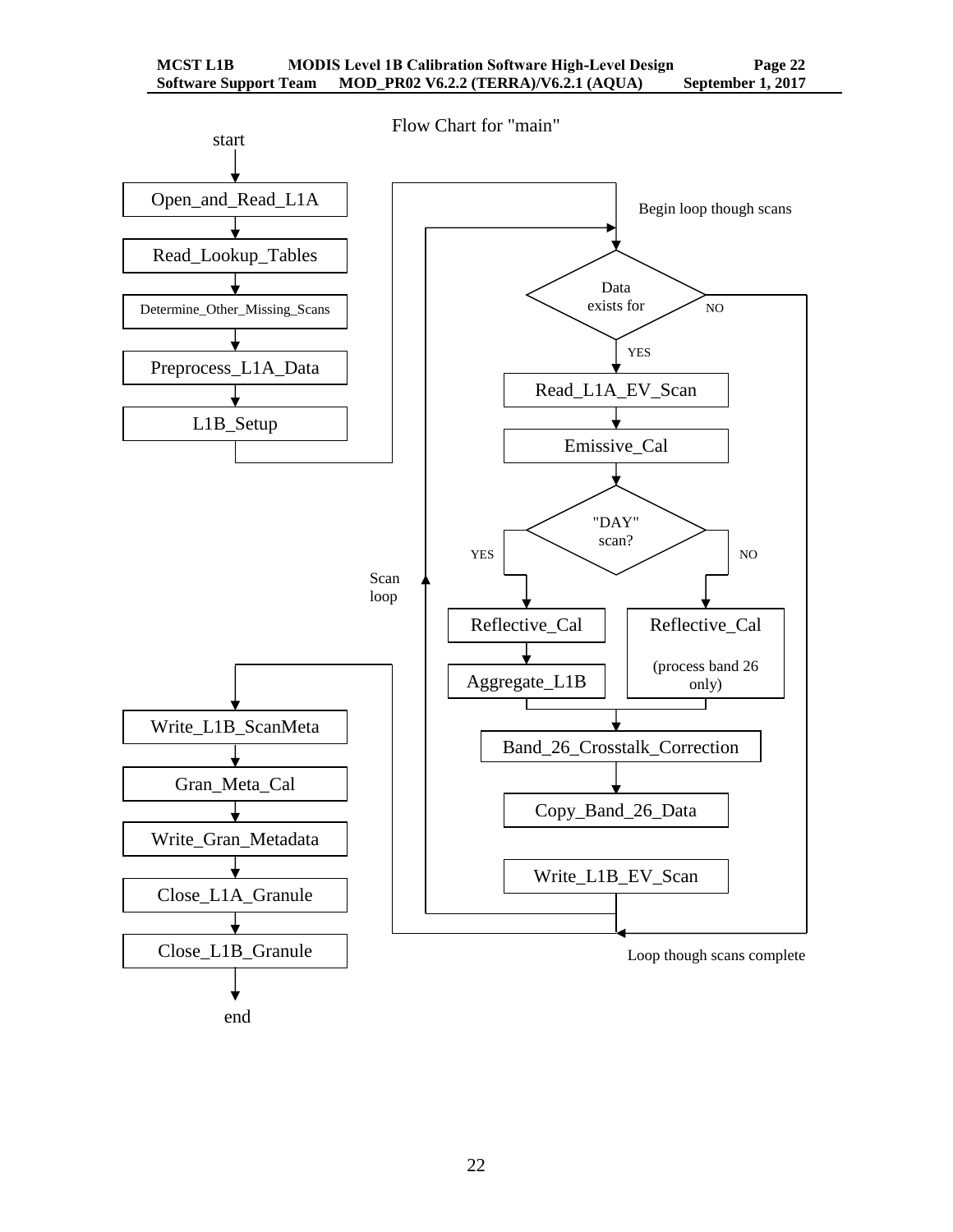Flow Chart for "Read\_Lookup\_Tables"



#### *Notes:*

The LUTs are defined in arrays of structure "LUT\_Definition\_t", defined in L1B\_Tables.h. There is one array per LUT file. The information in each member of one array defines one LUT. One member of the structure is assigned dynamically -- the "data" pointer. All other members remain at their initialization values.

Each of the child functions (Read\_Refl\_Tables, Read\_Emiss\_Tables and Read\_QA\_Tables) has the same basic architecture:

- Assign the address of each data pointer in the "LUT\_Definition\_t" variables to the address of the appropriate array in "ref\_tables\_t", "emiss\_tables\_t" or "QA tables t" (where the actual memory holding the LUT values resides).
- Call "Read\_LUT\_Tables", which generically reads an array of the "LUT\_Definition\_t" variables.
- Accomplish any LUT-specific checks on the values not automatically handled in "Read\_LUT\_Tables"

Note: the code "generate luts" links to the L1B Tables modules and uses the same "LUT\_Definition\_t" arrays to write out the LUTs to the HDF file. When the definition of a LUT changes or LUTs are added or deleted, the "generate luts" code needs to be recompiled.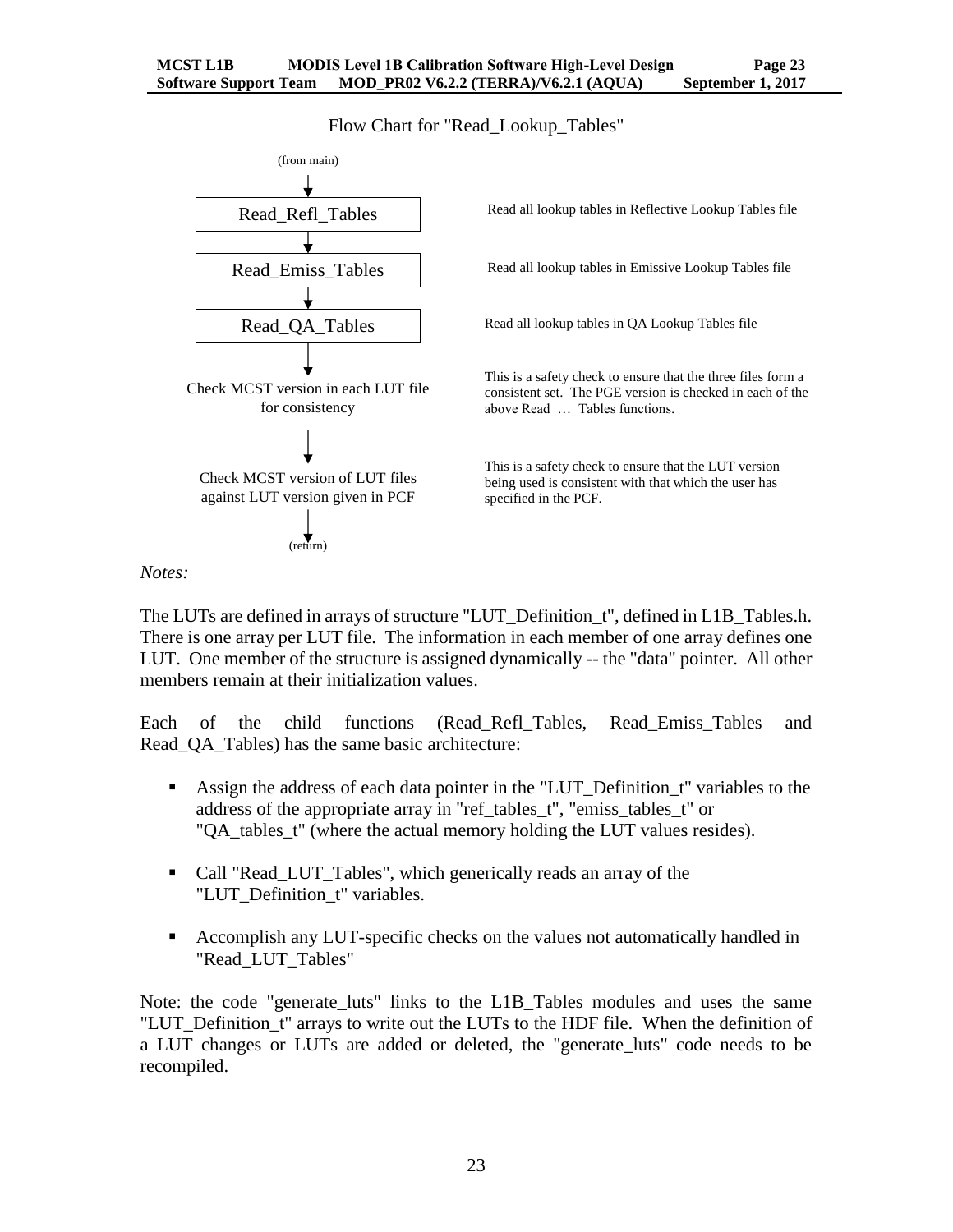#### Flow Chart for "Preprocess\_L1A\_Data"



Calculate the frame-by-frame RVS correction terms for the reflective solar bands and thermal emissive bands and store in the RSB\_Cal\_Coeff and Emiss\_Cal\_Coeff structures respectively.

Open the current MOD01 granule for both SD and Vdata interface and read granule-related information needed for processing inside and outside the Preprocess module. File interfaces remain open after this function has executed and are not closed until after all scan-to-scan processing is completed.

Check if the nadir aperture door (NAD) door is closed. If the door is closed during any scan within the granule, set the dn\_star\_Min value to be -40 for those bands where dn\_star\_Min was set to 0. This allows system noise to be studied by MCST.

For each scan of the middle granule, determine if the center of the moon lies within the space-view (SV) keep-out box (KOB). This sets values to be used later in determining the DN offset and for writing one of the "bit QA flags" in the scan metadata. (See [ALG-6])

Read telemetry fields for Ecal-on for different kinds of bands, i.e. PV VIS, PV NIR, PV SM, PV LW and PC LW bands. If either A or B is on, set Ecal\_On values for the corresponding bands for current scan to be true. If Ecal is on, the corresponding SV data can not be used for calibration.

Read data from previous MOD01 granule needed for emissive calibration preprocessing from a subset of the total number of scans from the leading or trailing L1A granule. These data include the blackbody and space-view DNs, mirror side flags and engineering temperatures.

Read data from following MOD01 granule needed for emissive calibration preprocessing from a subset of the total number of scans from the leading or trailing L1A granule. These data include the blackbody and space-view DNs, mirror side flags and engineering temperatures.

Compute the DN OBC averages for all reflective solar bands. Store in DN\_OBC\_Avg for writing to the OBC file and store in PP\_Refl for use in reflective calibration.

Preprocess OBC and engineering data for Emissive Calibration. Calculate temperatures averaged over the granule and the ratio of the averaged temperature variance to prelaunch values, and the emissive calibration coefficients. The cross-talk corrections are applied to Black-body (BB) data for Terra MODIS PC bands (32-36), as well as PV LWIR bands (27-30).

Write OBC target scientific data sets and preprocess data scientific data sets, and copy scan level metadata scientific data sets, pixel quality scientific data sets, engineering memory scientific data sets, engineering vdata, SD Sun Azimuth, SD Sun Zenith, and DN OBC averages into L1B\_OBC file.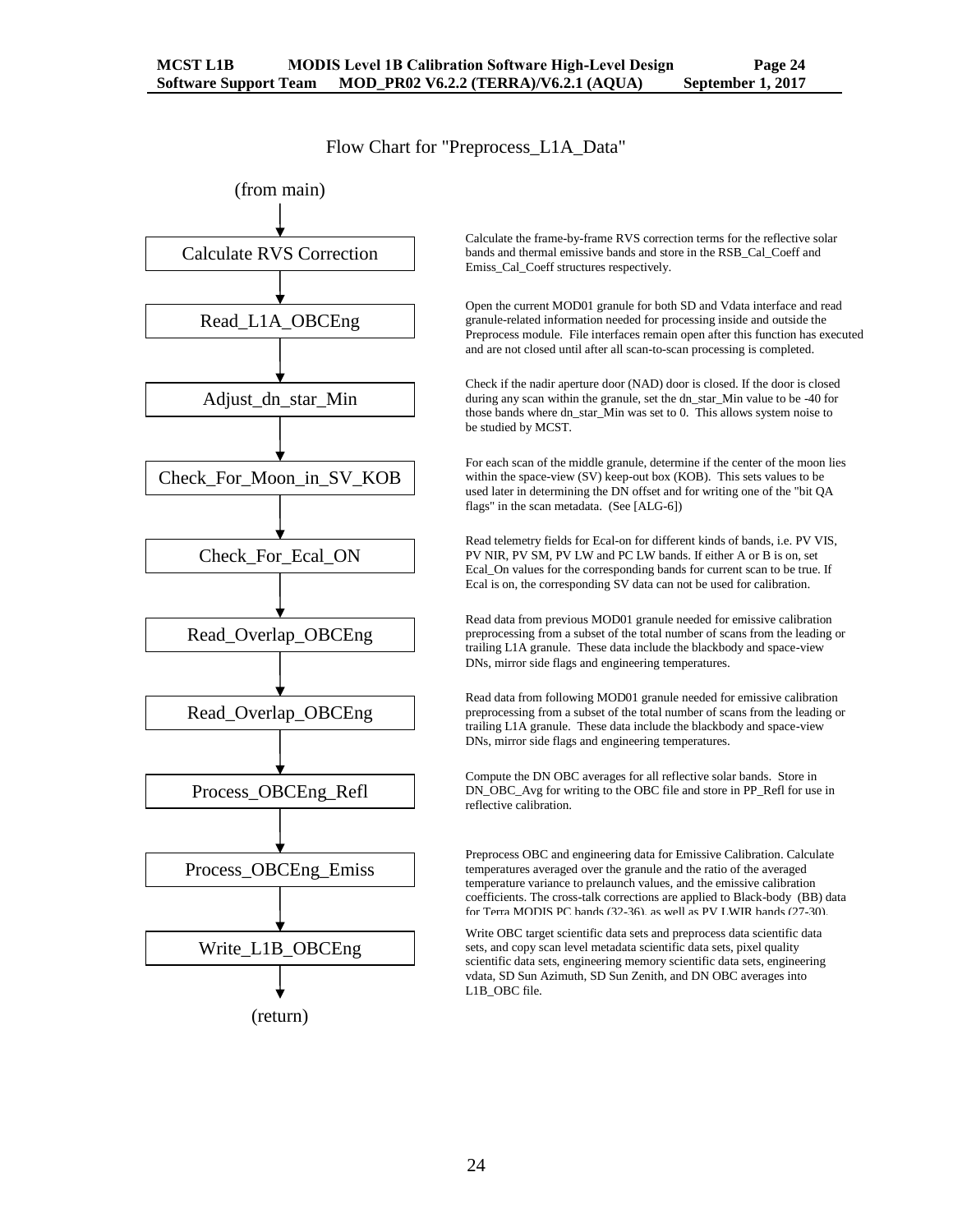Flow Chart for "L1B\_Setup"

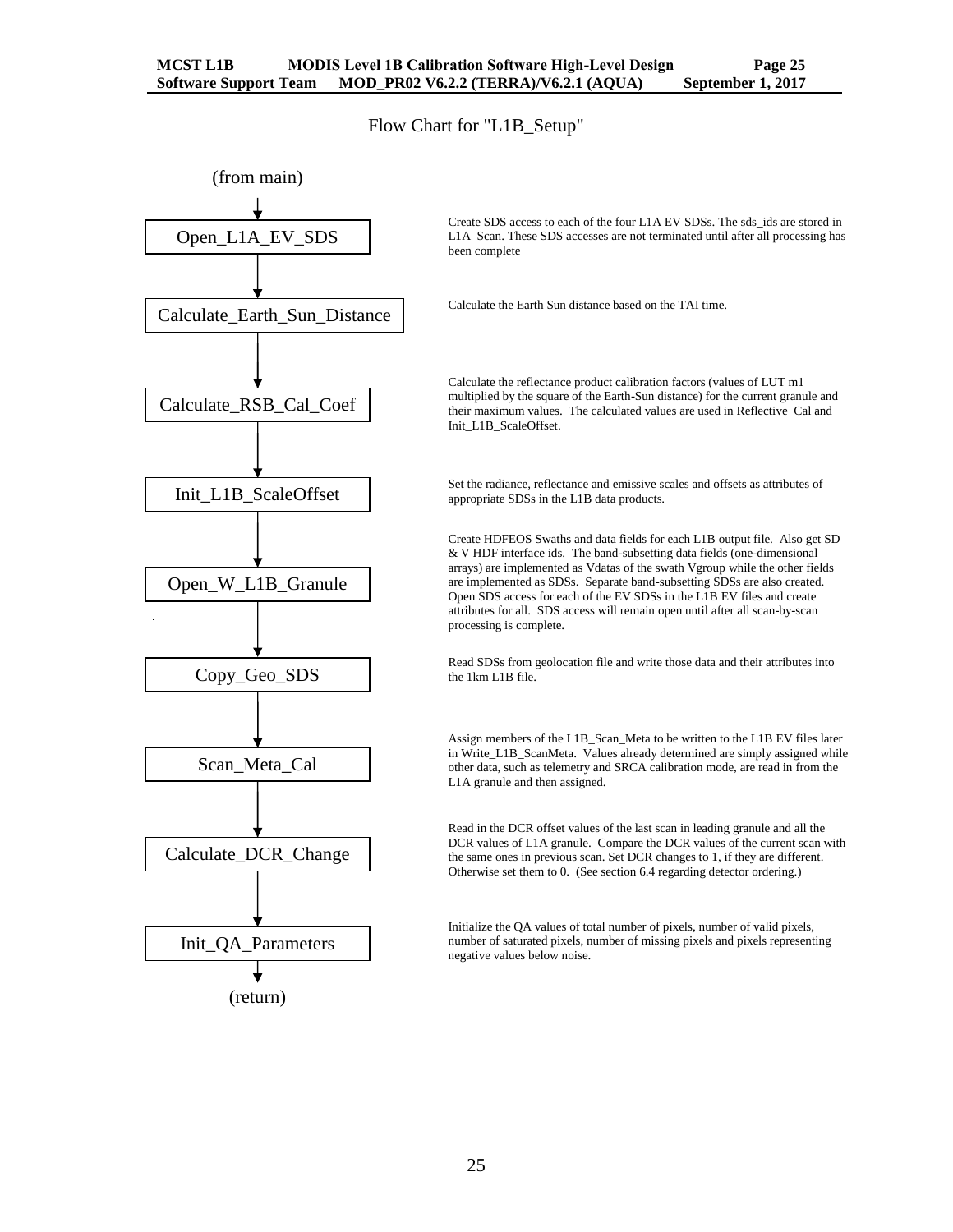PDL for "Emissive\_Cal"

#### **BEGIN PDL**

- Initialize some indexes and variables, check inputs.
- Save the dn value for bands 27 to 30 for use in the cross-talk correction calculation.
- **LOOP** through all bands of the 1km night resolution
	- IF band is band 26 (a reflective band)
		- Increment detector index by 10 and skip to next band.
	- END IF
	- **LOOP** through all detectors
		- Accomplish uncertainty-related calculations that are independent of frame.
		- **LOOP** through all frames
			- Assign DN\_ev from appropriate L1A array element.
			- IF L1A DN value corresponds to missing
				- Assign L1A\_DN\_MISSING\_SI to the scaled integer variable.
				- Assign BAD\_DATA\_UI to the uncertainty index variable.
				- Increment the missing pixels variable.
				- Decrement the valid pixels variable.
				- Trip the bad data flag variable.
				- Skip to next frame.
			- END IF

*(make similar checks as above for dead detector, sector rotation, saturated pixel, moon in space view port, invalid space view DN average, and negative calibration coefficient)*

- Compute dn by subtracting the average space view DN value from the DN value.
- **IF PCX correction switch is on and instrument is MODIS/Terra (PFM)** 
	- IF band is band 31
	- Save the dn value in an array for use with subsequent bands
	- **ELSE IF band is one of the MODIS bands 32 through 36** 
		- Form the cross talk correction to dn and add to dn
	- END IF
- END IF
- IF instrument is MODIS/Terra (PFM)
	- IF band is one of the MODIS bands 27 through 30
	- Form the cross talk correction and make the correction to dn
	- **ENDIF**

ENDIF

- Compute L\_ev radiance using algorithms in the algorithms documents.
- **IF** radiance exceeds the maximum for scaling to SI
	- Assign TEB\_OR\_RSB\_GT\_MAX\_SI to the scaled integer variable.
	- Assign BAD\_DATA\_UI to the uncertainty index variable.
	- Increment the missing pixels variable.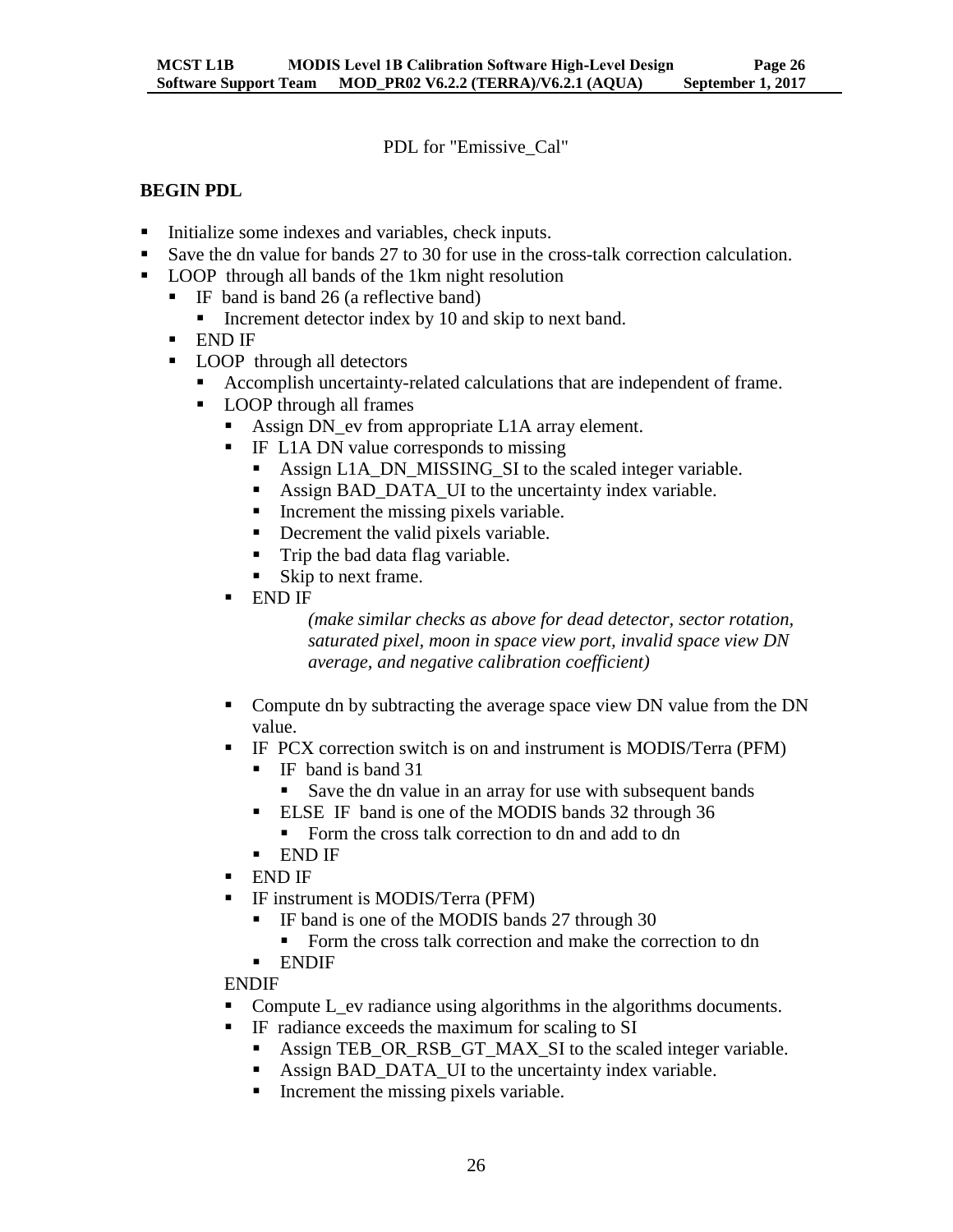- Decrement the valid pixels variable.
- Trip the bad data flag variable.
- Skip to next frame.
- END IF
- IF radiance is less than NeDL (the LUT value)
	- Flip the "flag" to 1 (used to set a  $QA$  item later)
	- Increment variable negative\_value\_below\_noise\_pixels
	- Decrement valid pixels variable
	- Trip the bad data flag for this band

*(note that we do not set an unusable data value for SI)*

- END IF
- Convert the radiance to scaled integer and store in the L1B scan (*if the radiance is less than the minimum for scaling, set SI to 0, which is equivalent to saying that the radiance equals the minimum for scaling*)
- IF radiance  $\leq 0$  or dn is  $\leq 0$  or the nadir aperture door is closed
	- Set uncertainty index to BAD\_DATA\_UI
- **ELSE** 
	- compute and assign uncertainty index (add extra penalty to bands applied cross-talk correction)
- END IF
- **END LOOP** over frames
- **END LOOP** over detectors
- increment B\_emiss
- **END LOOP** over bands
- **IF** the "flag" value has been tripped
- Set the Bit\_QA\_Flags value that negative below noise occurred
- END IF

**END PDL**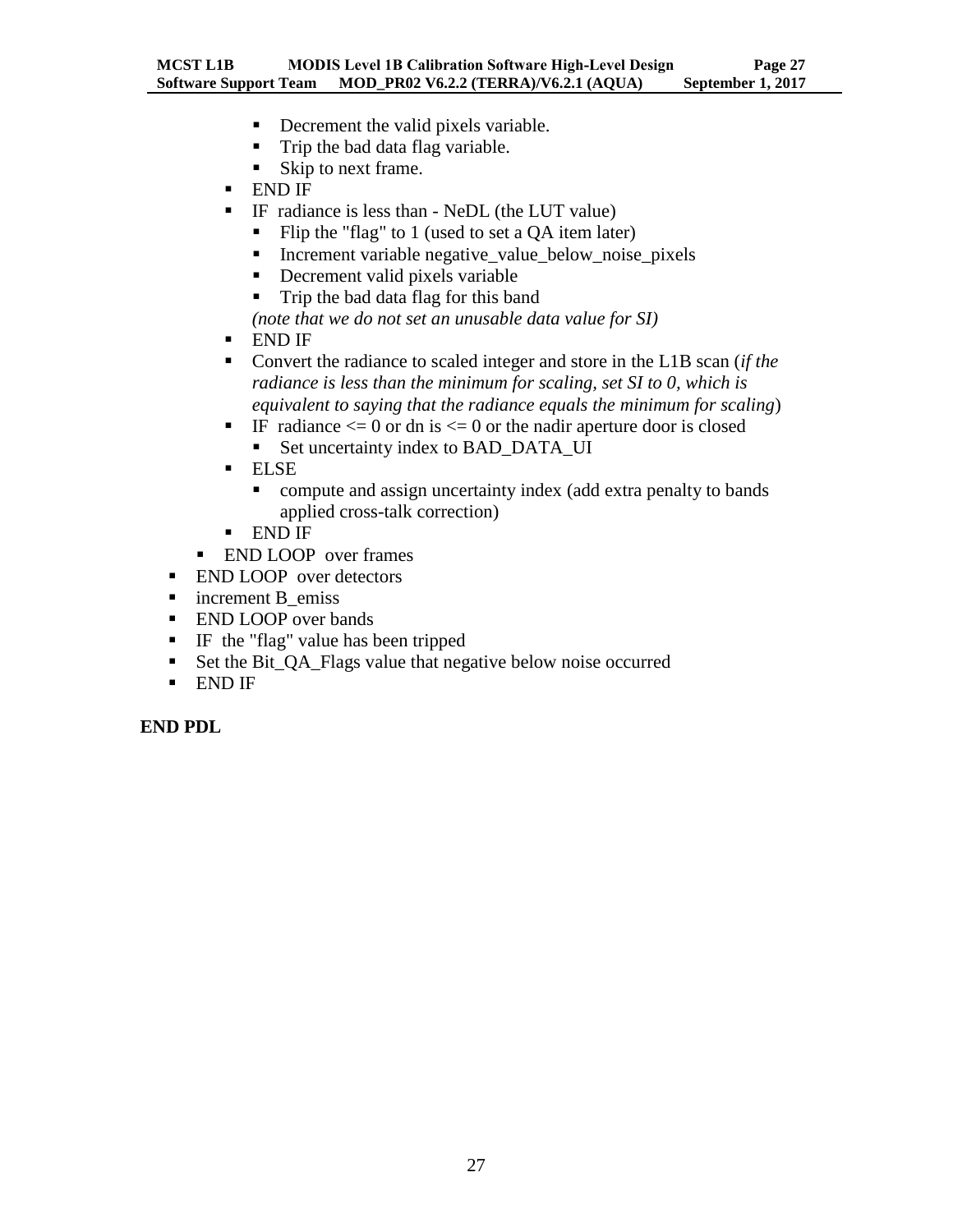PDL for "Reflective\_Cal"

# **BEGIN PDL**

- Initialize extended indices, to be incremented within loops.
- Initialize mirr\_side and dT\_inst variables (independent of loops).
- LOOP through level 1A band groups
	- LOOP through individual bands within this band group
		- $\blacksquare$  IF this band is an emissive band
			- Increment detector index appropriately and continue to next band within this resolution.
		- END IF
		- Make assignments and calculations that are independent of detector and frame.
		- **LOOP** through all detectors in this band, D
			- Accomplish a set of calculations that are independent of frame. Most of these relate to computation of uncertainty.
			- LOOP through all frames at this resolution, F.
				- Set the subsample index, sample index, based on F.
				- Based on resolution, assign values from the resolution-dependent arrays to local variables. This is accomplished with one block "if" to avoid having to repeat "if" statements many times within the innermost loop.
				- IF L1A DN value corresponds to missing
					- Assign the L1A\_DN\_MISSING\_SI to the scaled integer variable.
					- Assign the BAD DATA UI to the uncertainty index variable.
					- Increment missing pixels variable.
					- Decrement the valid pixels variable.
					- Trip the bad data flag variable.
					- Skip to next frame.
				- END IF

*(Perform similar checks as above for dead detector, dead subframe, sector rotation, saturated detector and invalid average OBC DN)*

- Subtract average OBC (SV or BB) DN value [ALG-14].
- IF SWIR band
	- compute the magnitude of the out-of-band spectral leak and subtract it from dn [ALG-23].
- END IF
- Convert dn to dn\* [ALG-14].
- Convert dn\* to dn\*\*  $[ALG-19]$ .
- IF dn\*\* is below bottom end of dynamic range for scaling
	- Set the scaled integer to RSB\_DN\_STAR\_BELOW\_MIN\_SI
	- Set the uncertainty index to BAD\_DATA\_UI.
	- **Increment the negative value below noise pixels variable.**
	- Decrement the valid pixels variable.
	- Trip the bad data flag variable.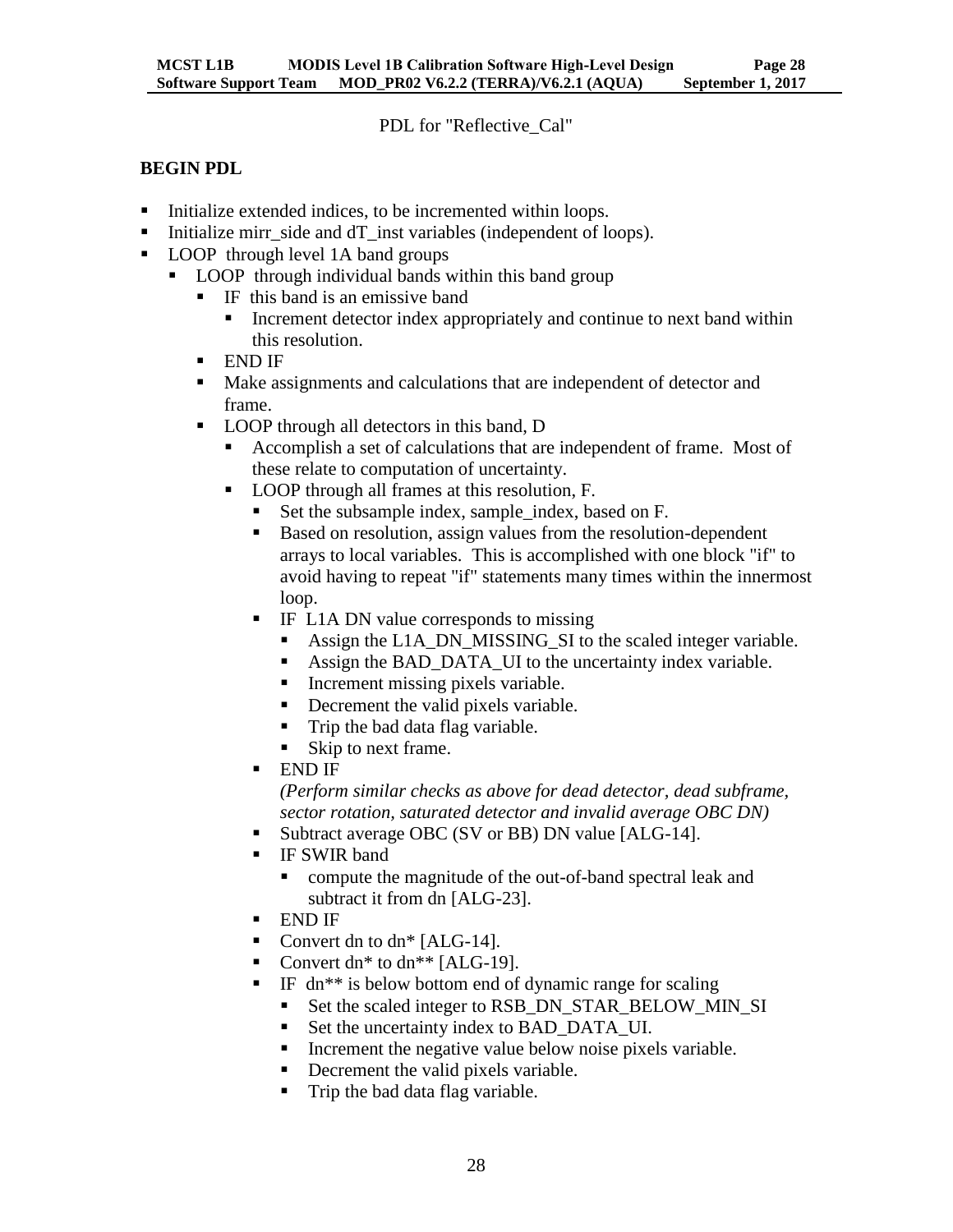- Skip to next frame.
- **ELSE IF** dn<sup>\*\*</sup> is above the end of dynamic range for scaling
	- Set the scaled integer to TEB\_OR\_RSB\_GT\_MAX \_SI
	- Set the uncertainty index to BAD\_DATA\_UI.
	- Increment the negative value below noise pixels variable.
	- Decrement the valid pixels variable.
	- Trip the bad data flag variable.
	- Skip to next frame.
- ELSE
	- Convert dn<sup>\*\*</sup> to the scaled integer
- END IF
- IF nadir aperture door is closed
	- Set the most significant bit of the scaled integer, up to the maximum specified in the file specs.
- END IF
- IF dn  $\leq$  0 or dn\*  $\leq$  0 or temperature correction was not valid or NAD is closed
	- Set uncertainty index to BAD\_DATA\_UI
- ELSE
	- Compute percent uncertainty [ALG-21]
	- Convert to uncertainty index
- END IF
- **END LOOP** over frames at resolution
- **END LOOP** over detectors
- **END LOOP** over bands
- **END LOOP** over resolutions

#### **END PDL**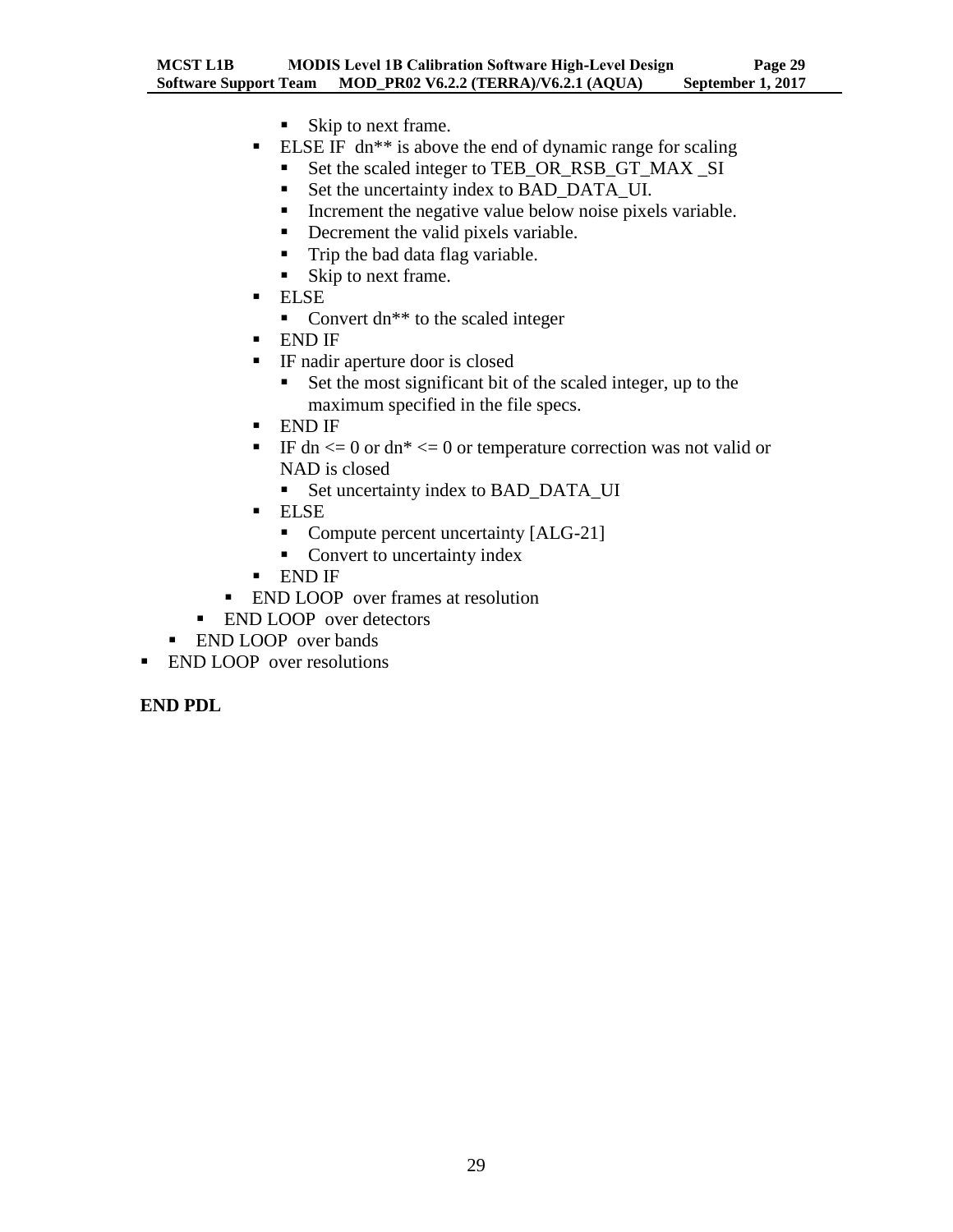# <span id="page-33-0"></span>*Section 4 Code Function Tree*

| <b>Name</b>                                        | "C" file     |
|----------------------------------------------------|--------------|
| main                                               | L1B.c        |
| Open_and_Read_L1A                                  | Granule.c    |
| Get_Satellite_ID                                   | Granule.c    |
| Read_Lookup_Tables                                 | L1B_Tables.c |
| Read_Refl_Tables                                   | L1B_Tables.c |
| Read_LUT_Tables                                    | L1B_Tables.c |
| Read_L1B_SDS_LUT                                   | L1B_Tables.c |
| TDLUT_GetAlgorithm                                 | L1B_Tables.c |
| TDLUT_ReadStepFunction                             | L1B_Tables.c |
| TDLUT_ReadPiecewiseLinearFunction                  | L1B_Tables.c |
| (similar to Read_Refl_Tables)<br>Read_Emiss_Tables | L1B_Tables.c |
| Read_QA_Tables<br>(similar to Read_Refl_Tables)    | L1B_Tables.c |
| Determine_Other_Missing_Scans                      | L1B_Setup.c  |
| Determine_Split_Scans                              | L1B_Setup.c  |
| Get_Split_Scan_Indexes                             | L1B_Setup.c  |
| Preprocess_L1A_Data                                | Preprocess.c |
| Calcuate_RVS_Correction                            | Preprocess.c |
| Read_L1A_OBCEng                                    | Preprocess.c |
| Check_For_Ecal_On                                  | Preprocess.c |
| Check_If_Sector_Rotated                            | Preprocess.c |
| Read_Convert_Temperatures                          | Preprocess.c |
| Fill_Invalid_Temp_DNs                              | Preprocess.c |
| Compute_BB_Temperature                             | Preprocess.c |
| Get_Electronics_index                              | Preprocess.c |
| Adjust_dn_star_Min                                 | Preprocess.c |
| Check_For_Moon_in_SV_KOB                           | Preprocess.c |
| Read_Overlap_OBCEng                                | Preprocess.c |
| (similar to Read_L1A_OBCEng plus the following)    |              |
| Get_Satellite_ID                                   | Granule.c    |
| Process_OBCEng_Refl                                | Preprocess.c |
| Fill_250m_DN_OBC_Avg                               | Preprocess.c |
| Get_DN_Avg_SDev_Rejects                            | Preprocess.c |
| Pack_Rejects_In_Outlier_Mask                       | Preprocess.c |
| Fill_500m_DN_OBC_Avg                               | Preprocess.c |
| (similar to Fill_250m_DN_OBC_Avg)                  |              |
| Fill_1km_day_DN_OBC_Avg                            | Preprocess.c |
| (similar to Fill_250m_DN_OBC_Avg)                  |              |
| Fill_Band_26_DN_OBC_Avg                            | Preprocess.c |
| (similar to Fill_250m_DN_OBC_Avg)                  |              |
| Get_Temp_Avg_And_Variance                          | Preprocess.c |
| Process OBCEng Emiss                               | Preprocess.c |
| Granule_Average_Temperature                        | Preprocess.c |
| Calculate_Temp_QA                                  | Preprocess.c |
| Get_Temp_Avg_And_Variance                          | Preprocess.c |
| Granule_Average_Temperature                        | Preprocess.c |
| Calculate_PP_Planck_Mir                            | Preprocess.c |
| Calculate_Planck                                   | Preprocess.c |
| Get_Leading_Gran_Emiss_Coeff                       | Preprocess.c |
| Get_Emiss_Coeff_Per_Scan                           | Preprocess.c |
| Get_DN_Avg_SDev_Rejects                            | Preprocess.c |
| Get_DN_Avg_SDev_Rejects_LowN                       | Preprocess.c |
| sort_int16_array                                   | Preprocess.c |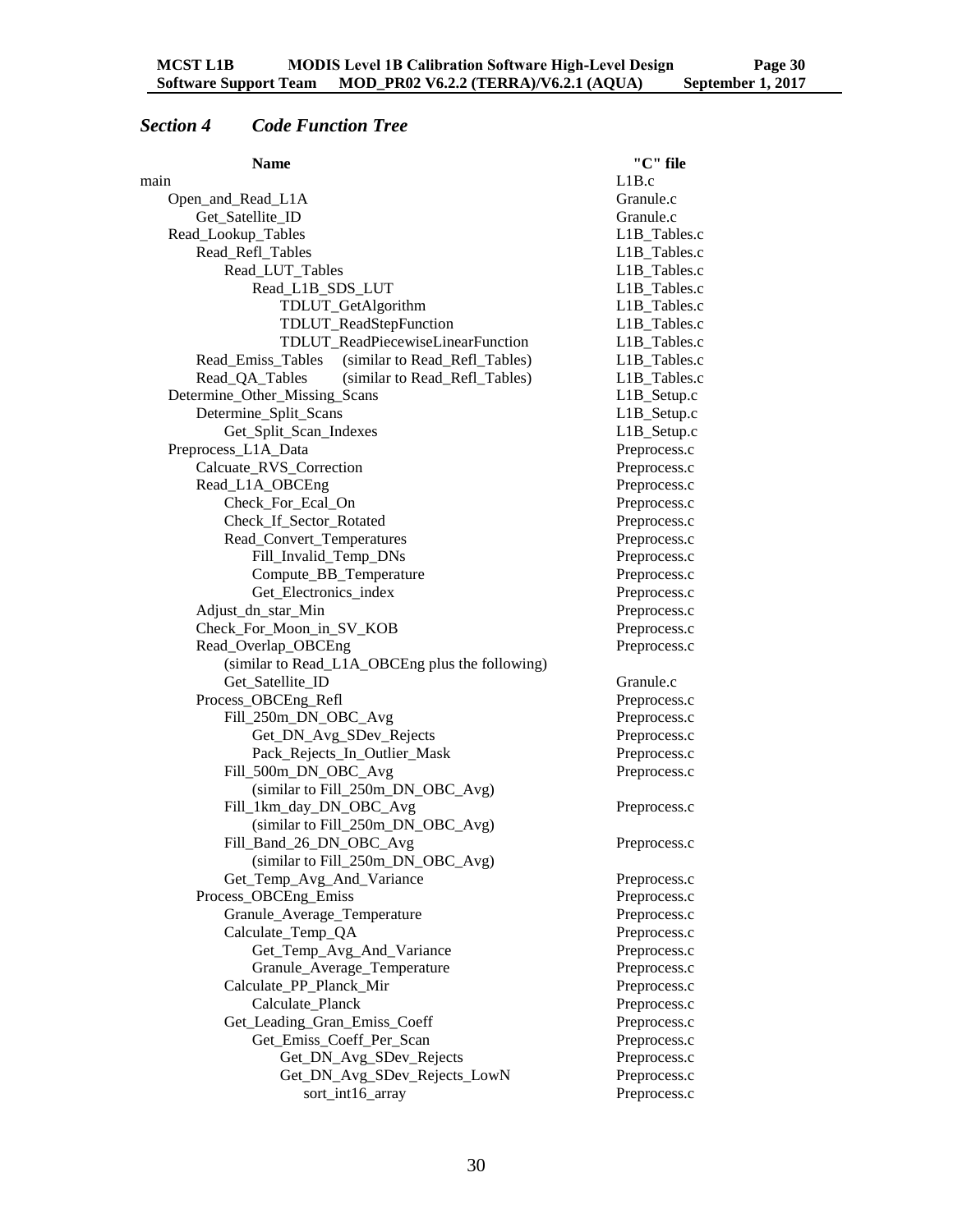| Get_DN_Avg_SDev_Rejects                                      | Preprocess.c     |
|--------------------------------------------------------------|------------------|
| Pack_Rejects_In_Outlier_Mask                                 | Preprocess.c     |
| Calculate Planck                                             | Preprocess.c     |
| Get_Middle_Gran_Emiss_Coeff                                  | Preprocess.c     |
| (similar to Get_Leading_Gran_Emiss_Coeff plus the following) |                  |
| Pack_Rejects_In_Outlier_Mask                                 | Preprocess.c     |
| Get_Trailing_Gran_Emiss_Coeff                                | Preprocess.c     |
| (similar to Get_Leading_Gran_Emiss_Coeff)                    |                  |
| Get_All_Emiss_Coeff                                          | Preprocess.c     |
| Cross_Granule_Sliding_Average                                | Preprocess.c     |
| Write_L1B_OBCEng                                             | Preprocess.c     |
| Write_Geo_OBC_SDS                                            | Preprocess.c     |
| Copy_EngMemData                                              |                  |
|                                                              | Preprocess.c     |
| Copy_ScanMetadata                                            | Preprocess.c     |
| Copy_PixelQualityData                                        | Preprocess.c     |
| Copy_EngVdata                                                | Preprocess.c     |
| L1B_Setup                                                    | L1B_Setup.c      |
| Open_L1A_EV_SDS                                              | L1B_Setup.c      |
| Calculate_Earth_Sun_Distance                                 | L1B_Setup.c      |
| Calculate RSB Cal Coeff                                      | L1B_Setup.c      |
| Init_L1B_ScaleOffset                                         | L1B_Setup.c      |
| Open_W_L1B_Granule                                           | L1B_Setup.c      |
| Create_L1B_Swath                                             | L1B_Setup.c      |
| Write_Swath_Band_Number                                      | L1B_Setup.c      |
| Open_L1B_EV_SDS                                              | L1B_Setup.c      |
| Set_L1B_EV_SDS_Attrs                                         | L1B_Setup.c      |
| Set_Unit_Range_Fillvalue                                     | L1B_Setup.c      |
| Set_UI_ConvertToPercent_Attrs                                | L1B_Setup.c      |
| Get_SDS_id                                                   | L1B_Setup.c      |
| Set_SDS_Attributes                                           | L1B_Setup.c      |
| Create_Band_Subsetting_SDS                                   | L1B_Setup.c      |
| Copy_Geo_SDS                                                 | L1B_Setup.c      |
| Scan_Meta_Cal                                                | L1B_Setup.c      |
| Calculate_DCR_Change                                         | L1B_Setup.c      |
| Init_QA_Parameters                                           | L1B_Setup.c      |
| Read_L1A_EV_Scan                                             | Granule.c        |
| Emissive_Cal                                                 | Emissive_Cal.c   |
| Reflective_Cal                                               | Reflective_Cal.c |
| Aggregate_L1B                                                | Granule.c        |
| Compute_Aggregates                                           | Granule.c        |
| Band_26_Crosstalk_Correction                                 | Reflective_Cal.c |
| Copy_Band_26_Data                                            | Reflective_Cal.c |
| Write_L1B_EV_Scan                                            | Granule.c        |
| Write_L1B_SI_UI                                              | Granule.c        |
| Write_L1B_ScanMeta                                           | L1B_Setup.c      |
| Gran Meta Cal                                                | Metadata.c       |
| Get_Elec_Config_Status                                       |                  |
|                                                              | Metadata.c       |
| Get_Elec_Config_Status_Per_Gran                              | Metadata.c       |
| Get_Electronics_Status                                       | Metadata.c       |
| Write_Gran_Metadata                                          | Metadata.c       |
| Write_Global_Metadata                                        | Metadata.c       |
| Close_L1A_Granule                                            | Granule.c        |
| Close_L1B_Granule                                            | Granule.c        |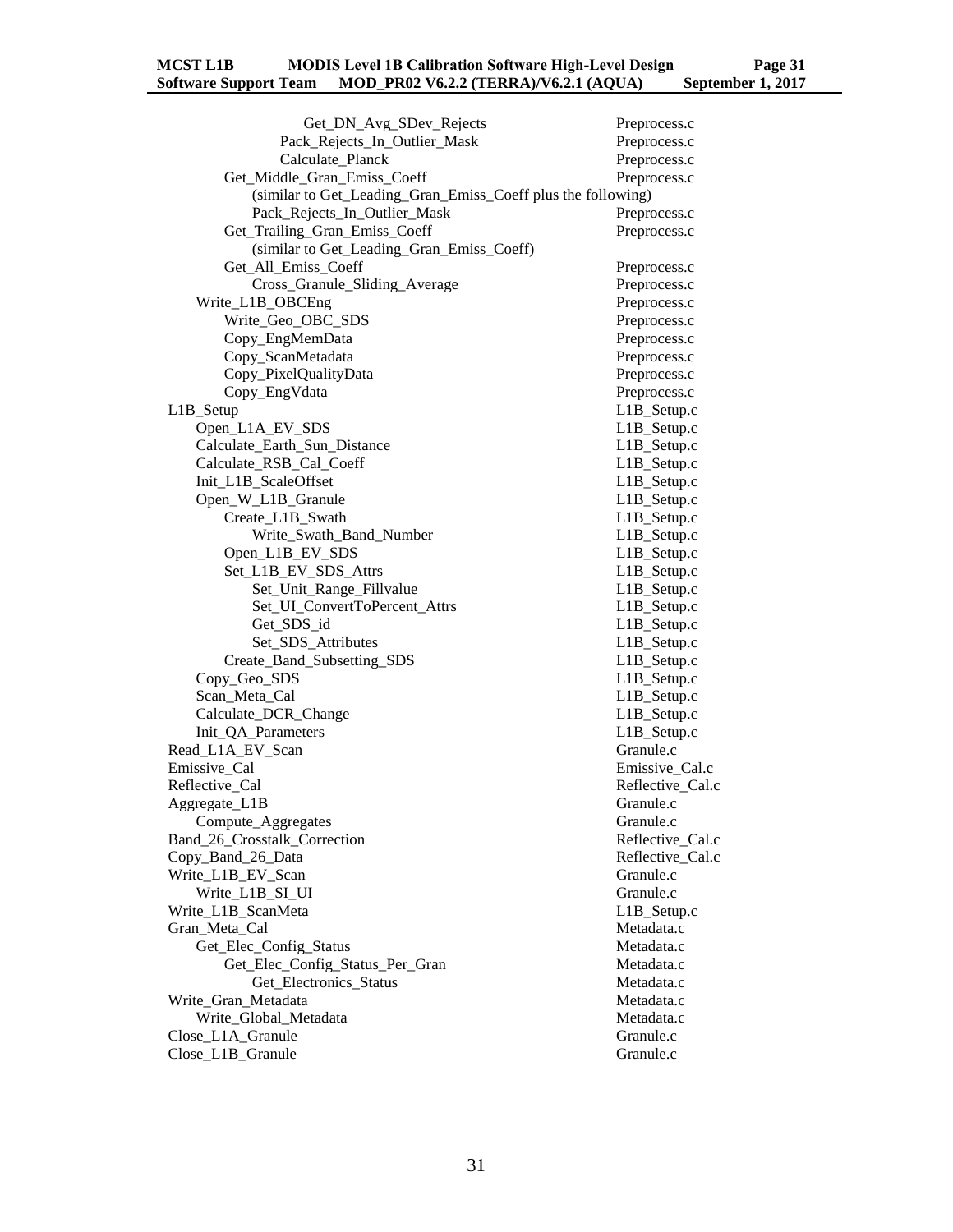#### <span id="page-35-0"></span>*Section 5 Miscellaneous Implementation Notes*

This section provides miscellaneous implementation notes that are of importance to developers:

- Variance and Standard Deviation Formulas Used in Level 1B
- Platform-Dependent Behavior In Math Functions
- **Presence of Band 26 SDSs and Implementation**
- Detector order conventions
- Impact of missing MOD01 scan data
- <span id="page-35-1"></span>• Split scans

# **5.1 Variance and Standard Deviation Formulas Used in Level 1B**

The variance is defined to be the square of the standard deviation,  $\sigma$ . Calculations of variance or  $\sigma$  are used in several places in Level 1B. This section summarizes the formulas used and the implementation issues.

Approximation to variance of probability distribution:

$$
\text{var} = \frac{1}{N-1} \sum_{i=1}^{N} (x_i - x_i)^2
$$
 (5.1.1)

Mathematically equivalent formula:

var = 
$$
\frac{1}{N-1} \left[ \sum_{i=1}^{N} x_i^2 - \frac{1}{N} (\sum_{i=1}^{N} x_i)^2 \sum_{i=1}^{N} x_i^2 \right]
$$
 (5.1.2)

We use Equation 5.1.2 in Level 1B because it is simpler to code and is computationally more efficient than Equation 5.1.1. However, Eq. 5.1.2 was found to be numerically inaccurate at the float32 precision level for some calculations in Level 1B. Essentially, two very large numbers were being subtracted from each other and needed precision was lost. These calculations affected only the temperature QA metadata. We have implemented the code using double precision in all places (type "double") to reduce the loss of accuracy in these calculations.

# <span id="page-35-2"></span>**5.2 Platform-Dependent Behavior in Math Functions**

When porting MOD\_PR02 from the development SGI platform to a DEC ALPHA, discrepancies arose due to the use of some math library functions ("pow", for example). Although there were no warnings generated in compilation, the DEC ALPHA required that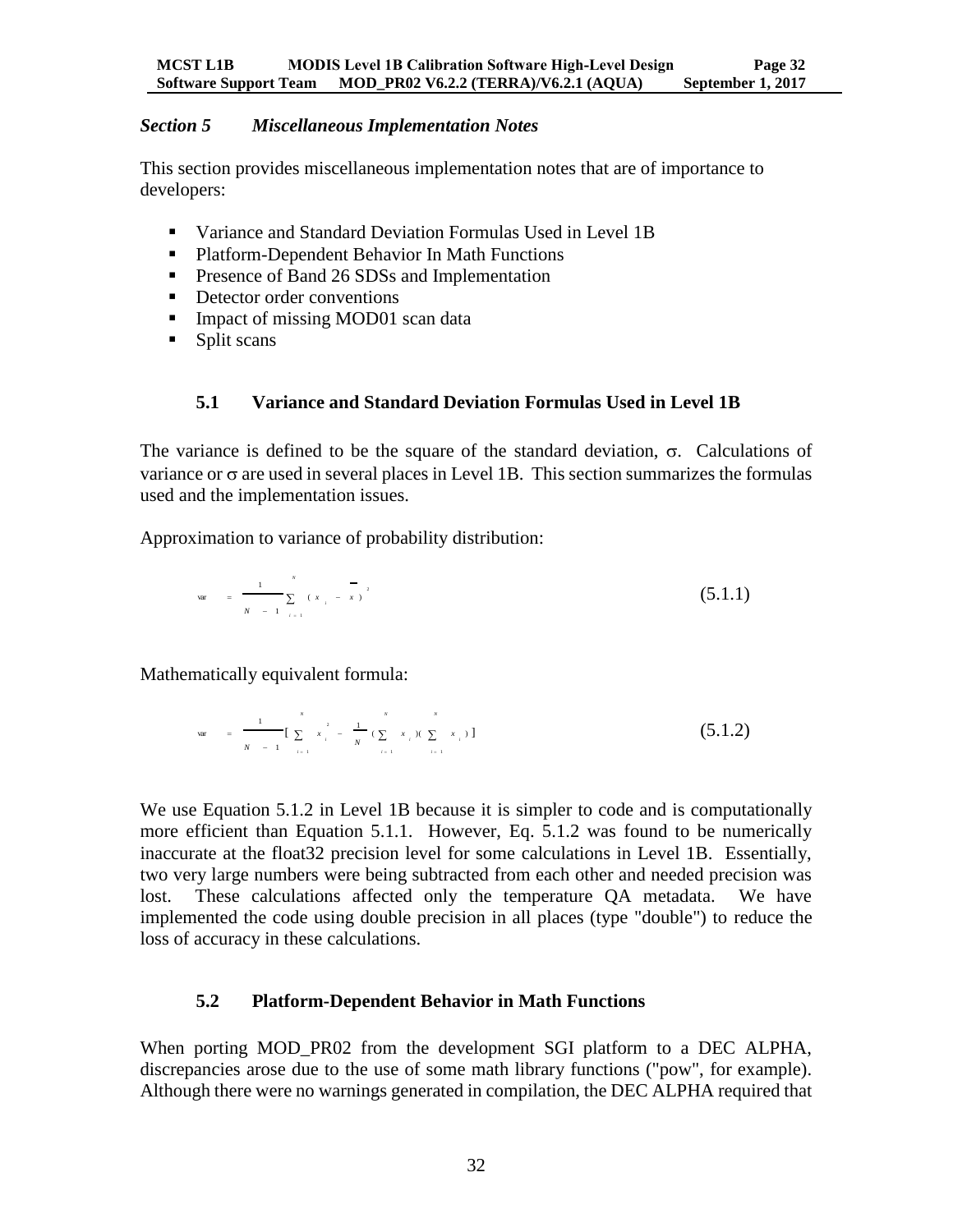the input arguments have an explicit cast to the correct data type (double, in the case of the arguments to "pow"). Consequently, all math functions should use explicit casts even though ANSI C would seem to not require this. EOSDIS coding guidelines recommend such unnecessary casts for all functions, not just math functions.

For example:

```
int32 n;
float 32 t, r;
...
t = pow (r, n); /* worked on SGI but not on DEC */
...
t = pow ((double) t, (double) n); /* worked on both SGI and DEC */
```
<span id="page-36-0"></span>As a precaution, casts were used in all math functions based on the UNIX man pages descriptions of the function prototypes.

#### **5.3 Presence of Band 26 SDSs and Implementation**

Band 26, a reflective solar band, is transmitted from MODIS as part of the night band group (all bands, 20 through 36). In the Level 1B output 1km product, however, it is desirable to populate the reflective band SDS "EV\_1KM\_RefSB" and the associated uncertainty SDS with fill values when the instrument is in night mode to keep product volume manageable. This means that the Band 26 data during night mode (real data) would be lost when going from the MOD01 granule to the MOD021KM granule. Adding the Band 26 data into the reflective solar band SDSs would cause the product to increase to full volume size, which is very undesirable. Thus, to prevent the data from being lost, separate Band 26 SDSs were created for the scaled integer and uncertainty index. These SDSs are present in the 1km product day or night mode. In day mode, the values in these SDS are duplicated in the EV 1KM RefSB SDS and the associated uncertainty SDS. However, this is a relatively small volume penalty (7.68 MB) as compared to adding 191 MB to a night mode granule.

When the Band 26 SDSs were added to the product, it was thought that after the A&E period the product might be removed. Since adding the SDSs to the product involved many changes spread throughout the code, these were all placed inside preprocessor statements for two reasons: (1) to allow the Band 26 SDSs to be "switched" off rather than having to remove all associated code, and (2) to clearly identify the band 26-related lines of code if these lines ever have to be removed. Thus, in several places throughout the code and some header files, there are sections of code such as the following:

```
 /************************* Begin Band 26 Section **************************/
#ifdef WRITE_BAND_26_SDS
.
.
.
#endif /* WRITE_BAND_26_SDS */
      /************************** End Band 26 Section ***************************/
```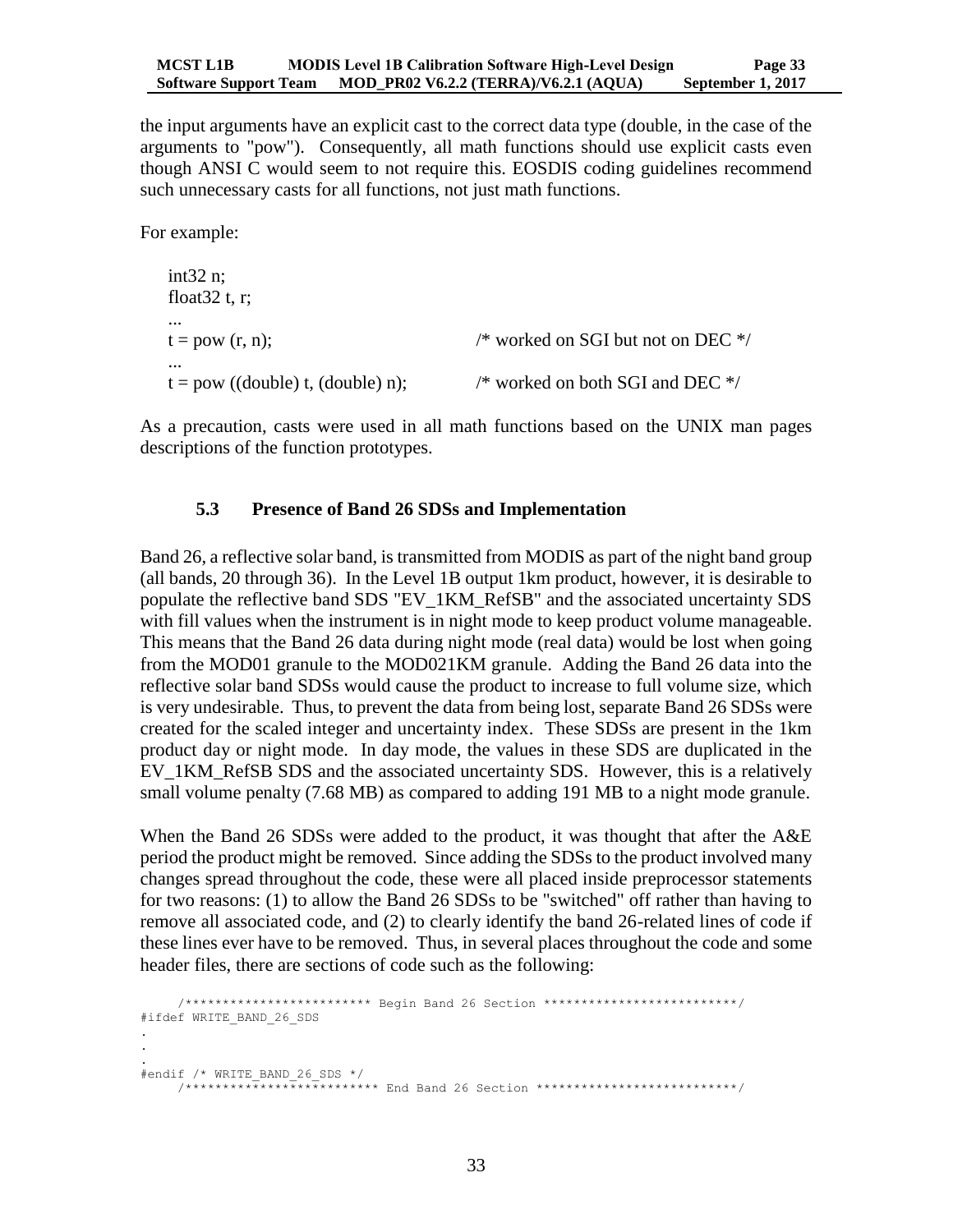The code lines enclosed in the #ifdef block are only Band-26-related lines of code. Currently, the macro WRITE\_BAND\_26\_SDS is defined (Granule.h). If the definition is removed or commented out, then the Band 26 SDSs will not be written to the 1km product and no other changes should occur in any other data item in the products. The Band 26 product is currently being produced, however (as of August 16, 2006).

# <span id="page-37-0"></span>**5.4 Detector Order Conventions**

There are two detector order conventions implicit within the Level 1B data products:

- "SBRS order": Increasing detector number is opposite to the satellite track direction (this is the convention of the manufacturer -- Santa Barbara Research Systems).
- "product order": Increasing detector number is along the satellite track direction (this allows consecutive scans to be easily concatenated to form an image).

Table 5.1 below summarizes the conventions implied in the input and output data for MOD PR02 (Level 0 is not an input, but is included for reference):

| File type              | Convention: data applied to                          |
|------------------------|------------------------------------------------------|
| Level 0                | SBRS order: all data                                 |
| MOD01                  | product order: sector DN data (EV, BB, SD, SRCA, SV) |
|                        | SBRS order: all other data                           |
| Level 1B LUT HDF files | product order: all data                              |
| MOD021KM,              | product order: all data                              |
| MOD02HKM,              |                                                      |
| MOD02QKM               |                                                      |
| MOD02OBC               | SBRS order: "fpa_dcr_offsets", "raw_pv_gains"        |
|                        | product order: all other data                        |

#### <span id="page-37-1"></span>**Table 5.1 Summary of Detector Order Convention in Files related to MOD\_PR02**

The ordering of all data in the Level 0 file follows the SBRS convention. MOD\_PR01 ingests the Level 0 file and reverses the detector order of the digital number data for the Earth view (EV), blackbody (BB), space-view (SV), solar diffuser (SD) and spectroradiometric calibration assembly (SRCA) sectors. All other data in the MOD01 granule remain in SBRS order.

All detector-dependent lookup table inputs to MOD\_PR02 are in product order. Since MOD\_PR01 has already reversed the detector order of the sector DN data, no detector order reversal is needed within MOD\_PR02 to calibrate the science data. However, to obtain all data in the EV products to have detector order in "product" order, the detector order of the DCR SDSs of MOD01 (in SBRS order) are reversed in function Calculate\_DCR\_Change to yield product order for all DCR change SDSs in the MOD02 products. No other detector order reversals are accomplished in MOD\_PR02.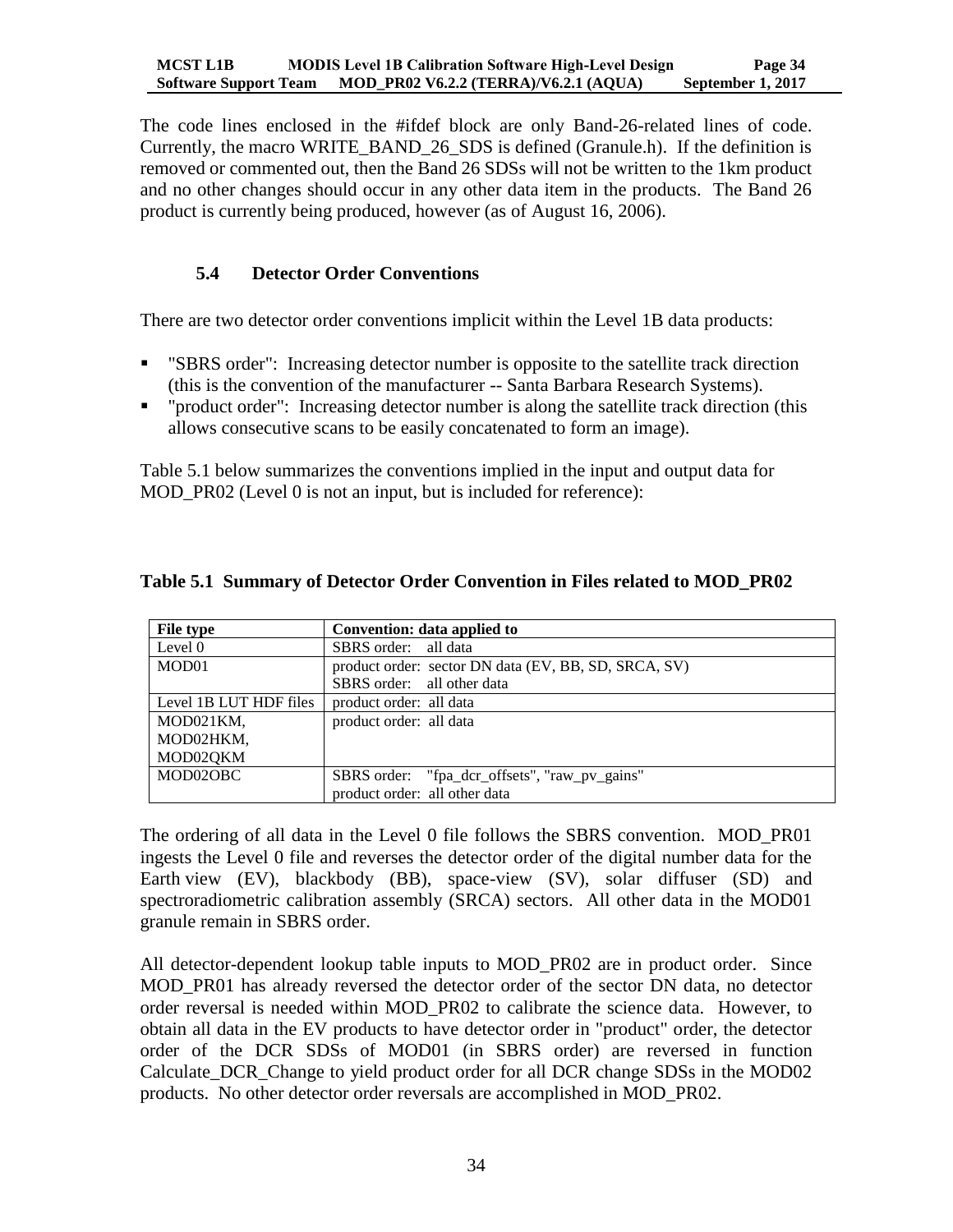The net result of the above is that all three EV products of MOD\_PR02 have the product order convention for all data. However, two data sets in the OBC file remain in SBRS order.

# <span id="page-38-0"></span>**5.5 Impact of Missing MOD01 Scan Data**

The following situations have occurred: (1) a MOD01 granule has scans flagged as completely missing (containing no valid data) and (2) a MOD01 granule may be "empty" (the number of scans is zero).

In MOD01 test granules provided by SDST, the situation of completely missing scans occurred one time. A test granule had the first 32 scans of sector data missing (although the engineering Vdata for these scans did not appear to be missing). For the scans identified as having no valid data:

- the first element of the MOD01 SDS "Scan quality array" for those scans were set to  $0$  (zero),
- the "Mirror Side" values were set to -1 (not described in the current MOD01 file specification),
- the "Scan Type" was set to "Other", and
- $\bullet$  the sector DN values for those scans were set to -32767 (not described in the current MOD01 file specification) rather than -1 (which should be that "missing" DN value).

Within MOD PR02, the above conditions influenced the design of "main" and various functions called by "Preprocess\_L1A\_Data". Within "main", the Scan quality array is used to determine a completely missing scan. Since the mirror side is used as an index in arrays, it must be checked prior to use.

In the initial MODIS data processed at the GDAAC, some "empty" MOD01 granules were produced. These granules had the "Number of Scans" attribute set to zero. If this occurs for the current MOD01 granule, MOD\_PR02 errors out under the assumption that processing for higher order PGEs should not be carried out. A special failure exit code of 233 is used as a flag for operations personnel (all other failures result in an exit code of 1). However, if this occurs for the previous or following MOD01 granule, MOD\_PR02 will continue processing the scans of the current granule. When sliding averages over scan are computed which normally would need the scan data from the previous or following granules, the code essentially ignores the missing scans, resulting in a reduced baseline of data for the averages near the temporal boundary of the current granule.

# <span id="page-38-1"></span>**5.6 Split Scans**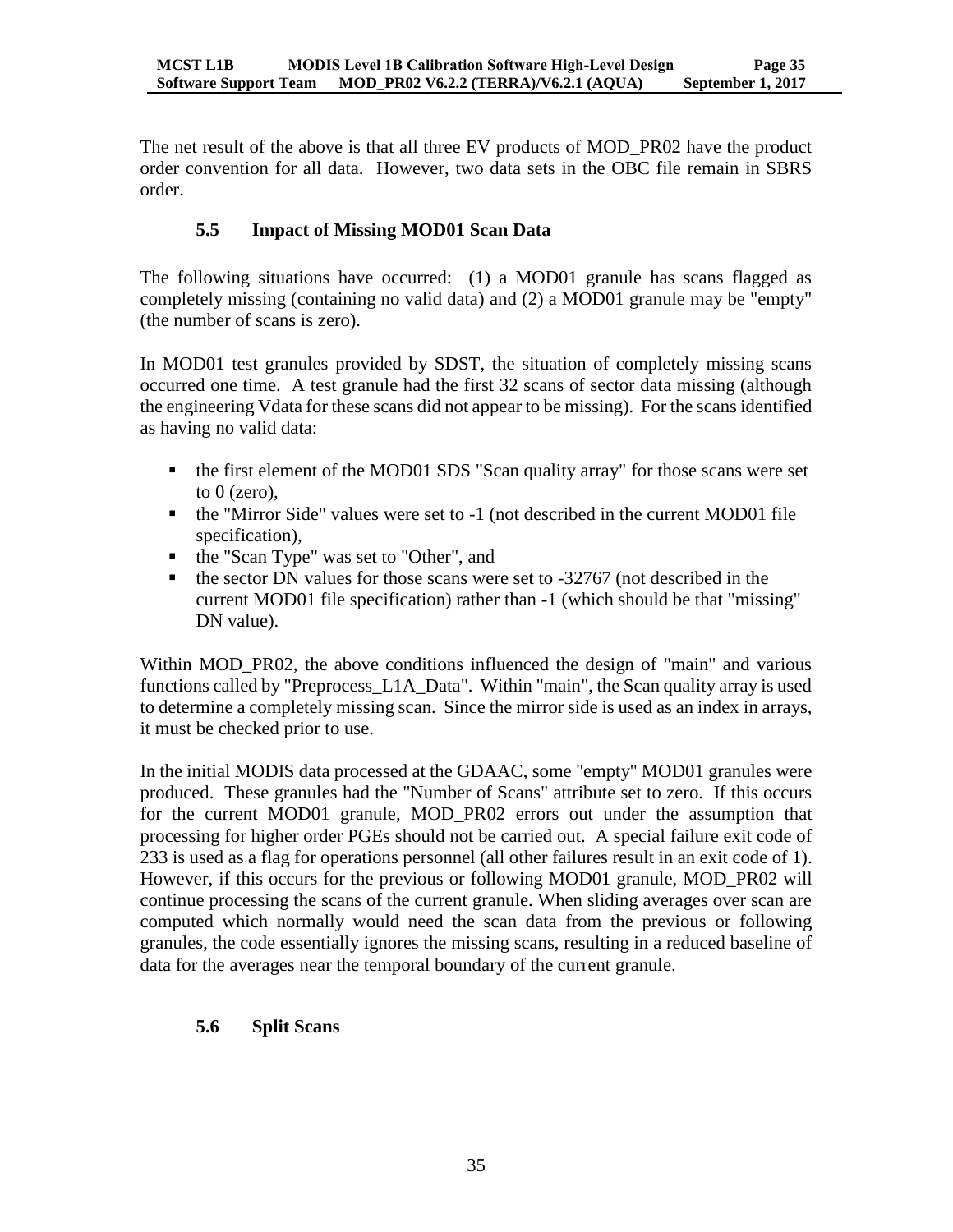A single scan which "splits" may appear in the MOD01 product as the result of corruption in the Level 0 packet header (such as a corrupted timestamp). The characteristics of the split scan are typically:

- A repeated time, such as SD start time,
- A repeated mirror side value, and
- A low frame count on some sectors in one scan and a low frame count on the other sectors of the adjacent scan.

The consequences of the split scan include EV missing data in the Level 1B images, greater than 204 scans in some granules and missing calibration sector data in some scans, preventing calibration of the EV data.

In Version 2.4.1 of the MOD\_PR02 code, the following was incorporated to address the split scan problem:

- Macros were raised to allow up to 208 scans (the previous limit was 204 scans).
- An algorithm was included to detect a split scan.
- When a split scan is detected, the code treats the EV data as "entirely missing scan" (65535 value of scaled integer), for both parts of the split scan.

MOD PR01 code has been modified to reduce (but not eliminate) the incidences of split scans. To maximize the calibrated output, the L1B code was modified to make detection of these optional (through a control switch in a LUT).

One of the consequences of the MOD\_PR01 code modification is that the second element of the scan quality array was often negative due to a counting bug in L1A code, though this has since been fixed. Rather than treating the scan as missing, a control switch allows the L1B code to ignore the invalid value and calibrate the scan.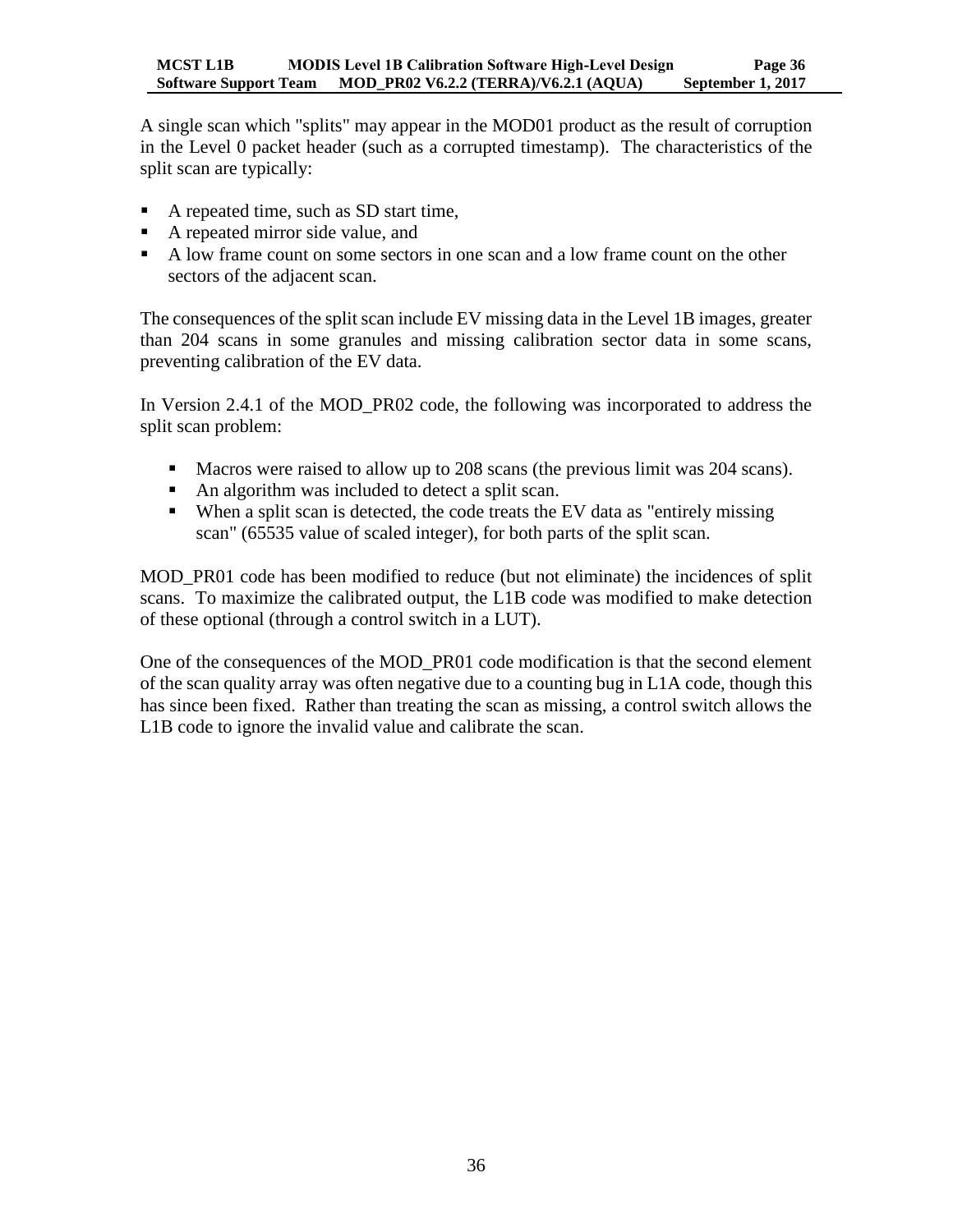# <span id="page-40-0"></span>*Section 6 Acronyms*

| <b>ASCII</b>   | American Standard Code for Information Interchange, a machine-portable       |  |  |  |
|----------------|------------------------------------------------------------------------------|--|--|--|
|                | data file format, used to represent text.                                    |  |  |  |
| <b>BB</b>      | Black Body (one of the on-board calibrators of MODIS)                        |  |  |  |
| <b>DAAC</b>    | Distributed Data Active Archive Center                                       |  |  |  |
| <b>DN</b>      | Digital number -- upper case refers to uncorrected (raw) value as recorded   |  |  |  |
|                | by the MODIS instrument                                                      |  |  |  |
| dn             | Digital Number -- lower case refers to DN corrected for the electronic       |  |  |  |
|                | background (zero point) DN value.                                            |  |  |  |
| $dn*$          | For reflective bands, this is dn corrected for all known instrument effects  |  |  |  |
|                | such as temperature effects and mirror side response vs. scan angle (RVS).   |  |  |  |
| <b>ECS</b>     | <b>EOS</b> Core System                                                       |  |  |  |
| <b>EOS</b>     | Earth Observing System.                                                      |  |  |  |
| EV             | <b>Earth View</b>                                                            |  |  |  |
| <b>FPA</b>     | focal plane assembly                                                         |  |  |  |
| geolocation    | The geolocation code (same as MOD_PR03) ingests an intermediate L1A          |  |  |  |
|                | granule and generates geolocation quantities (latitude, longitude, etc.) for |  |  |  |
|                | the 5-minute granule.                                                        |  |  |  |
| <b>GSFC</b>    | <b>Goddard Space Flight Center</b>                                           |  |  |  |
| <b>GDAAC</b>   | Goddard Space Flight Center Distributed Data Active Archive Center           |  |  |  |
| <b>HDF</b>     | Hierarchical Data Format. The format was developed and is maintained by      |  |  |  |
|                | the National Center for Supercomputing Applications (NCSA) at the            |  |  |  |
|                | University of Illinois at Urbana-Champaign                                   |  |  |  |
| <b>HDF-EOS</b> | Hierarchical Data Format-Earth Observing System and the software library     |  |  |  |
|                | that implements it.                                                          |  |  |  |
| L1A            | Level 1A -- in general, the algorithms and code which transform the 2-hour   |  |  |  |
|                | binary Level 0 MODIS file to a set of 5-minute duration HDF files.           |  |  |  |
| L1B            | Level 1B -- in general, the algorithms and code which are used to calibrate  |  |  |  |
|                | the MODIS data stored in a Level 1A file.                                    |  |  |  |
| <b>LUT</b>     | Look-Up Table. Generally an input value or array to the L1B code which       |  |  |  |
|                | resides in one of three files: the Emissive Lookup Tables file, the          |  |  |  |
|                | Reflective Lookup Tables file, or the QA Lookup Tables file.                 |  |  |  |
| <b>LWIR</b>    | Long-Wave Infrared -- usually refers to MODIS bands 27-36.                   |  |  |  |
| <b>MCF</b>     | Metadata configuration file -- a necessary input for the SDP toolkit for     |  |  |  |
|                | creating ECS core and archive metadata. Defined the basic structure and      |  |  |  |
|                | valid contents for the metadata. In some cases, values placed into the       |  |  |  |
|                | output products are defined within the MCF.                                  |  |  |  |
| <b>MCST</b>    | <b>MODIS</b> Characterization Support Team                                   |  |  |  |
| <b>MODIS</b>   | Moderate Resolution Imaging Spectro-Radiometer                               |  |  |  |
|                |                                                                              |  |  |  |
| <b>MODAPS</b>  | <b>MODIS Adaptive Processing System</b>                                      |  |  |  |
| MOD_PR         | MODIS Process -- leading part of the name of any major processing code       |  |  |  |
|                | in the MODIS data processing system (the L1A code is MOD_PR01, the           |  |  |  |
|                | L1B code is MOD_PR02, etc.)                                                  |  |  |  |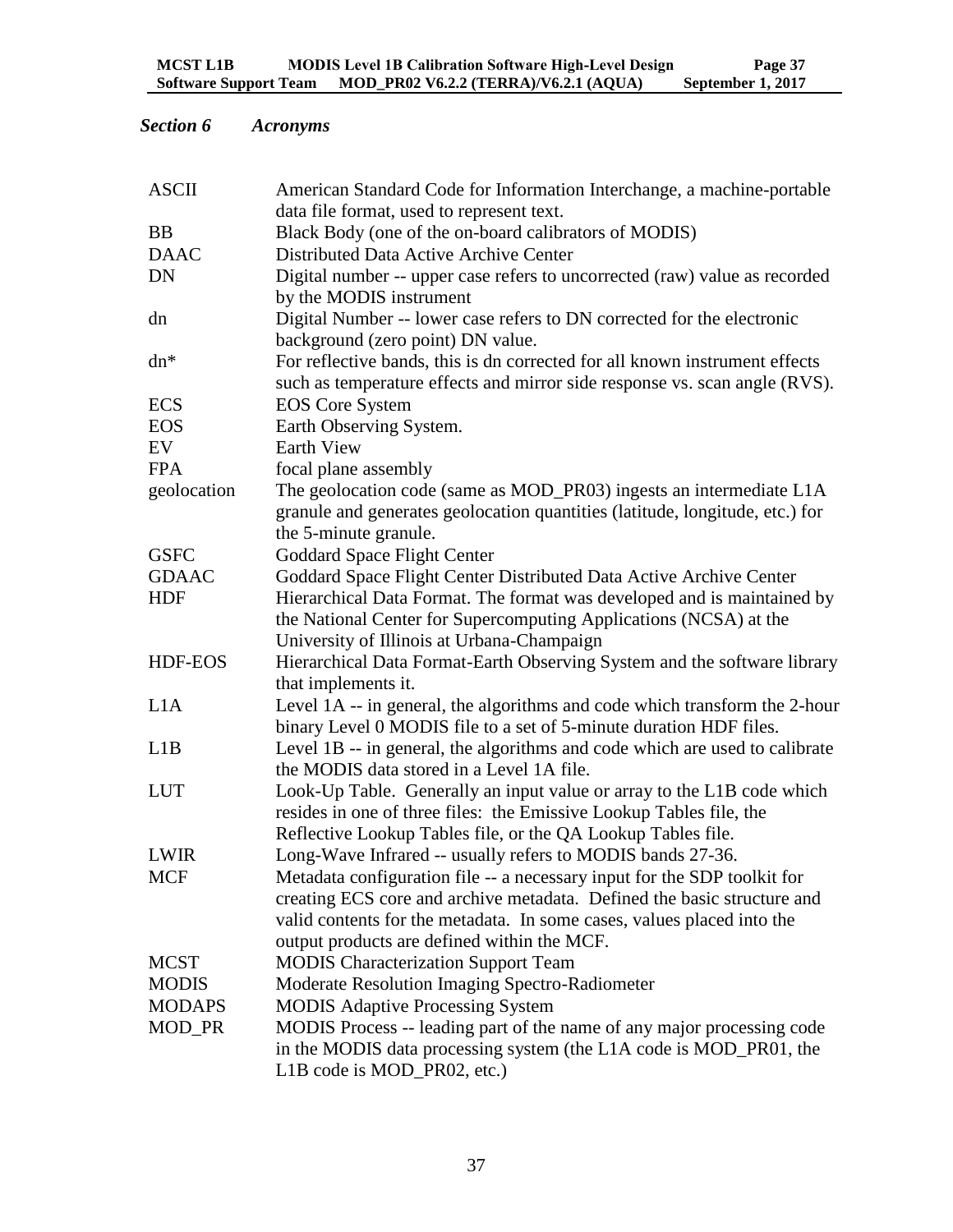| <b>MCST L1B</b>              |  | <b>MODIS Level 1B Calibration Software High-Level Design</b> | Page 38           |
|------------------------------|--|--------------------------------------------------------------|-------------------|
| <b>Software Support Team</b> |  | MOD_PR02 V6.2.2 (TERRA)/V6.2.1 (AQUA)                        | September 1, 2017 |

| <b>MWIR</b>  | Medium-Wave Infrared -- usually refers to MODIS bands 20, 21, 22, 23,<br>24, 25                                                                                                                                                                                                                  |
|--------------|--------------------------------------------------------------------------------------------------------------------------------------------------------------------------------------------------------------------------------------------------------------------------------------------------|
| <b>NASA</b>  | National Aeronautics and Space Administration                                                                                                                                                                                                                                                    |
| <b>NCSA</b>  | National Center for Supercomputing Applications -- the developers of<br>HDF.                                                                                                                                                                                                                     |
| <b>NIR</b>   | Near Infrared -- usually refers to the following MODIS bands: 1, 2, 13lo,<br>13hi, 14lo, 14hi, 15, 16, 17, 18, 19                                                                                                                                                                                |
| OBC          | On Board Calibrator -- usually one of the following: Solar diffuser (SD),<br>spectro-radiometric calibration assembly (SRCA), blackbody (BB), space-<br>view (SV).                                                                                                                               |
| PCF          | Process Control File -- a necessary input for any process which utilizes the<br>SDP toolkit. Contains the logical unit numbers (LUNs) and universal<br>references (URs) for the input files, LUT files, and output files for the code<br>being run as well as LUNs for other inputs and outputs. |
| <b>PFM</b>   | Prototype Flight Model -- the MODIS instrument on board the Terra<br>satellite.                                                                                                                                                                                                                  |
| PGE          | Process Generation Executive -- Run by MODAPS, contains one or more<br>processes generating the data products stored by MODAPS. PGE01<br>contains MOD_PR01 and MOD_PR03. PGE02 contains MOD_PR02 and<br>MOD_PR02QA.                                                                              |
| QA           | <b>Quality Assurance</b>                                                                                                                                                                                                                                                                         |
| RSB or       | Reflective Solar bands -- MODIS bands 1-12, 13lo, 13hi, 14lo, 14hi, 15-                                                                                                                                                                                                                          |
| <b>RefSB</b> | 19, 26                                                                                                                                                                                                                                                                                           |
| <b>SD</b>    | Solar Diffuser (one of the on-board calibrators of MODIS) or<br>Science Data (in the context of HDF).                                                                                                                                                                                            |
| <b>SDP</b>   | Science Data Processing -- Name for the toolkit developed and used by<br>ECS for the MODIS project.                                                                                                                                                                                              |
| <b>SDS</b>   | Scientific Data Set. One of the basic HDF data types. Consists of a self-<br>describing multi-dimensional array of numbers and various attributes<br>associated with those numbers.                                                                                                              |
| <b>SDST</b>  | <b>Science Data Support Team</b>                                                                                                                                                                                                                                                                 |
| <b>SRCA</b>  | Spectro-Radiometric Calibration Assembly (one of the on-board<br>calibrators of MODIS)                                                                                                                                                                                                           |
| <b>SV</b>    | Space-View (used to establish the electronic zero point of MODIS<br>detectors)                                                                                                                                                                                                                   |
| <b>SWIR</b>  | Short-wave infrared -- generally refers to MODIS bands 5,6,7 and 26                                                                                                                                                                                                                              |
| TBD          | To Be Defined or Determined                                                                                                                                                                                                                                                                      |
| <b>TEB</b>   | Thermal emissive bands -- MODIS bands 20-25, 27-36                                                                                                                                                                                                                                               |
| <b>UR</b>    | <b>Universal Reference</b>                                                                                                                                                                                                                                                                       |
| Vdata        | One of the basic HDF data types. Equivalent to a data base or table having<br>a set of records with each record having a common set of fields.                                                                                                                                                   |
| <b>VIS</b>   | Visual -- refers to the following MODIS bands: $3, 4, 8, 9, 10, 11, 12$                                                                                                                                                                                                                          |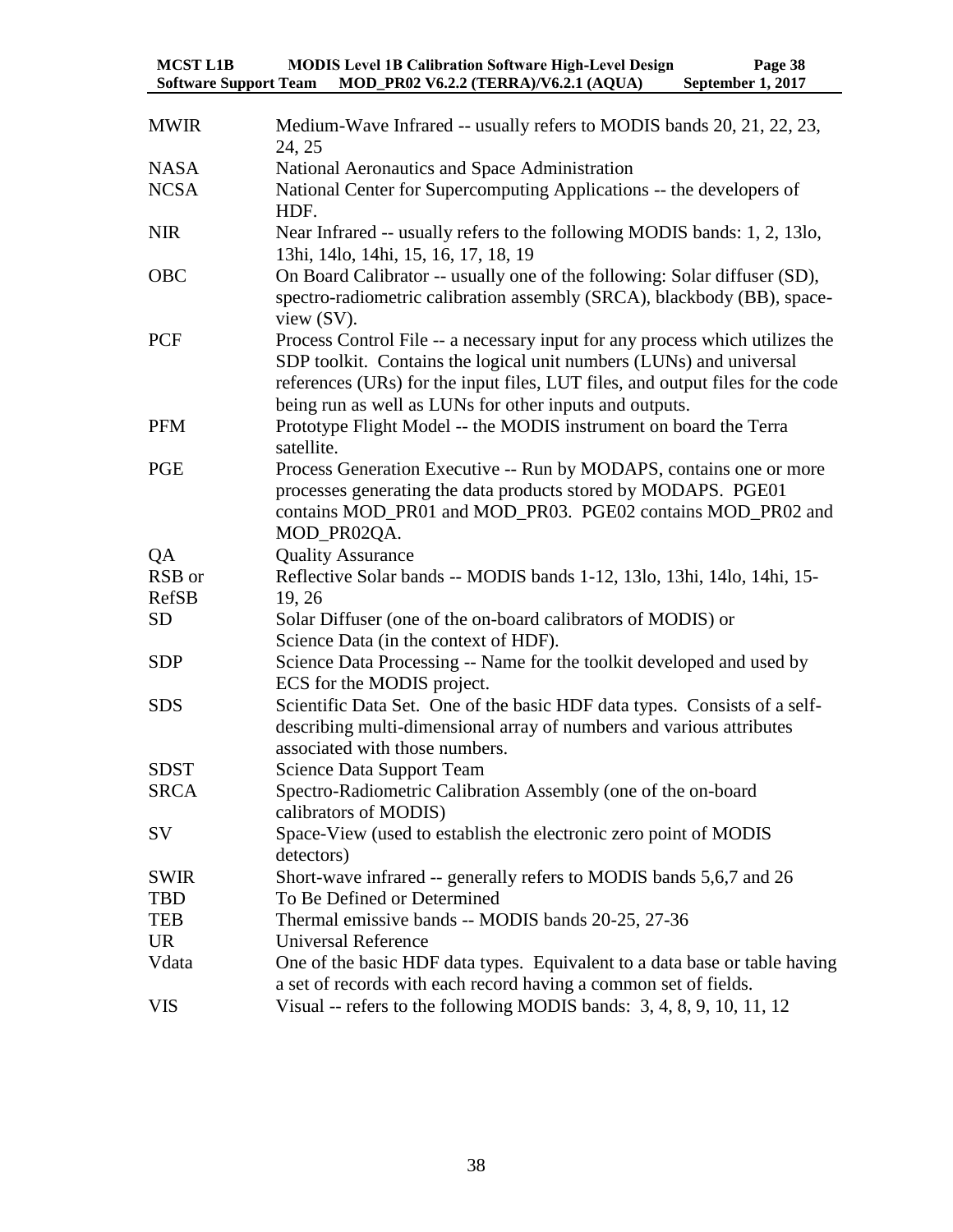# <span id="page-42-1"></span><span id="page-42-0"></span>*Section 7 References and Other Applicable Documents*

# **7.1 Libraries**

| $LIB-1$ | "HDF Users Guide". Available on-line from                 |
|---------|-----------------------------------------------------------|
|         | https://support.hdfgroup.org/ftp/HDF/documentation/doc/   |
| $LIB-2$ | "HDF-EOS Library Users Guide".                            |
|         | ftp://edhs1.gsfc.nasa.gov/edhs/hdfeos/latest_release/     |
| $LIB-3$ | "SDP Toolkit'. Available on-line at                       |
|         | http://newsroom.gsfc.nasa.gov/sdptoolkit/sdptoolkit.html. |

# <span id="page-42-2"></span>**7.2 File Specifications**

- FS-1 "MODIS Level 1A Data Product Format", Version 6.0.0, June 27, 2012 is available on-line at [https://modaps.modaps.eosdis.nasa.gov/software.](https://modaps.modaps.eosdis.nasa.gov/software) You must first register to use that site.
- FS-2 "MODIS Geolocation Version 5 Product Format", Version 6.0.3, June 27, 2012 is available on-line at [https://modaps.modaps.eosdis.nasa.gov/software.](https://modaps.modaps.eosdis.nasa.gov/software) You must first register to use that site.
- FS-3 L1B EV 250m product file specification (MOD02QKM.fs, MYD02QKM.fs). The latest version is available at **<http://mcst.gsfc.nasa.gov/l1b/documents>**.
- FS-4 L1B EV 500m product file specification (MOD02HKM.fs, MYD02HKM.fs). The latest version is available at **<http://mcst.gsfc.nasa.gov/l1b/documents>**.
- FS-5 L1B EV 1km product file specification (MOD021KM.fs, MYD021KM.fs). The latest version is available at **<http://mcst.gsfc.nasa.gov/l1b/documents>**.
- FS-6 L1B OBC product file specification (MOD02OBC.fs, MYD02OBC.fs). The latest version is available at **<http://mcst.gsfc.nasa.gov/l1b/documents>**.
- FS-7 MODIS Characterization Support Team, "MODIS LUT Information Guide for Level 1B", MCST Internal Memorandum # M1036. This serves as a file specification for the contents of the three lookup table files.

# <span id="page-42-3"></span>**7.3 Algorithm Documents**

(these designations are indicated in some of the flow charts in section 4 for cross-reference purposes)

- ATBD "MODIS Level 1B Algorithm Theoretical Basis Document Version 2.0 [ATBD-MOD-01]", Draft, MCM-ATBD-01-U-DNCN, May, 1997 *(The ATBD has been amended/superseded by the following 24 documents)*
- ATBD "MODIS Level 1B Algorithm Theoretical Basis Document Version 3.0, (internal designation M1058), December 14, 2005
- ALG-1 Guenther, B., G. D. Godden, X. Xiong, E.J. Knight, S. Y. Qiu, H. Montgomery, M. M. Hopkins, M. G. Khayat, and Z. Hao, "Prelaunch Algorithm and Data Format for the Level 1B Calibration Products for the EOS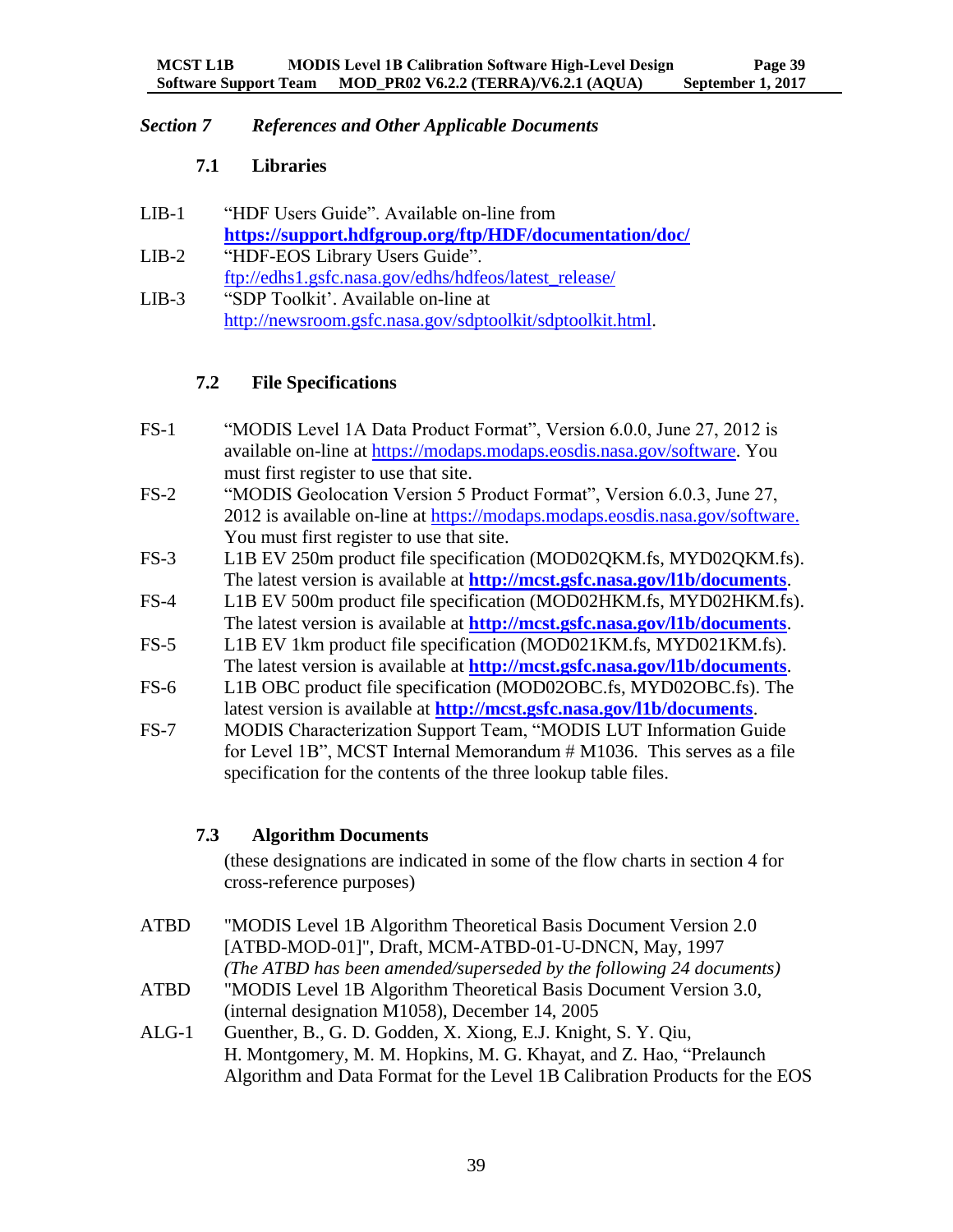AM-1 Moderate Resolution Imaging Spectroradiometer (MODIS)", *IEEE Transactions on Geoscience and Remote Sensing*, 36, 1142 (1998). ALG-2 "Reflective Band Calibration Algorithm Change Design Document for Version 2.1 of the MODIS Level 1B Software System", MODIS Characterization Support Team (MCST). ALG-3 Xiong, X., and Dorman, T., "Preliminary Investigation of the On-Board Calibrator (OBC) Blackbody Temperature Calibration Algorithm", MCST Internal Memorandum, March 24, 1998. ALG-4 Xiong, X., "Prototype On-Orbit L *vs.* DN Algorithm for MODIS Thermal Emissive Bands (Update 2)", MCST Internal Memorandum # M0133, March 10, 1998. ALG-5 Xiong, X., and G. Godden, "MODIS PC Bands Crosstalk Correction Algorithm for L1B Coding", MCST Internal Memorandum # M0215, March 9, 1998. ALG-6 Godden, G. *et. al.*, "A common algorithm for handling the instrument and electronic backgrounds for the reflective and thermal bands", MCST Internal Memorandum # M0656, April 28, 1999. ALG-7 McKay, A., miscellaneous notes, dated February 2, 1999. ALG-8 Rogers, J., "Moon in Space View Port -- notes on translation of Al McKay's Algorithm to Equations for input to L1B". ALG-9 Berriman, G.B. and G. Fireman, "Handling of Reflectance and Radiance Calibration Scales of Reflective Solar Bands Inside Level 1B", MCST Internal Memorandum # M0652, April 22 1999. (Revised May 7, 1999) ALG-10 Fireman, G. and B. Berriman, , "Handling of Saturation of PFM Reflective Band Detectors inside Level 1B", MCST Internal Memorandum # M0657, April 28 1999. ALG-11 Chiang, K.,and X. Xiong, "Changes in the Calibration Algorithm and LUT due to RVS and the Updated Fitting Method for Thermal Emissive Infrared Bands", MCST Internal Memorandum # M0651, April 22, 1999. ALG-12 Xiong, X., X. Wang and G. Godden, "LUT Formats for OBC Emissivity, OBC Temperature Offset, and Scan Cavity Emissivity (Update 1)", MCST Internal Memorandum # M0639, May 6, 1999. ALG-13 Xiong, X., *et. al.*, "A Common Algorithm for Computing the Instrument Temperature in the L1B Code and New LUT Format", MCST Internal Memorandum # MO677, May 9, 1999. ALG-14 Berriman, B. and G. Reichert, "Level 1B Uncertainty Calculations for Reflective Solar Bands", MCST Internal Memorandum # M0703, May 27, 1999. ALG-15 Xiong, X. *et. al.*, "Thermal Sensors Selected for MODIS Scan Cavity Temperature and its Computing Algorithm", MCST Internal Memorandum # M0678, May 12, 1999. ALG-16 Rogers, J. and X. Xiong, "Algorithm Modification for Computing MODIS Instrument Temperature in L1B Code", MCST Internal Memorandum # M0681, May 13, 1999. ALG-17 Adimi, F. *et. al.*, "ADC Correction Algorithm for all bands", MCST Internal Memorandum # M0765, July 30, 1999.